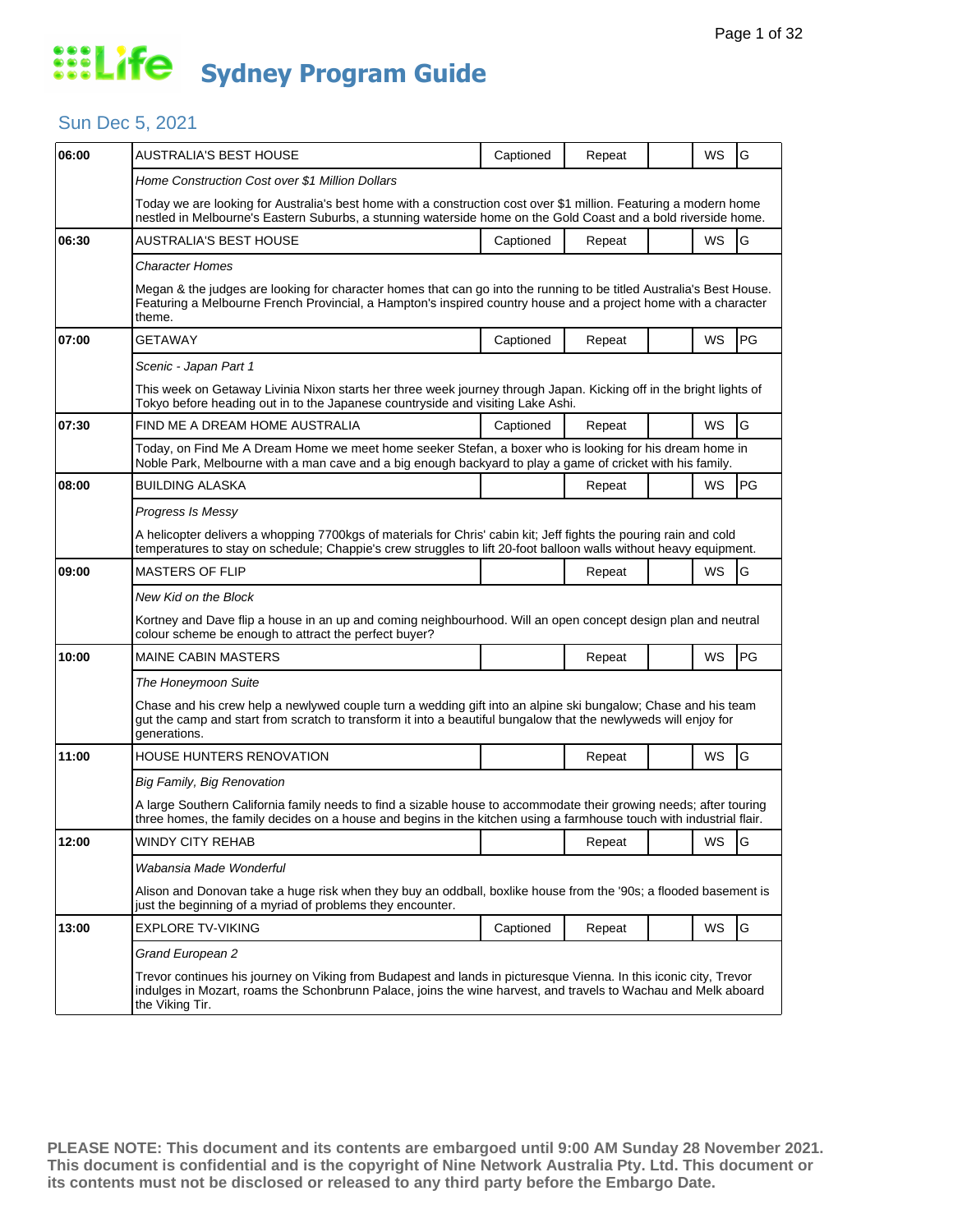### Sun Dec 5, 2021

| 13:30 | FIND ME A DREAM HOME AUSTRALIA                                                                                                                                                                                                                    | Captioned                                                                                                                                                                                                             | Repeat |  | WS        | G |  |  |  |
|-------|---------------------------------------------------------------------------------------------------------------------------------------------------------------------------------------------------------------------------------------------------|-----------------------------------------------------------------------------------------------------------------------------------------------------------------------------------------------------------------------|--------|--|-----------|---|--|--|--|
|       |                                                                                                                                                                                                                                                   | Today, on Find Me A Dream Home we meet home seeker Stefan, a boxer who is looking for his dream home in<br>Noble Park, Melbourne with a man cave and a big enough backyard to play a game of cricket with his family. |        |  |           |   |  |  |  |
| 14:00 | BEST HOUSE ON THE BLOCK                                                                                                                                                                                                                           |                                                                                                                                                                                                                       | Repeat |  | <b>WS</b> | G |  |  |  |
|       | Split Personality Cape Cod                                                                                                                                                                                                                        |                                                                                                                                                                                                                       |        |  |           |   |  |  |  |
|       | Lauren and David turn a 1940s Cape Cod with an addition from the 1970s into a neighborhood showstopper; by<br>closing off part of the house and opening up the rest, the duo makes this home a completely custom ode to New<br>England.           |                                                                                                                                                                                                                       |        |  |           |   |  |  |  |
| 14:30 | <b>AUSTRALIA'S BEST HOUSE</b>                                                                                                                                                                                                                     | Captioned                                                                                                                                                                                                             | Repeat |  | <b>WS</b> | G |  |  |  |
|       | Home Construction Cost over \$1 Million Dollars                                                                                                                                                                                                   |                                                                                                                                                                                                                       |        |  |           |   |  |  |  |
|       | Today we are looking for Australia's best home with a construction cost over \$1 million. Featuring a modern home<br>nestled in Melbourne's Eastern Suburbs, a stunning waterside home on the Gold Coast and a bold riverside home.               |                                                                                                                                                                                                                       |        |  |           |   |  |  |  |
| 15:00 | AUSTRALIA'S BEST HOUSE                                                                                                                                                                                                                            | Captioned                                                                                                                                                                                                             | Repeat |  | WS        | G |  |  |  |
|       | <b>Character Homes</b>                                                                                                                                                                                                                            |                                                                                                                                                                                                                       |        |  |           |   |  |  |  |
|       | Megan & the judges are looking for character homes that can go into the running to be titled Australia's Best House.<br>Featuring a Melbourne French Provincial, a Hampton's inspired country house and a project home with a character<br>theme. |                                                                                                                                                                                                                       |        |  |           |   |  |  |  |
| 15:30 | <b>LOG CABIN LIVING</b>                                                                                                                                                                                                                           |                                                                                                                                                                                                                       | Repeat |  | WS        | G |  |  |  |
|       | <b>Big Bear Lake Retreat</b>                                                                                                                                                                                                                      |                                                                                                                                                                                                                       |        |  |           |   |  |  |  |
|       | After vacationing in Big Bear Lake and the San Bernardino Mountains for years Tami and John are looking for a<br>place to call their own in the popular Southern California getaway destination.                                                  |                                                                                                                                                                                                                       |        |  |           |   |  |  |  |
| 16:00 | <b>LOG CABIN LIVING</b>                                                                                                                                                                                                                           |                                                                                                                                                                                                                       | Repeat |  | WS        | G |  |  |  |
|       | Park City Paradise                                                                                                                                                                                                                                |                                                                                                                                                                                                                       |        |  |           |   |  |  |  |
|       | New parents Gretchen and Jeremy are ready to ditch the hot Arizona sun for their dream log cabin in Park City UT.<br>With a healthy budget of 1 million they want something with great mountain charm and space to roam.                          |                                                                                                                                                                                                                       |        |  |           |   |  |  |  |
| 16:30 | <b>ESCAPE TO THE CHATEAU</b>                                                                                                                                                                                                                      | Captioned                                                                                                                                                                                                             | Repeat |  | <b>WS</b> | G |  |  |  |
|       | Can Dick Strawbridge and his wife Angel bring an abandoned French chateau back to life?                                                                                                                                                           |                                                                                                                                                                                                                       |        |  |           |   |  |  |  |
| 17:30 | <b>HOUSE HUNTERS</b>                                                                                                                                                                                                                              |                                                                                                                                                                                                                       | Repeat |  | <b>WS</b> | G |  |  |  |
|       | <b>Healthy Midlife Crisis in Oregon</b>                                                                                                                                                                                                           |                                                                                                                                                                                                                       |        |  |           |   |  |  |  |
|       | A single, empty nester is having a healthy midlife crisis and fulfilling a lifelong dream of moving to Portland, Oregon.<br>She wants to go big, but her best friend wants her to keep it simple since she's also starting a new business.        |                                                                                                                                                                                                                       |        |  |           |   |  |  |  |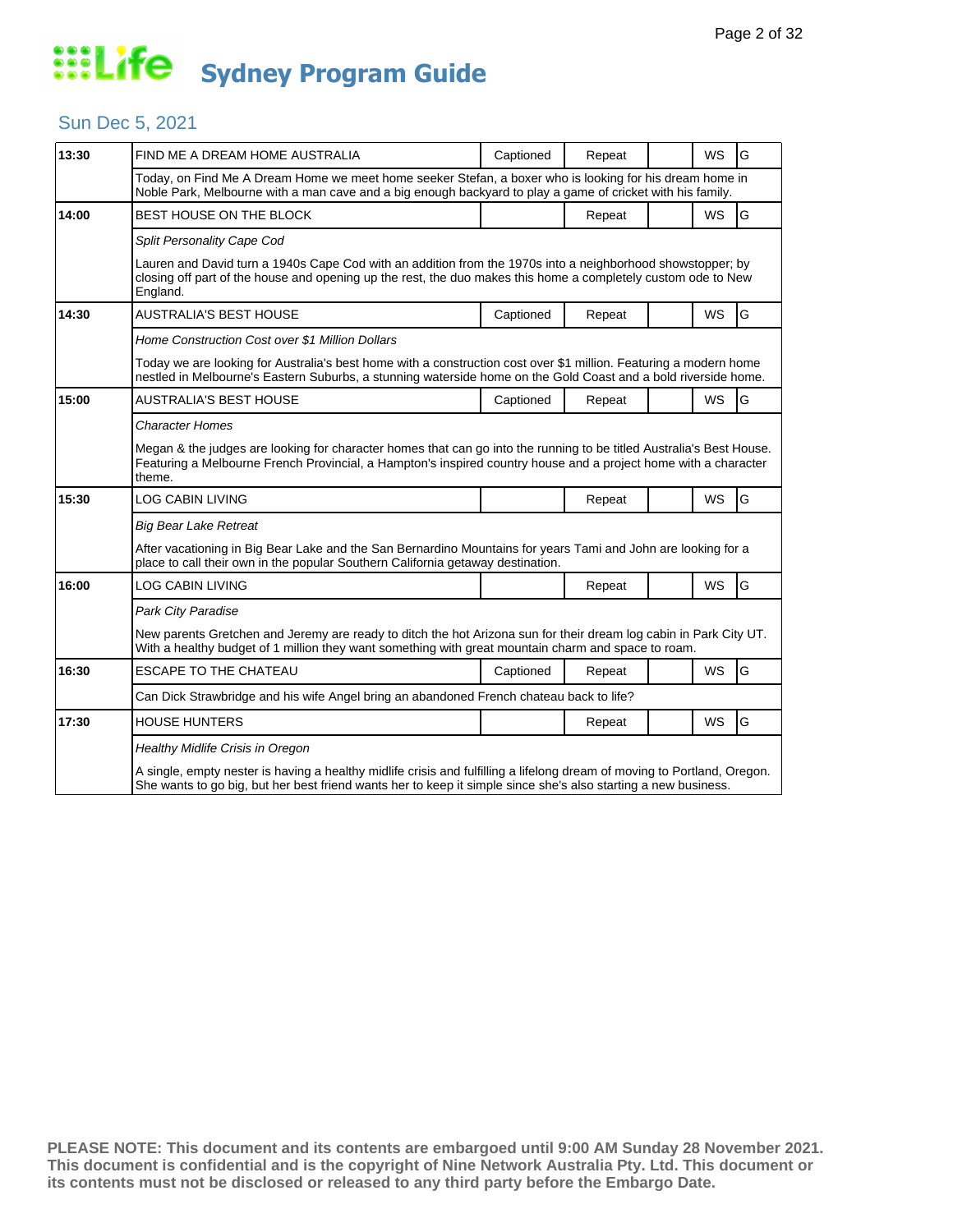## Sun Dec 5, 2021

| 18:00 | HOUSE HUNTERS                                                                                                                                                                                                                                                                                                                                                                                                                                                                                                                                  |  | Repeat |  | WS        | G  |  |  |
|-------|------------------------------------------------------------------------------------------------------------------------------------------------------------------------------------------------------------------------------------------------------------------------------------------------------------------------------------------------------------------------------------------------------------------------------------------------------------------------------------------------------------------------------------------------|--|--------|--|-----------|----|--|--|
|       | Starting Over in Arkansas                                                                                                                                                                                                                                                                                                                                                                                                                                                                                                                      |  |        |  |           |    |  |  |
|       | A newly single mother and her two daughters are looking for a new home in Jonesboro, Arkansas. She wants an<br>open floor plan and a big yard, but her mother thinks she needs something smaller and easier to take care of.                                                                                                                                                                                                                                                                                                                   |  |        |  |           |    |  |  |
| 18:30 | HOUSE HUNTERS INTERNATIONAL                                                                                                                                                                                                                                                                                                                                                                                                                                                                                                                    |  | Repeat |  | <b>WS</b> | G  |  |  |
|       | Headfirst in Barcelona                                                                                                                                                                                                                                                                                                                                                                                                                                                                                                                         |  |        |  |           |    |  |  |
|       | A young couple decides to move in together and find an apartment in Barcelona, Spain. They've only dated a few<br>months and they're still learning about each other, which makes agreeing on a place quite a challenge.                                                                                                                                                                                                                                                                                                                       |  |        |  |           |    |  |  |
| 19:00 | HOUSE HUNTERS INTERNATIONAL                                                                                                                                                                                                                                                                                                                                                                                                                                                                                                                    |  | Repeat |  | WS        | G  |  |  |
|       | From Tragedy to Tuscany                                                                                                                                                                                                                                                                                                                                                                                                                                                                                                                        |  |        |  |           |    |  |  |
|       | After surviving a tsunami, an Alabama couple saved for over a decade to begin a new global expedition. They want<br>to settle in Lucca, Italy, and must choose between historic charm easy biking access.                                                                                                                                                                                                                                                                                                                                      |  |        |  |           |    |  |  |
| 19:30 | <b>GOOD BONES</b>                                                                                                                                                                                                                                                                                                                                                                                                                                                                                                                              |  | Repeat |  | WS        | PG |  |  |
|       | An Office Becomes a Home                                                                                                                                                                                                                                                                                                                                                                                                                                                                                                                       |  |        |  |           |    |  |  |
|       | Mina and Karen purchase a tricky home in a transitional Indianapolis neighbourhood. The location is a sizable<br>former office space with no discernable bedrooms so the girls are excited to utilize the blank canvas.                                                                                                                                                                                                                                                                                                                        |  |        |  |           |    |  |  |
| 20:30 | FLIP OR FLOP                                                                                                                                                                                                                                                                                                                                                                                                                                                                                                                                   |  |        |  | WS        | G  |  |  |
|       | Far Out Flip                                                                                                                                                                                                                                                                                                                                                                                                                                                                                                                                   |  |        |  |           |    |  |  |
|       | Tarek and Christina are lured to North Hollywood, CA, by a 1930s Spanish home. They want to appeal to trendy Los<br>Angeles buyers by preserving the historic architecture, but the home's inconvenient distance causes unexpected<br>issues during renovations.                                                                                                                                                                                                                                                                               |  |        |  |           |    |  |  |
| 21:30 | MY LOTTERY DREAM HOME                                                                                                                                                                                                                                                                                                                                                                                                                                                                                                                          |  |        |  | WS        | PG |  |  |
|       | King and Queen of M'Orlando                                                                                                                                                                                                                                                                                                                                                                                                                                                                                                                    |  |        |  |           |    |  |  |
|       | David Bromstad gets to stay at home to help Lee and Lacherrica find their Dream Home in Orlando, Florida.<br>Lacherrica scratched up the best one-year wedding anniversary ever, when she hit the top prize of \$1 Million. It<br>means they can finally leave apartment living behind, and buy their first home, and they're aiming big. They want 4<br>bedrooms and 3 bathrooms! And despite being over 6 feet tall, Lee's biggest dream is to have a two story home, to<br>look over his new neighborhood and feel like a 'king for a day'. |  |        |  |           |    |  |  |
|       |                                                                                                                                                                                                                                                                                                                                                                                                                                                                                                                                                |  |        |  |           |    |  |  |
| 22:30 | <b>FIXER TO FABULOUS</b>                                                                                                                                                                                                                                                                                                                                                                                                                                                                                                                       |  | Repeat |  | WS        | G  |  |  |
|       | Old Dojo to Modern Mojo                                                                                                                                                                                                                                                                                                                                                                                                                                                                                                                        |  |        |  |           |    |  |  |
|       | A couple bought a karate studio as an investment property but when life threw them a curveball, they decided to<br>downsize. With Dave and Jenny's help, they want to transform the commercial space into a home complete with<br>industrial and modern charm.                                                                                                                                                                                                                                                                                 |  |        |  |           |    |  |  |
| 23:30 | <b>HOUSE HUNTERS</b>                                                                                                                                                                                                                                                                                                                                                                                                                                                                                                                           |  | Repeat |  | WS        | G  |  |  |
|       | <b>Starting Over in Arkansas</b>                                                                                                                                                                                                                                                                                                                                                                                                                                                                                                               |  |        |  |           |    |  |  |
|       | A newly single mother and her two daughters are looking for a new home in Jonesboro, Arkansas. She wants an<br>open floor plan and a big yard, but her mother thinks she needs something smaller and easier to take care of.                                                                                                                                                                                                                                                                                                                   |  |        |  |           |    |  |  |
| 00:00 | THE REAL HOUSEWIVES OF<br>JOHANNESBURG                                                                                                                                                                                                                                                                                                                                                                                                                                                                                                         |  |        |  | WS        | M  |  |  |
|       | Vegan Fever                                                                                                                                                                                                                                                                                                                                                                                                                                                                                                                                    |  |        |  |           |    |  |  |
|       | Naledi invites the ladies to an unbearable yoga class. While Vegan celebrations are underway Mercy confronts<br>Lerika about her dodgy friendship with Naledi.                                                                                                                                                                                                                                                                                                                                                                                 |  |        |  |           |    |  |  |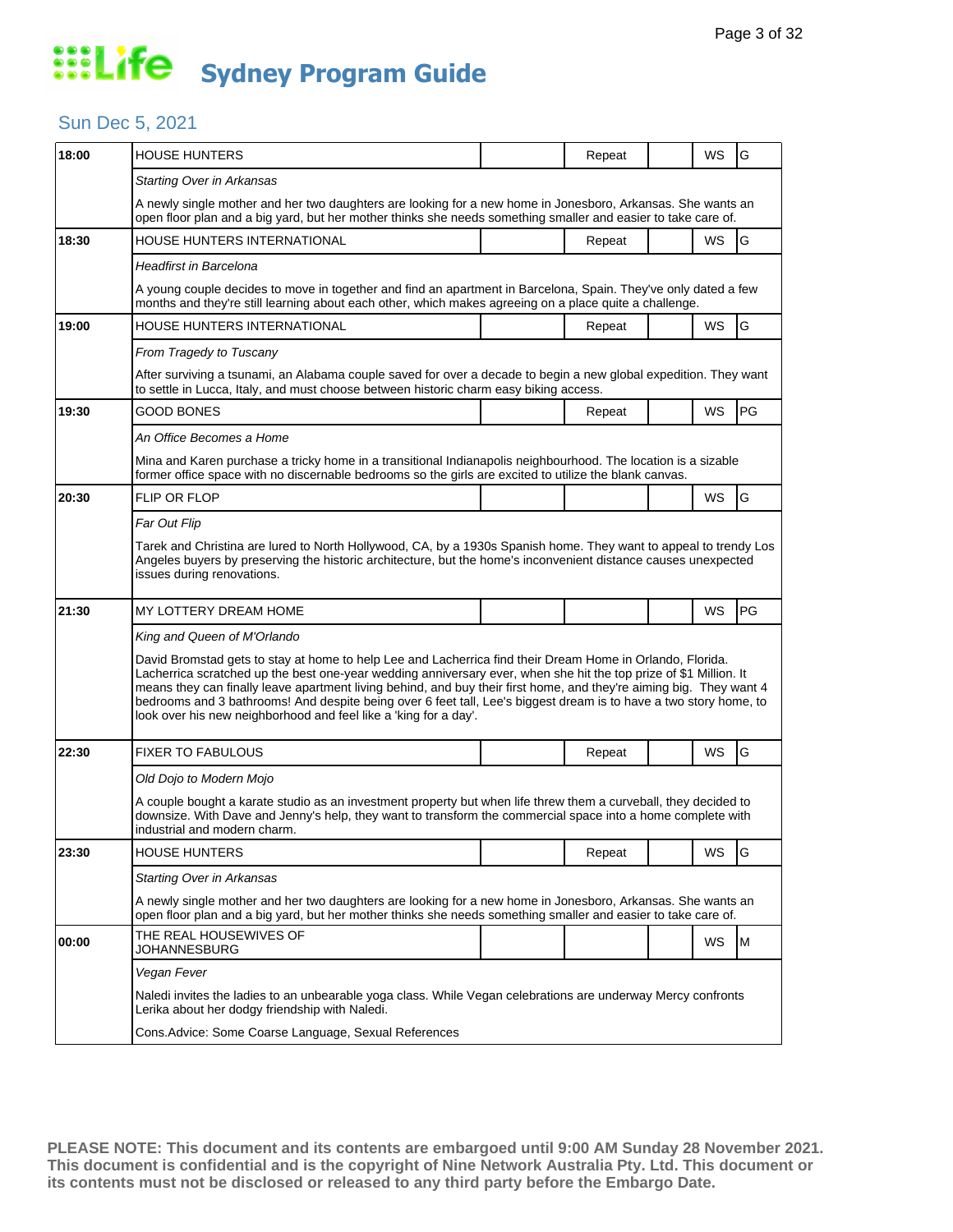### Sun Dec 5, 2021

| 01:00 | THE REAL HOUSEWIVES OF<br>JOHANNESBURG                                                                                                                                                                                                                         |  |        |  | WS        | M  |  |  |
|-------|----------------------------------------------------------------------------------------------------------------------------------------------------------------------------------------------------------------------------------------------------------------|--|--------|--|-----------|----|--|--|
|       | <b>Fashion Show Disaster</b>                                                                                                                                                                                                                                   |  |        |  |           |    |  |  |
|       | The ladies take a day trip to Soweto and Mercy surprises her mom with a doctor's visit for something sensual.<br>Meanwhile at the fashion show it seems like nothing is going right.                                                                           |  |        |  |           |    |  |  |
|       | Cons. Advice: Some Coarse Language, Sexual References                                                                                                                                                                                                          |  |        |  |           |    |  |  |
| 02:00 | MILLION DOLLAR LISTING LOS ANGELES                                                                                                                                                                                                                             |  | Repeat |  | <b>WS</b> | M  |  |  |
|       | Mile High Club                                                                                                                                                                                                                                                 |  |        |  |           |    |  |  |
|       | Josh and Matt Altman land the biggest mansion in Bradbury Estates. Madison battles structural problems and mould<br>to sell a friend's house in Brentwood.                                                                                                     |  |        |  |           |    |  |  |
|       | Cons. Advice: Some Coarse Language                                                                                                                                                                                                                             |  |        |  |           |    |  |  |
| 03:00 | <b>BUILDING ALASKA</b>                                                                                                                                                                                                                                         |  | Repeat |  | <b>WS</b> | PG |  |  |
|       | Progress Is Messy                                                                                                                                                                                                                                              |  |        |  |           |    |  |  |
|       | A helicopter delivers a whopping 7700kgs of materials for Chris' cabin kit; Jeff fights the pouring rain and cold<br>temperatures to stay on schedule; Chappie's crew struggles to lift 20-foot balloon walls without heavy equipment.                         |  |        |  |           |    |  |  |
| 04:00 | <b>FIXER TO FABULOUS</b>                                                                                                                                                                                                                                       |  | Repeat |  | <b>WS</b> | G  |  |  |
|       | Old Dojo to Modern Mojo                                                                                                                                                                                                                                        |  |        |  |           |    |  |  |
|       | A couple bought a karate studio as an investment property but when life threw them a curveball, they decided to<br>downsize. With Dave and Jenny's help, they want to transform the commercial space into a home complete with<br>industrial and modern charm. |  |        |  |           |    |  |  |
| 05:00 | <b>MAINE CABIN MASTERS</b>                                                                                                                                                                                                                                     |  | Repeat |  | WS        | PG |  |  |
|       | The Honeymoon Suite                                                                                                                                                                                                                                            |  |        |  |           |    |  |  |
|       | Chase and his crew help a newlywed couple turn a wedding gift into an alpine ski bungalow; Chase and his team<br>gut the camp and start from scratch to transform it into a beautiful bungalow that the newlyweds will enjoy for<br>generations.               |  |        |  |           |    |  |  |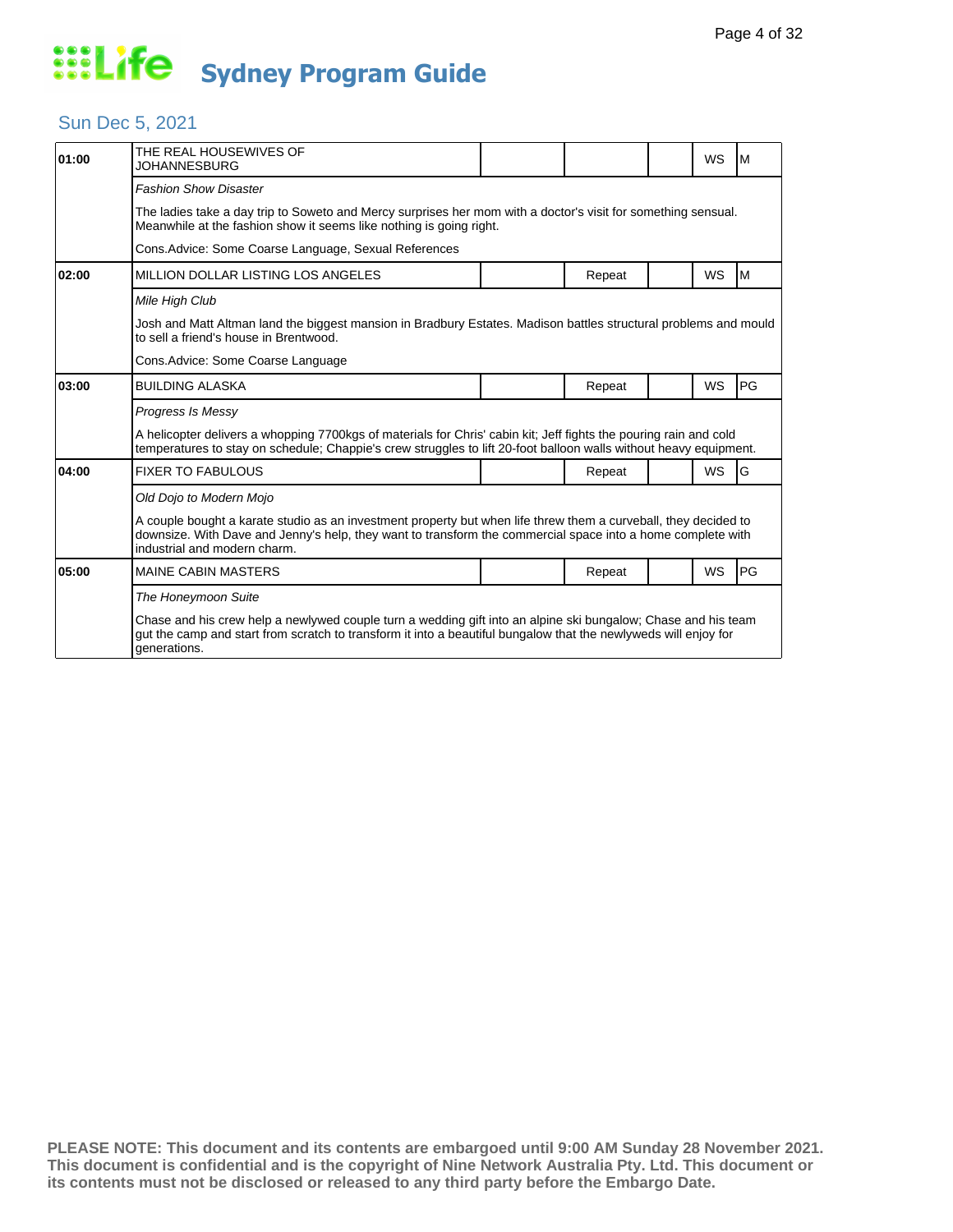#### Mon Dec 6, 2021

| 06:00 | MY LOTTERY DREAM HOME                                                                                                                                                                                                                                                                                                                                                                                                                                                                                                                                                                                                                                          |           | Repeat |  | WS | PG             |  |
|-------|----------------------------------------------------------------------------------------------------------------------------------------------------------------------------------------------------------------------------------------------------------------------------------------------------------------------------------------------------------------------------------------------------------------------------------------------------------------------------------------------------------------------------------------------------------------------------------------------------------------------------------------------------------------|-----------|--------|--|----|----------------|--|
|       | King and Queen of M'Orlando<br>David Bromstad gets to stay at home to help Lee and Lacherrica find their Dream Home in Orlando, Florida.                                                                                                                                                                                                                                                                                                                                                                                                                                                                                                                       |           |        |  |    |                |  |
|       | Lacherrica scratched up the best one-year wedding anniversary ever, when she hit the top prize of \$1 Million. It<br>means they can finally leave apartment living behind, and buy their first home, and they're aiming big. They want 4<br>bedrooms and 3 bathrooms! And despite being over 6 feet tall, Lee's biggest dream is to have a two story home, to<br>look over his new neighborhood and feel like a 'king for a day'.                                                                                                                                                                                                                              |           |        |  |    |                |  |
| 06:30 | MY LOTTERY DREAM HOME                                                                                                                                                                                                                                                                                                                                                                                                                                                                                                                                                                                                                                          |           | Repeat |  | WS | PG             |  |
|       | Gone Fishin' for a Dream Home                                                                                                                                                                                                                                                                                                                                                                                                                                                                                                                                                                                                                                  |           |        |  |    |                |  |
|       | Tim and Mary are ready for a big change after Tim scratched up \$250,000 on a \$5.00 scratcher. The win finally<br>allows Mary, a native of Mandeville, Louisiana, to move back home after spending 3 decades raising eight kids with<br>Tim in Virginia. And now that all the kids have left the nest, Tim and Mary are looking for a dream home big enough<br>for the whole family to visit, and have Mary's mom live with them in a fabulous mother-in-law suite. But Tim has strict<br>must-have's on his wish list -a pool, and a fishing hole nearby to 'wet a line' whenever he wants to. Can David<br>Bromstad satisfy both Mary and Tim's wish lists? |           |        |  |    |                |  |
| 07:00 | FIXER TO FABULOUS                                                                                                                                                                                                                                                                                                                                                                                                                                                                                                                                                                                                                                              |           | Repeat |  | WS | G              |  |
|       | Old Dojo to Modern Mojo                                                                                                                                                                                                                                                                                                                                                                                                                                                                                                                                                                                                                                        |           |        |  |    |                |  |
|       | A couple bought a karate studio as an investment property but when life threw them a curveball, they decided to<br>downsize. With Dave and Jenny's help, they want to transform the commercial space into a home complete with<br>industrial and modern charm.                                                                                                                                                                                                                                                                                                                                                                                                 |           |        |  |    |                |  |
| 08:00 | GOOD BONES                                                                                                                                                                                                                                                                                                                                                                                                                                                                                                                                                                                                                                                     |           | Repeat |  | WS | PG             |  |
|       | An Office Becomes a Home                                                                                                                                                                                                                                                                                                                                                                                                                                                                                                                                                                                                                                       |           |        |  |    |                |  |
|       | Mina and Karen purchase a tricky home in a transitional Indianapolis neighbourhood. The location is a sizable<br>former office space with no discernable bedrooms so the girls are excited to utilize the blank canvas.                                                                                                                                                                                                                                                                                                                                                                                                                                        |           |        |  |    |                |  |
| 09:00 | <b>FLIP OR FLOP</b>                                                                                                                                                                                                                                                                                                                                                                                                                                                                                                                                                                                                                                            |           | Repeat |  | WS | G              |  |
|       | Far Out Flip                                                                                                                                                                                                                                                                                                                                                                                                                                                                                                                                                                                                                                                   |           |        |  |    |                |  |
|       | Tarek and Christina are lured to North Hollywood, CA, by a 1930s Spanish home. They want to appeal to trendy Los<br>Angeles buyers by preserving the historic architecture, but the home's inconvenient distance causes unexpected<br>issues during renovations.                                                                                                                                                                                                                                                                                                                                                                                               |           |        |  |    |                |  |
| 09:30 | FLIP OR FLOP                                                                                                                                                                                                                                                                                                                                                                                                                                                                                                                                                                                                                                                   |           | Repeat |  | WS | G              |  |
|       | Better Be Quick                                                                                                                                                                                                                                                                                                                                                                                                                                                                                                                                                                                                                                                |           |        |  |    |                |  |
|       | With so many flips in play, Tarek and Christina take out an expensive, hard-money loan to flip a house in Fountain<br>Valley, CA. They're pressured to flip the house quickly as they juggle design decisions amidst a tight timeline.                                                                                                                                                                                                                                                                                                                                                                                                                         |           |        |  |    |                |  |
| 10:00 | WINDY CITY REHAB                                                                                                                                                                                                                                                                                                                                                                                                                                                                                                                                                                                                                                               |           | Repeat |  | WS | $\overline{G}$ |  |
|       | Wabansia Made Wonderful                                                                                                                                                                                                                                                                                                                                                                                                                                                                                                                                                                                                                                        |           |        |  |    |                |  |
|       | Alison and Donovan take a huge risk when they buy an oddball, boxlike house from the '90s; a flooded basement is<br>just the beginning of a myriad of problems they encounter.                                                                                                                                                                                                                                                                                                                                                                                                                                                                                 |           |        |  |    |                |  |
| 11:00 | POSTCARDS SUMMER                                                                                                                                                                                                                                                                                                                                                                                                                                                                                                                                                                                                                                               | Captioned |        |  | WS | PG             |  |
|       | This week on Postcards Shane Crawford visits his spiritual home in Hawthorn, Madeline checks out Melbourne's<br>Quincy Hotel, Sam visits the artisan paradise of Castlemaine and Brodie explores her backyard of Frankston.                                                                                                                                                                                                                                                                                                                                                                                                                                    |           |        |  |    |                |  |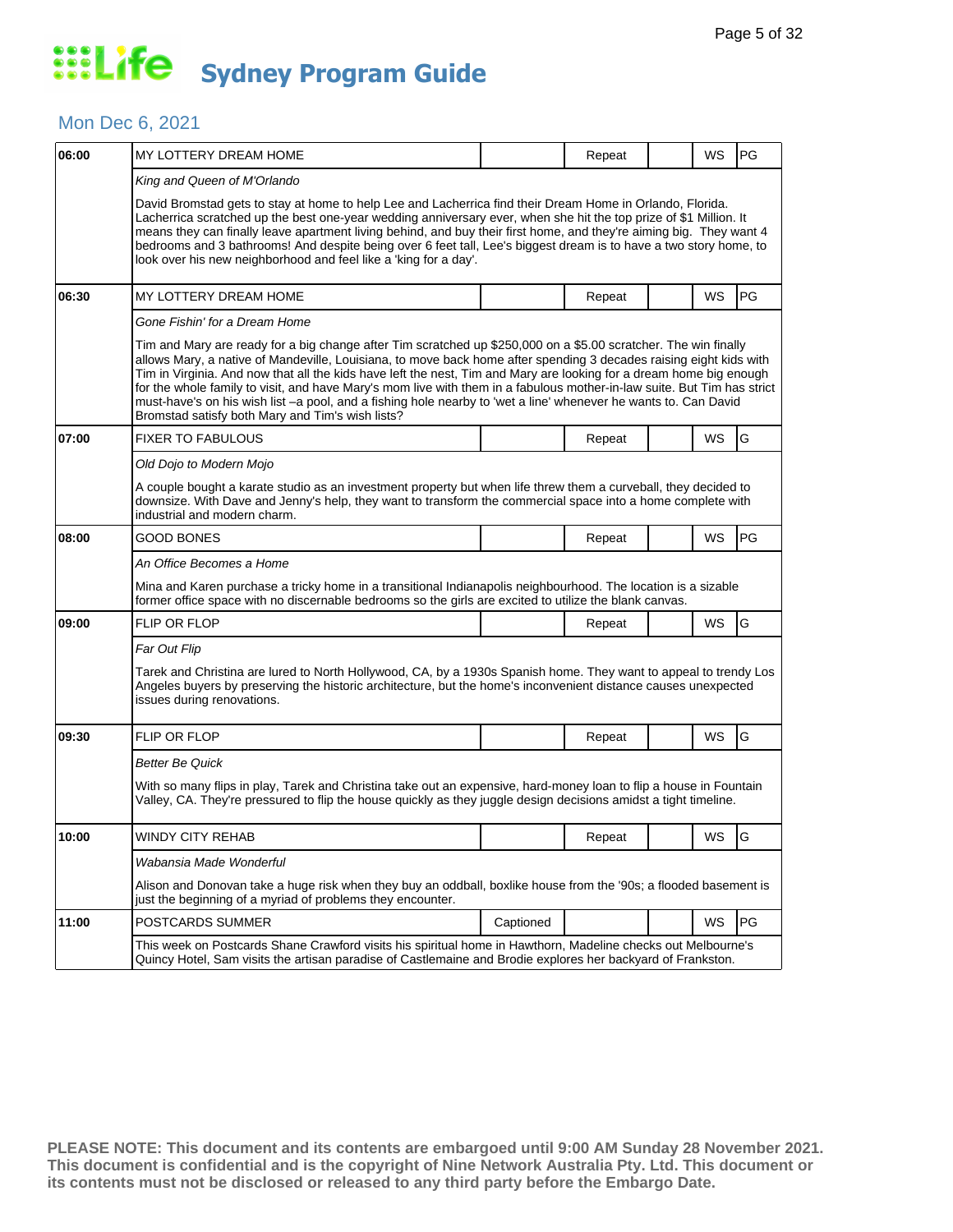### Mon Dec 6, 2021

| 11:30 | FIND ME A DREAM HOME AUSTRALIA                                                                                                                                                                                                                                                                                                                                                                                                                                                                                                                                                                                                                                 | Captioned | Repeat |  | WS | G  |  |  |
|-------|----------------------------------------------------------------------------------------------------------------------------------------------------------------------------------------------------------------------------------------------------------------------------------------------------------------------------------------------------------------------------------------------------------------------------------------------------------------------------------------------------------------------------------------------------------------------------------------------------------------------------------------------------------------|-----------|--------|--|----|----|--|--|
|       | Today, on Find Me A Dream Home we meet home seeker Stefan, a boxer who is looking for his dream home in<br>Noble Park, Melbourne with a man cave and a big enough backyard to play a game of cricket with his family.                                                                                                                                                                                                                                                                                                                                                                                                                                          |           |        |  |    |    |  |  |
| 12:00 | <b>BUILDING ALASKA</b>                                                                                                                                                                                                                                                                                                                                                                                                                                                                                                                                                                                                                                         |           | Repeat |  | WS | PG |  |  |
|       | Progress Is Messy                                                                                                                                                                                                                                                                                                                                                                                                                                                                                                                                                                                                                                              |           |        |  |    |    |  |  |
|       | A helicopter delivers a whopping 7700kgs of materials for Chris' cabin kit; Jeff fights the pouring rain and cold<br>temperatures to stay on schedule; Chappie's crew struggles to lift 20-foot balloon walls without heavy equipment.                                                                                                                                                                                                                                                                                                                                                                                                                         |           |        |  |    |    |  |  |
| 13:00 | <b>FLIP OR FLOP</b>                                                                                                                                                                                                                                                                                                                                                                                                                                                                                                                                                                                                                                            |           | Repeat |  | WS | G  |  |  |
|       | Far Out Flip                                                                                                                                                                                                                                                                                                                                                                                                                                                                                                                                                                                                                                                   |           |        |  |    |    |  |  |
|       | Tarek and Christina are lured to North Hollywood, CA, by a 1930s Spanish home. They want to appeal to trendy Los<br>Angeles buyers by preserving the historic architecture, but the home's inconvenient distance causes unexpected<br>issues during renovations.                                                                                                                                                                                                                                                                                                                                                                                               |           |        |  |    |    |  |  |
| 13:30 | <b>FLIP OR FLOP</b>                                                                                                                                                                                                                                                                                                                                                                                                                                                                                                                                                                                                                                            |           | Repeat |  | WS | G  |  |  |
|       | Better Be Quick                                                                                                                                                                                                                                                                                                                                                                                                                                                                                                                                                                                                                                                |           |        |  |    |    |  |  |
|       | With so many flips in play, Tarek and Christina take out an expensive, hard-money loan to flip a house in Fountain<br>Valley, CA. They're pressured to flip the house quickly as they juggle design decisions amidst a tight timeline.                                                                                                                                                                                                                                                                                                                                                                                                                         |           |        |  |    |    |  |  |
| 14:00 | MY LOTTERY DREAM HOME                                                                                                                                                                                                                                                                                                                                                                                                                                                                                                                                                                                                                                          |           | Repeat |  | WS | PG |  |  |
|       | King and Queen of M'Orlando                                                                                                                                                                                                                                                                                                                                                                                                                                                                                                                                                                                                                                    |           |        |  |    |    |  |  |
|       | Lacherrica scratched up the best one-year wedding anniversary ever, when she hit the top prize of \$1 Million. It<br>means they can finally leave apartment living behind, and buy their first home, and they're aiming big. They want 4<br>bedrooms and 3 bathrooms! And despite being over 6 feet tall, Lee's biggest dream is to have a two story home, to<br>look over his new neighborhood and feel like a 'king for a day'.                                                                                                                                                                                                                              |           |        |  |    |    |  |  |
| 14:30 | MY LOTTERY DREAM HOME                                                                                                                                                                                                                                                                                                                                                                                                                                                                                                                                                                                                                                          |           | Repeat |  | WS | PG |  |  |
|       | Gone Fishin' for a Dream Home                                                                                                                                                                                                                                                                                                                                                                                                                                                                                                                                                                                                                                  |           |        |  |    |    |  |  |
|       | Tim and Mary are ready for a big change after Tim scratched up \$250,000 on a \$5.00 scratcher. The win finally<br>allows Mary, a native of Mandeville, Louisiana, to move back home after spending 3 decades raising eight kids with<br>Tim in Virginia. And now that all the kids have left the nest, Tim and Mary are looking for a dream home big enough<br>for the whole family to visit, and have Mary's mom live with them in a fabulous mother-in-law suite. But Tim has strict<br>must-have's on his wish list -a pool, and a fishing hole nearby to 'wet a line' whenever he wants to. Can David<br>Bromstad satisfy both Mary and Tim's wish lists? |           |        |  |    |    |  |  |
| 15:00 | <b>LOG CABIN LIVING</b>                                                                                                                                                                                                                                                                                                                                                                                                                                                                                                                                                                                                                                        |           | Repeat |  | WS | G  |  |  |
|       | North Georgia Mountain Cabin Search                                                                                                                                                                                                                                                                                                                                                                                                                                                                                                                                                                                                                            |           |        |  |    |    |  |  |
|       | A couple and their two sons, who all love the outdoors, are ready to ditch Atlanta's skyscrapers for the mountains of<br>north Georgia.                                                                                                                                                                                                                                                                                                                                                                                                                                                                                                                        |           |        |  |    |    |  |  |
| 15:30 | THE BLOCK: ALL STARS                                                                                                                                                                                                                                                                                                                                                                                                                                                                                                                                                                                                                                           | Captioned | Repeat |  | WS | PG |  |  |
|       | Bedroom two is well underway and one of our couples is planning ahead, meeting with a real estate agent and<br>inspecting other Bondi properties.                                                                                                                                                                                                                                                                                                                                                                                                                                                                                                              |           |        |  |    |    |  |  |
| 16:00 | BEST HOUSE ON THE BLOCK                                                                                                                                                                                                                                                                                                                                                                                                                                                                                                                                                                                                                                        |           | Repeat |  | WS | G  |  |  |
|       | <b>Meet Your New Master</b><br>Lauren and David Liess use their expertise to renovate cookie-cutter homes for clients in the Washington, D.C.,                                                                                                                                                                                                                                                                                                                                                                                                                                                                                                                 |           |        |  |    |    |  |  |
|       | metro area.                                                                                                                                                                                                                                                                                                                                                                                                                                                                                                                                                                                                                                                    |           |        |  |    |    |  |  |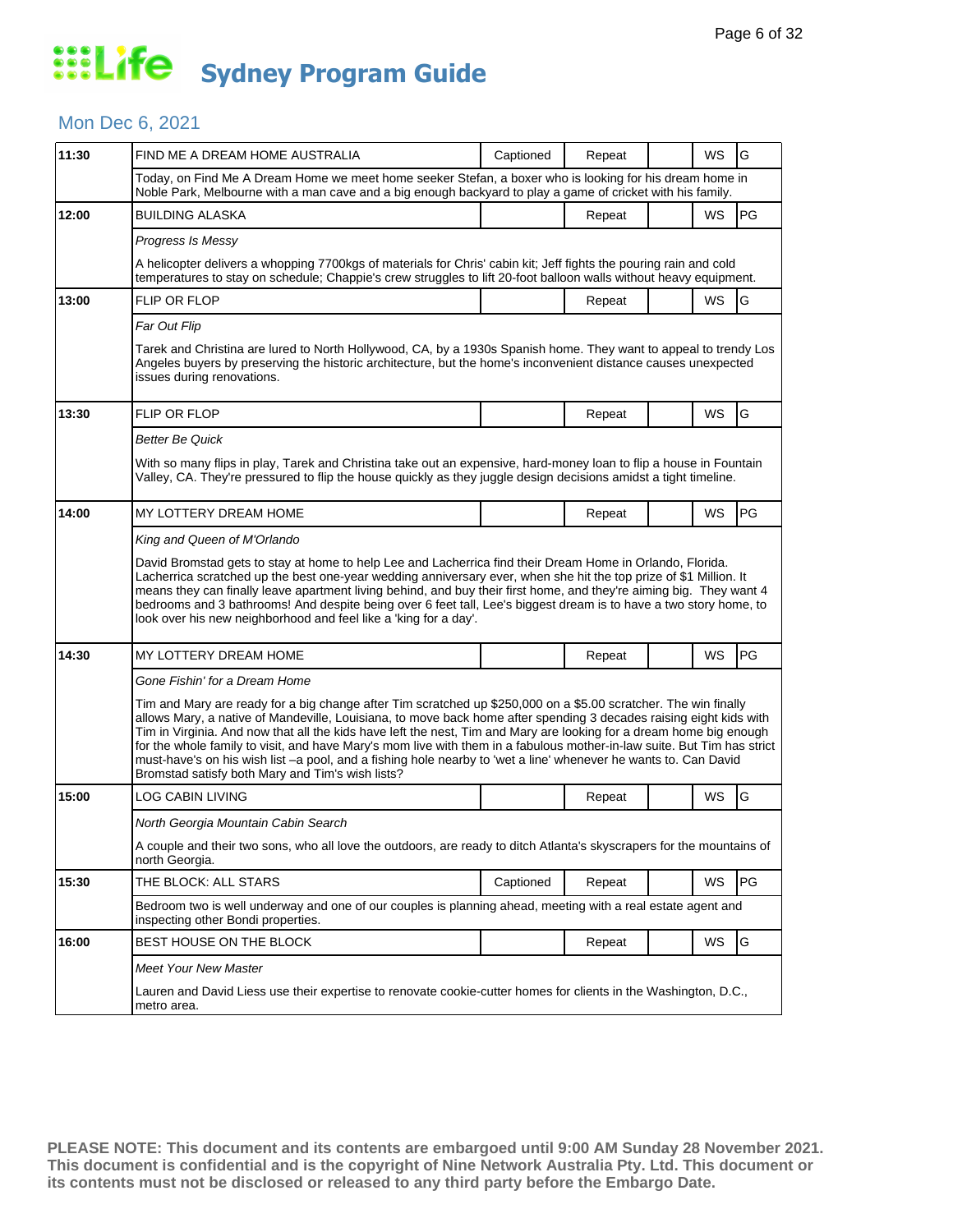#### Mon Dec 6, 2021

| 16:30 | IDESERT FLIPPERS                                                                                                                                                                                                                                  |  | Repeat |  | WS | IG   |  |  |  |
|-------|---------------------------------------------------------------------------------------------------------------------------------------------------------------------------------------------------------------------------------------------------|--|--------|--|----|------|--|--|--|
|       | <b>Heating Up</b>                                                                                                                                                                                                                                 |  |        |  |    |      |  |  |  |
|       | Lindsey and Eric Bennett score a home with a strange layout but a lot of potential for profit; to turn the property into<br>the four-bedroom that it was advertised to be, they must completely reconfigure the floor plan and update everything. |  |        |  |    |      |  |  |  |
| 17:00 | IGOOD BONES                                                                                                                                                                                                                                       |  | Repeat |  | WS | IPG. |  |  |  |
|       | An Office Becomes a Home                                                                                                                                                                                                                          |  |        |  |    |      |  |  |  |
|       | Mina and Karen purchase a tricky home in a transitional Indianapolis neighbourhood. The location is a sizable<br>former office space with no discernable bedrooms so the girls are excited to utilize the blank canvas.                           |  |        |  |    |      |  |  |  |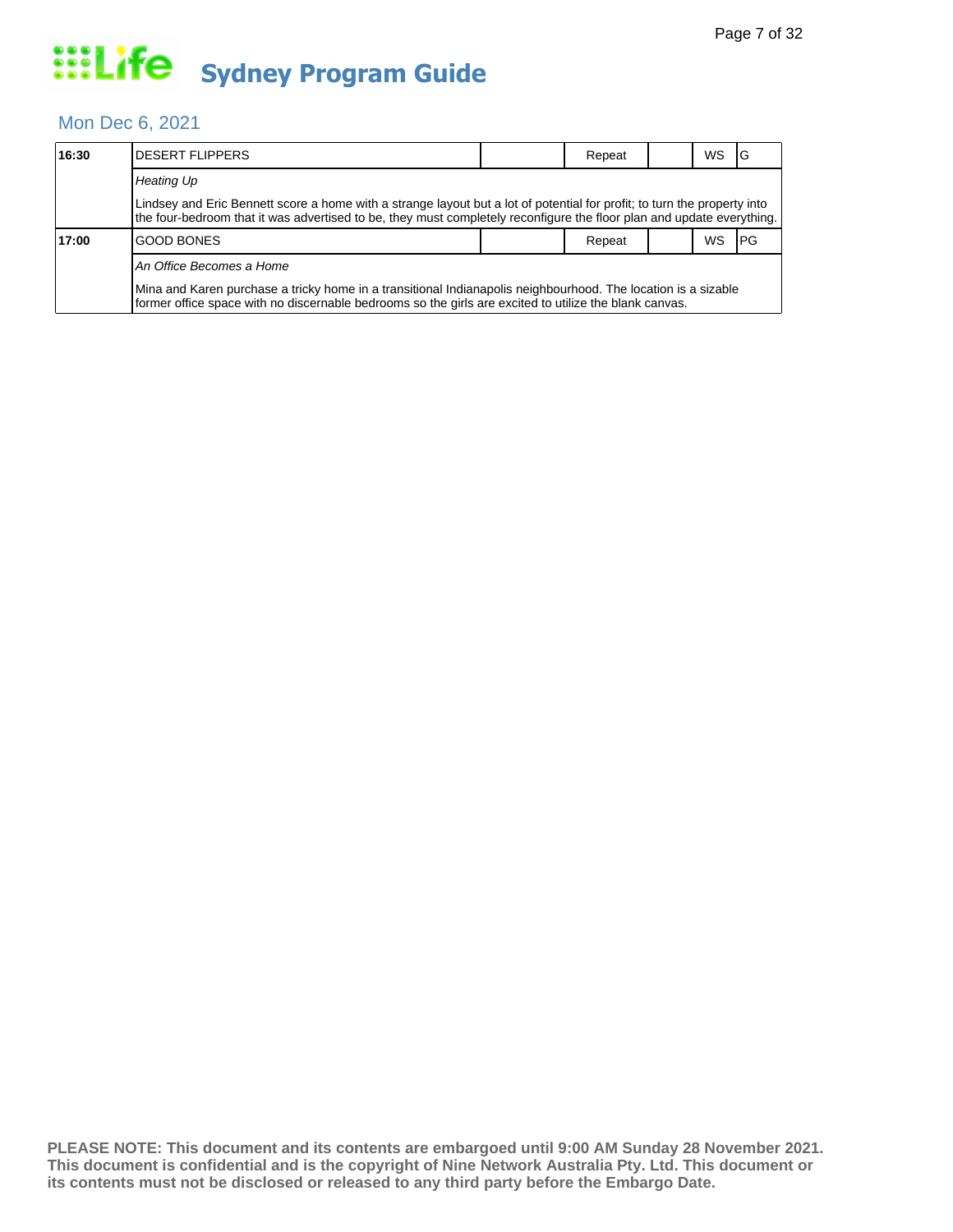#### Mon Dec 6, 2021

| 18:00 | HOUSE HUNTERS INTERNATIONAL                                                                                                                                                                                                                                           |  | Repeat |  | WS        | G |  |  |
|-------|-----------------------------------------------------------------------------------------------------------------------------------------------------------------------------------------------------------------------------------------------------------------------|--|--------|--|-----------|---|--|--|
|       | Embracing a New Life in London                                                                                                                                                                                                                                        |  |        |  |           |   |  |  |
|       | Laura and Patrick have a new perspective on life after Laura beats cancer; they are looking for a fresh start in<br>London, England, but between their dog's needs and their polar opposite tastes, they need a fresh idea of what<br>home can be.                    |  |        |  |           |   |  |  |
| 18:30 | <b>HOUSE HUNTERS INTERNATIONAL</b>                                                                                                                                                                                                                                    |  | Repeat |  | WS        | G |  |  |
|       | Luck of the Irish                                                                                                                                                                                                                                                     |  |        |  |           |   |  |  |
|       | A couple fall in love with Ireland when their son studies abroad there; now they hope to lead a more relaxed life on<br>the Emerald Isle, but with change comes friction.                                                                                             |  |        |  |           |   |  |  |
| 19:00 | <b>HOUSE HUNTERS</b>                                                                                                                                                                                                                                                  |  | Repeat |  | <b>WS</b> | G |  |  |
|       | Big Houses for a Big Family                                                                                                                                                                                                                                           |  |        |  |           |   |  |  |
|       | A large family is on the hunt for a much bigger home in the Atlanta area; they're hoping to find a place that not only<br>has room for all the kids but it also a basement suite for their aunt, and more than anything, they hope for a big pool.                    |  |        |  |           |   |  |  |
| 19:30 | <b>HOUSE HUNTERS</b>                                                                                                                                                                                                                                                  |  |        |  | WS        | G |  |  |
|       | Trading Silicon Valley for San Diego                                                                                                                                                                                                                                  |  |        |  |           |   |  |  |
|       | A couple from Silicon Valley looks for a home near family in San Diego; He's looking for something that has wow<br>factor with a resort style backyard, but she is determined to make sure his dreams don't bust their budget.                                        |  |        |  |           |   |  |  |
| 20:30 | <b>CHEAP OLD HOUSES</b>                                                                                                                                                                                                                                               |  |        |  | WS        | G |  |  |
|       | Peoria: Cheap Old House Heaven                                                                                                                                                                                                                                        |  |        |  |           |   |  |  |
|       | Ethan and Elizabeth head to historic Peoria, III., to explore an 1890s Queen Anne revival hiding original woodwork<br>and windows; they check out a 1900s Dutch Colonial revival with pocket doors and visit a 1908 Tudor restored with<br>modern design.             |  |        |  |           |   |  |  |
| 21:00 | <b>CHEAP OLD HOUSES</b>                                                                                                                                                                                                                                               |  |        |  | WS        | G |  |  |
|       | <b>Monster Midwest Mansions</b>                                                                                                                                                                                                                                       |  |        |  |           |   |  |  |
|       | Bigger is better in the Midwest as Ethan and Elizabeth fall for the ornate ceilings and rich woodwork in an 1800s<br>mansion; they visit a 1902 schoolhouse with limitless possibilities and save the best for last with a lovingly saved<br>1800s manor.             |  |        |  |           |   |  |  |
| 21:30 | 100 DAY DREAM HOME                                                                                                                                                                                                                                                    |  |        |  | WS        | G |  |  |
|       | Brian and Mika Dream Big                                                                                                                                                                                                                                              |  |        |  |           |   |  |  |
|       | After building for hundreds of clients, Brian and Mika are ready for their OWN dream home, but agreeing on a style<br>is proving to be a challenge! They'll have to compromise to create a home that reveals their personalities and makes<br>the whole family happy. |  |        |  |           |   |  |  |
| 22:30 | TEXAS FLIP N MOVE                                                                                                                                                                                                                                                     |  |        |  | WS        | G |  |  |
|       | Gary's Girls' Rustic Ranch                                                                                                                                                                                                                                            |  |        |  |           |   |  |  |
|       | Gary's Girls win a brick-clad home at auction and decide to salvage some of the bricks to reuse in their rebuild; their<br>father, Gary Snow, surprises them with an assortment of lumber they can use for the renovation.                                            |  |        |  |           |   |  |  |
| 23:30 | HOUSE HUNTERS INTERNATIONAL                                                                                                                                                                                                                                           |  | Repeat |  | WS        | G |  |  |
|       | Embracing a New Life in London                                                                                                                                                                                                                                        |  |        |  |           |   |  |  |
|       | Laura and Patrick have a new perspective on life after Laura beats cancer; they are looking for a fresh start in<br>London, England, but between their dog's needs and their polar opposite tastes, they need a fresh idea of what<br>home can be.                    |  |        |  |           |   |  |  |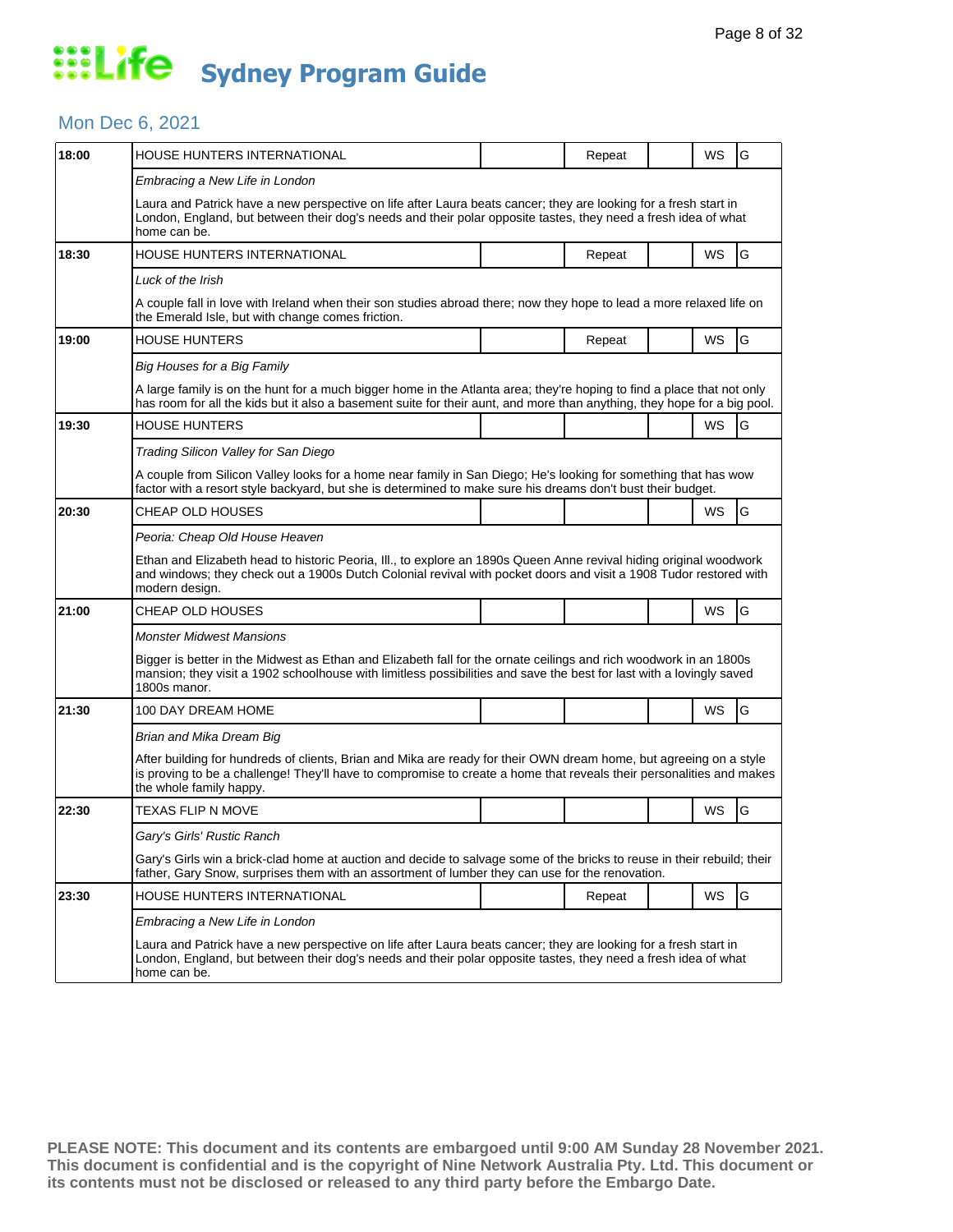### Mon Dec 6, 2021

| 00:00 | SUMMER HOUSE                                                                                                                                                                                                                                                             |  |        |  | WS        | <b>MA</b> |  |  |
|-------|--------------------------------------------------------------------------------------------------------------------------------------------------------------------------------------------------------------------------------------------------------------------------|--|--------|--|-----------|-----------|--|--|
|       | Wing-Mom                                                                                                                                                                                                                                                                 |  |        |  |           |           |  |  |
|       | Carl's mom comes to the summer house and delights Paige, and Hannah finally takes the next step with British<br>Dave. In an effort to move on from Everett, Lindsay goes on a date with Peyman. Meanwhile, Jordan finally tells his<br>housemates what he's been hiding. |  |        |  |           |           |  |  |
|       | Cons.Advice: Adult Themes, Frequent Coarse Language, Sexual References                                                                                                                                                                                                   |  |        |  |           |           |  |  |
| 01:00 | <b>HOUSE HUNTERS</b>                                                                                                                                                                                                                                                     |  | Repeat |  | WS        | G         |  |  |
|       | Trading Silicon Valley for San Diego                                                                                                                                                                                                                                     |  |        |  |           |           |  |  |
|       | A couple from Silicon Valley looks for a home near family in San Diego; He's looking for something that has wow<br>factor with a resort style backyard, but she is determined to make sure his dreams don't bust their budget.                                           |  |        |  |           |           |  |  |
| 01:30 | <b>HOUSE HUNTERS</b>                                                                                                                                                                                                                                                     |  | Repeat |  | WS        | G         |  |  |
|       | Fixer vs. Turnkey in Atlanta                                                                                                                                                                                                                                             |  |        |  |           |           |  |  |
|       | An Atlanta couple is looking for a home to start a family; he wants to spend less for a fixer-upper with instant equity,<br>but her approach is to pump the budget and get a turnkey home that needs no renovations.                                                     |  |        |  |           |           |  |  |
| 02:00 | THE REAL HOUSEWIVES OF<br>JOHANNESBURG                                                                                                                                                                                                                                   |  | Repeat |  | <b>WS</b> | M         |  |  |
|       | Vegan Fever                                                                                                                                                                                                                                                              |  |        |  |           |           |  |  |
|       | Naledi invites the ladies to an unbearable yoga class. While Vegan celebrations are underway Mercy confronts<br>Lerika about her dodgy friendship with Naledi.                                                                                                           |  |        |  |           |           |  |  |
|       | Cons.Advice: Some Coarse Language, Sexual References                                                                                                                                                                                                                     |  |        |  |           |           |  |  |
| 03:00 | THE REAL HOUSEWIVES OF<br>JOHANNESBURG                                                                                                                                                                                                                                   |  | Repeat |  | WS        | lM.       |  |  |
|       | Fashion Show Disaster                                                                                                                                                                                                                                                    |  |        |  |           |           |  |  |
|       | The ladies take a day trip to Soweto and Mercy surprises her mom with a doctor's visit for something sensual.<br>Meanwhile at the fashion show it seems like nothing is going right.                                                                                     |  |        |  |           |           |  |  |
|       | Cons.Advice: Some Coarse Language, Sexual References                                                                                                                                                                                                                     |  |        |  |           |           |  |  |
| 04:00 | 100 DAY DREAM HOME                                                                                                                                                                                                                                                       |  | Repeat |  | WS        | G         |  |  |
|       | Brian and Mika Dream Big                                                                                                                                                                                                                                                 |  |        |  |           |           |  |  |
|       | After building for hundreds of clients, Brian and Mika are ready for their OWN dream home, but agreeing on a style<br>is proving to be a challenge! They'll have to compromise to create a home that reveals their personalities and makes<br>the whole family happy.    |  |        |  |           |           |  |  |
| 05:00 | <b>BEST HOUSE ON THE BLOCK</b>                                                                                                                                                                                                                                           |  | Repeat |  | WS        | G         |  |  |
|       | Meet Your New Master                                                                                                                                                                                                                                                     |  |        |  |           |           |  |  |
|       | Lauren and David Liess use their expertise to renovate cookie-cutter homes for clients in the Washington, D.C.,<br>metro area.                                                                                                                                           |  |        |  |           |           |  |  |
| 05:30 | <b>DESERT FLIPPERS</b>                                                                                                                                                                                                                                                   |  | Repeat |  | WS        | G         |  |  |
|       | Heating Up                                                                                                                                                                                                                                                               |  |        |  |           |           |  |  |
|       | Lindsey and Eric Bennett score a home with a strange layout but a lot of potential for profit; to turn the property into<br>the four-bedroom that it was advertised to be, they must completely reconfigure the floor plan and update everything.                        |  |        |  |           |           |  |  |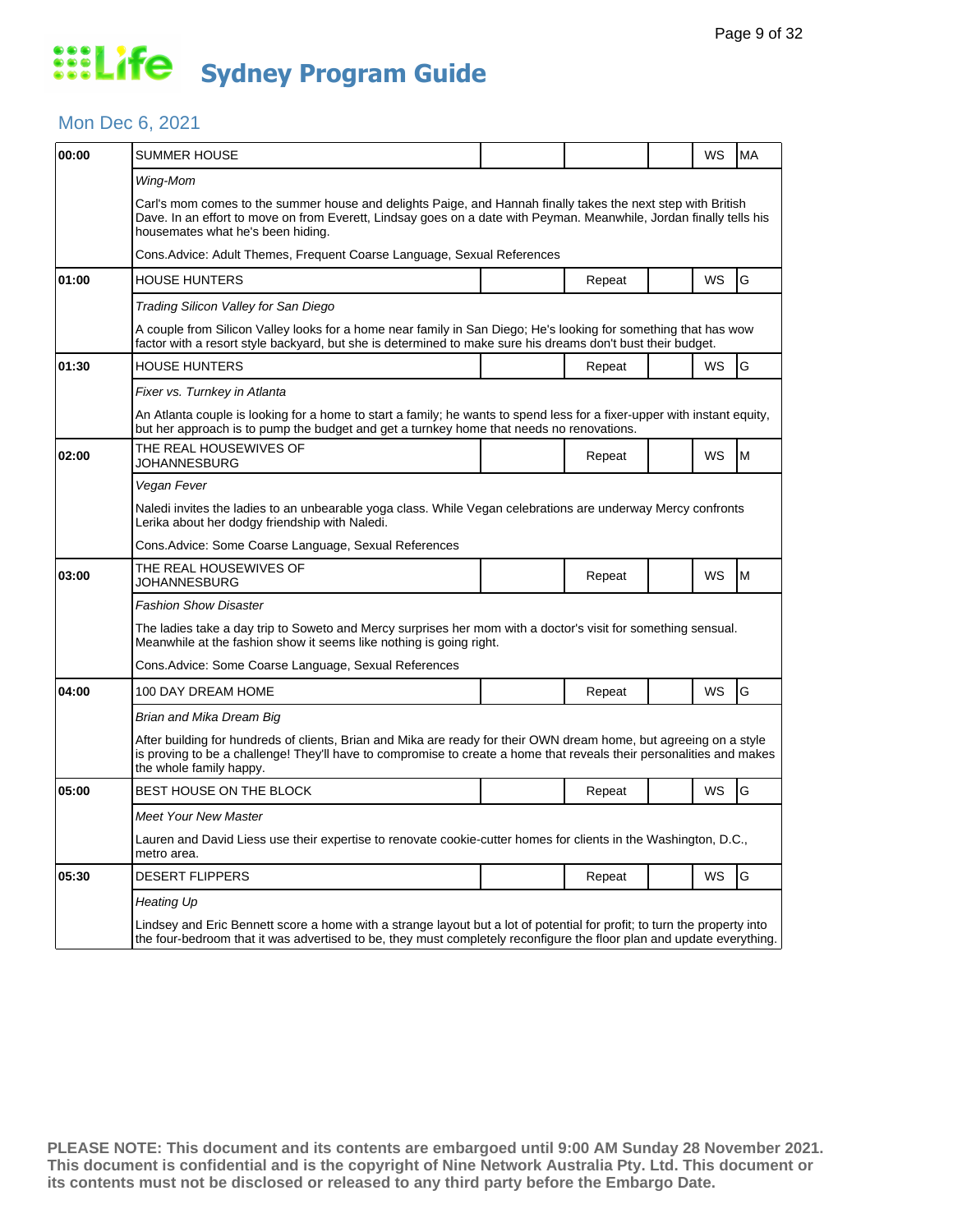## Tue Dec 7, 2021

| 06:00 | <b>HOUSE HUNTERS INTERNATIONAL</b>                                                                                                                                                                                                                     |           | Repeat |  | WS | G  |  |  |
|-------|--------------------------------------------------------------------------------------------------------------------------------------------------------------------------------------------------------------------------------------------------------|-----------|--------|--|----|----|--|--|
|       | Luck of the Irish                                                                                                                                                                                                                                      |           |        |  |    |    |  |  |
|       | A couple fall in love with Ireland when their son studies abroad there; now they hope to lead a more relaxed life on<br>the Emerald Isle, but with change comes friction.                                                                              |           |        |  |    |    |  |  |
| 06:30 | <b>HOUSE HUNTERS</b>                                                                                                                                                                                                                                   |           | Repeat |  | WS | G  |  |  |
|       | Big Houses for a Big Family                                                                                                                                                                                                                            |           |        |  |    |    |  |  |
|       | A large family is on the hunt for a much bigger home in the Atlanta area; they're hoping to find a place that not only<br>has room for all the kids but it also a basement suite for their aunt, and more than anything, they hope for a big pool.     |           |        |  |    |    |  |  |
| 07:00 | TEXAS FLIP N MOVE                                                                                                                                                                                                                                      |           | Repeat |  | WS | G  |  |  |
|       | Gary's Girls' Rustic Ranch                                                                                                                                                                                                                             |           |        |  |    |    |  |  |
|       | Gary's Girls win a brick-clad home at auction and decide to salvage some of the bricks to reuse in their rebuild; their<br>father, Gary Snow, surprises them with an assortment of lumber they can use for the renovation.                             |           |        |  |    |    |  |  |
| 08:00 | EXPLORE TV-VIKING                                                                                                                                                                                                                                      | Captioned | Repeat |  | WS | G  |  |  |
|       | Grand European 2                                                                                                                                                                                                                                       |           |        |  |    |    |  |  |
|       | Trevor continues his journey on Viking from Budapest and lands in picturesque Vienna. In this iconic city, Trevor<br>indulges in Mozart, roams the Schonbrunn Palace, joins the wine harvest, and travels to Wachau and Melk aboard<br>the Viking Tir. |           |        |  |    |    |  |  |
| 08:30 | LOG CABIN LIVING                                                                                                                                                                                                                                       |           | Repeat |  | WS | G  |  |  |
|       | North Georgia Mountain Cabin Search                                                                                                                                                                                                                    |           |        |  |    |    |  |  |
|       | A couple and their two sons, who all love the outdoors, are ready to ditch Atlanta's skyscrapers for the mountains of<br>north Georgia.                                                                                                                |           |        |  |    |    |  |  |
| 09:00 | THE BLOCK: ALL STARS                                                                                                                                                                                                                                   | Captioned | Repeat |  | WS | PG |  |  |
|       | Bedroom two is well underway and one of our couples is planning ahead, meeting with a real estate agent and<br>inspecting other Bondi properties.                                                                                                      |           |        |  |    |    |  |  |
| 09:30 | GETAWAY                                                                                                                                                                                                                                                | Captioned | Repeat |  | WS | PG |  |  |
|       | Scenic - Japan Part 1                                                                                                                                                                                                                                  |           |        |  |    |    |  |  |
|       | This week on Getaway Livinia Nixon starts her three week journey through Japan. Kicking off in the bright lights of<br>Tokyo before heading out in to the Japanese countryside and visiting Lake Ashi.                                                 |           |        |  |    |    |  |  |
| 10:00 | HOUSE HUNTERS INTERNATIONAL                                                                                                                                                                                                                            |           | Repeat |  | WS | G  |  |  |
|       | Luck of the Irish                                                                                                                                                                                                                                      |           |        |  |    |    |  |  |
|       | A couple fall in love with Ireland when their son studies abroad there; now they hope to lead a more relaxed life on<br>the Emerald Isle, but with change comes friction.                                                                              |           |        |  |    |    |  |  |
| 10:30 | BEST HOUSE ON THE BLOCK                                                                                                                                                                                                                                |           | Repeat |  | WS | G  |  |  |
|       | <b>Meet Your New Master</b>                                                                                                                                                                                                                            |           |        |  |    |    |  |  |
|       | Lauren and David Liess use their expertise to renovate cookie-cutter homes for clients in the Washington, D.C.,<br>metro area.                                                                                                                         |           |        |  |    |    |  |  |
| 11:00 | DESERT FLIPPERS                                                                                                                                                                                                                                        |           | Repeat |  | WS | G  |  |  |
|       | Overpaid Upgrade                                                                                                                                                                                                                                       |           |        |  |    |    |  |  |
|       | Lindsey and Eric take a risk when they overpay for an easy flip; to make up for the inflated purchase price, they<br>decide to add high-end finishes that they hope will attract high-end buyers.                                                      |           |        |  |    |    |  |  |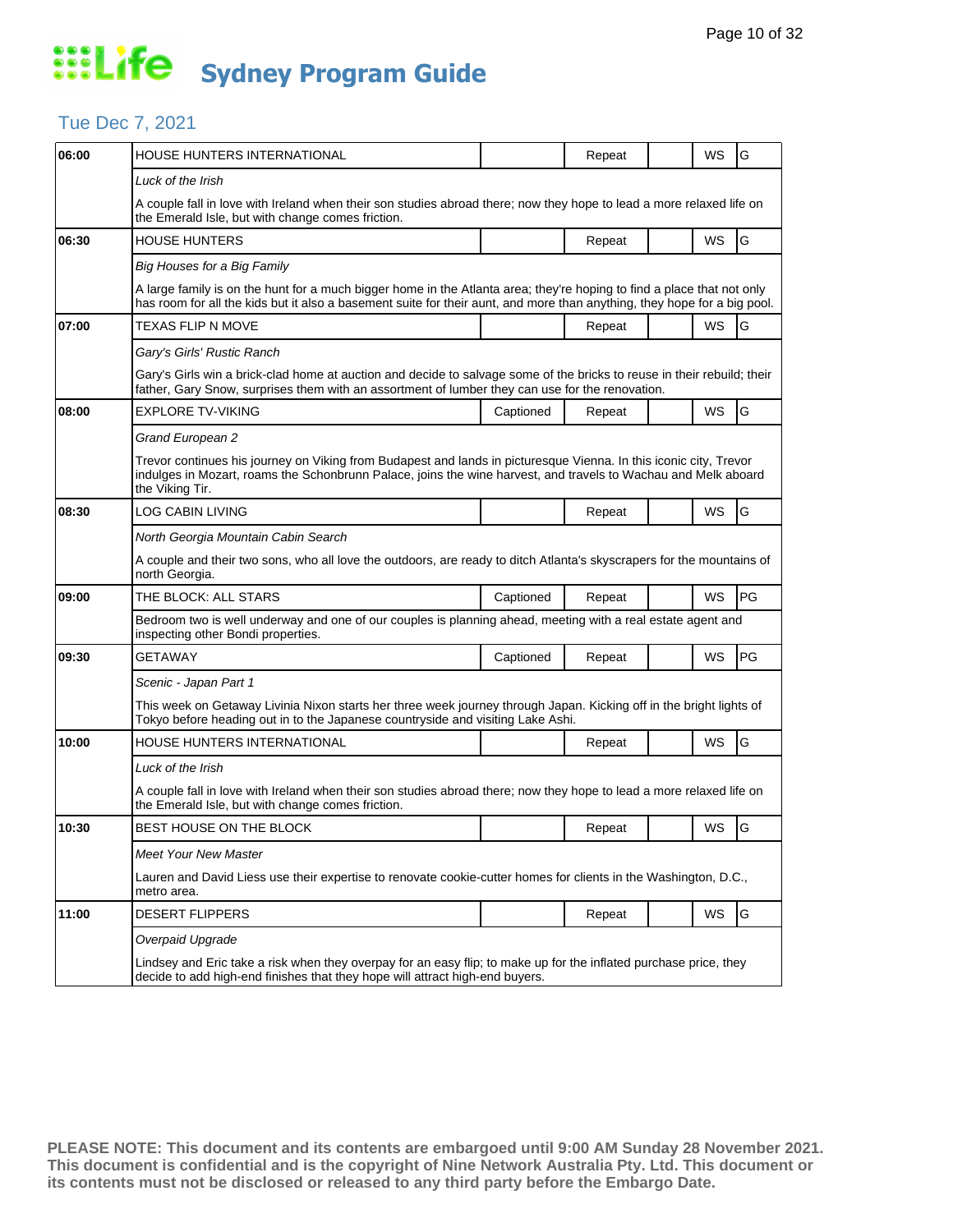## Tue Dec 7, 2021

| 11:30 | <b>HOUSE HUNTERS</b>                                                                                                                                                                                                                                                  |           | Repeat |  | WS        | G         |  |  |
|-------|-----------------------------------------------------------------------------------------------------------------------------------------------------------------------------------------------------------------------------------------------------------------------|-----------|--------|--|-----------|-----------|--|--|
|       | Trading Silicon Valley for San Diego                                                                                                                                                                                                                                  |           |        |  |           |           |  |  |
|       | A couple from Silicon Valley looks for a home near family in San Diego; He's looking for something that has wow<br>factor with a resort style backyard, but she is determined to make sure his dreams don't bust their budget.                                        |           |        |  |           |           |  |  |
| 12:00 | HOUSE HUNTERS                                                                                                                                                                                                                                                         |           | Repeat |  | <b>WS</b> | G         |  |  |
|       | Fixer vs. Turnkey in Atlanta                                                                                                                                                                                                                                          |           |        |  |           |           |  |  |
|       | An Atlanta couple is looking for a home to start a family; he wants to spend less for a fixer-upper with instant equity,<br>but her approach is to pump the budget and get a turnkey home that needs no renovations.                                                  |           |        |  |           |           |  |  |
| 12:30 | TEXAS FLIP N MOVE                                                                                                                                                                                                                                                     |           | Repeat |  | WS        | G         |  |  |
|       | Gary's Girls' Rustic Ranch                                                                                                                                                                                                                                            |           |        |  |           |           |  |  |
|       | Gary's Girls win a brick-clad home at auction and decide to salvage some of the bricks to reuse in their rebuild; their<br>father, Gary Snow, surprises them with an assortment of lumber they can use for the renovation.                                            |           |        |  |           |           |  |  |
| 13:30 | CHEAP OLD HOUSES                                                                                                                                                                                                                                                      |           | Repeat |  | WS        | G         |  |  |
|       | Peoria: Cheap Old House Heaven                                                                                                                                                                                                                                        |           |        |  |           |           |  |  |
|       | Ethan and Elizabeth head to historic Peoria, III., to explore an 1890s Queen Anne revival hiding original woodwork<br>and windows; they check out a 1900s Dutch Colonial revival with pocket doors and visit a 1908 Tudor restored with<br>modern design.             |           |        |  |           |           |  |  |
| 14:00 | CHEAP OLD HOUSES                                                                                                                                                                                                                                                      |           | Repeat |  | WS        | G         |  |  |
|       | <b>Monster Midwest Mansions</b>                                                                                                                                                                                                                                       |           |        |  |           |           |  |  |
|       | Bigger is better in the Midwest as Ethan and Elizabeth fall for the ornate ceilings and rich woodwork in an 1800s<br>mansion; they visit a 1902 schoolhouse with limitless possibilities and save the best for last with a lovingly saved<br>1800s manor.             |           |        |  |           |           |  |  |
| 14:30 | THE BLOCK: ALL STARS                                                                                                                                                                                                                                                  | Captioned | Repeat |  | <b>WS</b> | <b>PG</b> |  |  |
|       | One team is hit with some devastating family news, while another comes up with a potential game changing plan for<br>the back of their house. Shelley has a creative repurposing challenge for the teams where the prize is valued at over<br>\$20,000.               |           |        |  |           |           |  |  |
| 16:00 | BEST HOUSE ON THE BLOCK                                                                                                                                                                                                                                               |           | Repeat |  | WS        | G         |  |  |
|       | Rockin' Ranch House                                                                                                                                                                                                                                                   |           |        |  |           |           |  |  |
|       | Lauren and David Liess transform a closed-off, 1950s ranch with a stone exterior into a modern gem with rustic<br>touches and an open floor plan. Lauren uses live-edge shelving to store firewood and add a focal point to the living<br>room.                       |           |        |  |           |           |  |  |
| 16:30 | <b>DESERT FLIPPERS</b>                                                                                                                                                                                                                                                |           | Repeat |  | WS        | G         |  |  |
|       | All a Facade                                                                                                                                                                                                                                                          |           |        |  |           |           |  |  |
|       | Eric and Lindsey overpay to get a foot in the door of a rundown property in a highly desirable neighbourhood; this<br>flip will be worth the high cost if they can change the home's 1970s style into a desirable mid-century design.                                 |           |        |  |           |           |  |  |
| 17:00 | 100 DAY DREAM HOME                                                                                                                                                                                                                                                    |           | Repeat |  | WS        | G         |  |  |
|       | Brian and Mika Dream Big                                                                                                                                                                                                                                              |           |        |  |           |           |  |  |
|       | After building for hundreds of clients, Brian and Mika are ready for their OWN dream home, but agreeing on a style<br>is proving to be a challenge! They'll have to compromise to create a home that reveals their personalities and makes<br>the whole family happy. |           |        |  |           |           |  |  |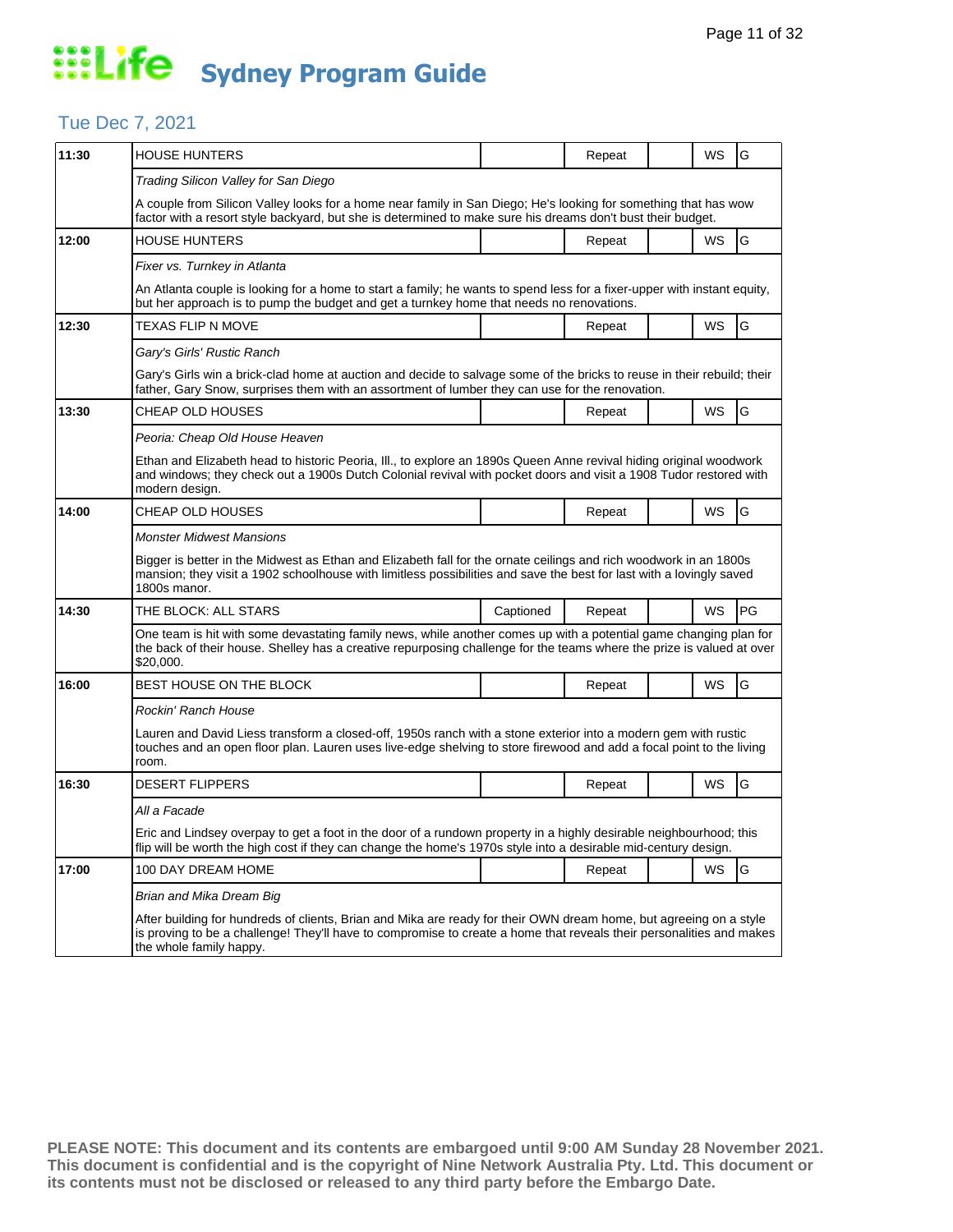## Tue Dec 7, 2021

| 18:00 | HOUSE HUNTERS INTERNATIONAL                                                                                                                                                                                                                                          |                                                                                                                                                                                                        | Repeat | WS | G  |  |  |  |
|-------|----------------------------------------------------------------------------------------------------------------------------------------------------------------------------------------------------------------------------------------------------------------------|--------------------------------------------------------------------------------------------------------------------------------------------------------------------------------------------------------|--------|----|----|--|--|--|
|       | More or Less in Puerto Morelos                                                                                                                                                                                                                                       |                                                                                                                                                                                                        |        |    |    |  |  |  |
|       | A couple relocate to the lovely town of Puerto Morelos, Mexico; they've decided to downsize to a simpler life, but<br>once they cross the border with their two dogs, they realize that a new town and a new country may be stressful in<br>unforeseen ways.         |                                                                                                                                                                                                        |        |    |    |  |  |  |
| 18:30 | HOUSE HUNTERS INTERNATIONAL                                                                                                                                                                                                                                          |                                                                                                                                                                                                        | Repeat | WS | G  |  |  |  |
|       | Fiji's Hidden Luxury                                                                                                                                                                                                                                                 |                                                                                                                                                                                                        |        |    |    |  |  |  |
|       | A man is ready to move his family from Canada to his native Fiji to spend more time together as a family; while<br>they're highly motivated to make the move, however, there are many risks and limitations.                                                         |                                                                                                                                                                                                        |        |    |    |  |  |  |
| 19:00 | <b>HOUSE HUNTERS</b>                                                                                                                                                                                                                                                 |                                                                                                                                                                                                        | Repeat | WS | G  |  |  |  |
|       | Fresh Start for Six in Salisbury                                                                                                                                                                                                                                     |                                                                                                                                                                                                        |        |    |    |  |  |  |
|       | When a new marriage gives a Maryland family of six a fresh start together, they want a home that's uniquely theirs,<br>with plenty of bedrooms as well as outdoor space for the kids.                                                                                |                                                                                                                                                                                                        |        |    |    |  |  |  |
| 19:30 | ESCAPE TO THE CHATEAU: MAKE DO AND<br>MEND                                                                                                                                                                                                                           | Captioned                                                                                                                                                                                              |        | WS | G  |  |  |  |
|       | Dick and Angel help transform Lexie's dark, dingy cellar into a 1920s-style speakeasy, and Angel helps Izzy create<br>an allergy-free bouquet for her Great Gatsby-inspired wedding.                                                                                 |                                                                                                                                                                                                        |        |    |    |  |  |  |
| 20:30 | <b>FARMHOUSE FIXER</b>                                                                                                                                                                                                                                               |                                                                                                                                                                                                        |        | WS | PG |  |  |  |
|       | A Bakeshop Kitchen                                                                                                                                                                                                                                                   |                                                                                                                                                                                                        |        |    |    |  |  |  |
|       | It's a sugary sweet renovation when Jon Knight and his team tackle a baker's 1910 home. Together, Jon and<br>Kristina Crestin give her a charming, retro kitchen that any baker would love and a luxurious main suite the single<br>mum truly deserves.              |                                                                                                                                                                                                        |        |    |    |  |  |  |
|       | Cons. Advice: Mild Coarse Language                                                                                                                                                                                                                                   |                                                                                                                                                                                                        |        |    |    |  |  |  |
| 21:30 | <b>BUILDING OFF THE GRID</b>                                                                                                                                                                                                                                         |                                                                                                                                                                                                        |        | WS | PG |  |  |  |
|       | Utah Desert Cabin                                                                                                                                                                                                                                                    |                                                                                                                                                                                                        |        |    |    |  |  |  |
|       | An overworked gymnastics coach begins work on his off-the-grid dream cabin in the Wasatch Mountain Range of<br>Utah. But malfunctioning equipment, being far from town, extreme weather, and unpredictable wildlife threaten to<br>turn this dream into a nightmare. |                                                                                                                                                                                                        |        |    |    |  |  |  |
| 22:30 | <b>BEACHFRONT BARGAIN HUNT</b>                                                                                                                                                                                                                                       |                                                                                                                                                                                                        | Repeat | WS | G  |  |  |  |
|       | The One in Placencia                                                                                                                                                                                                                                                 |                                                                                                                                                                                                        |        |    |    |  |  |  |
|       | A busy San Francisco family looks to purchase a relaxing vacation property in their favourite spot of Placencia,<br>Belize, which is surrounded by a lagoon and the Caribbean Sea.                                                                                   |                                                                                                                                                                                                        |        |    |    |  |  |  |
| 23:00 | <b>BEACHFRONT BARGAIN HUNT</b>                                                                                                                                                                                                                                       |                                                                                                                                                                                                        | Repeat | WS | G  |  |  |  |
|       | Best of Both Worlds in Bethany Beach                                                                                                                                                                                                                                 |                                                                                                                                                                                                        |        |    |    |  |  |  |
|       |                                                                                                                                                                                                                                                                      | A couple is ready to purchase a condo along the beaches of their favourite vacation spot of Bethany Beach, Del.<br>because they both love the canal's access to boating, kayaking and paddle boarding. |        |    |    |  |  |  |
| 23:30 | HOUSE HUNTERS INTERNATIONAL                                                                                                                                                                                                                                          |                                                                                                                                                                                                        | Repeat | WS | G  |  |  |  |
|       | More or Less in Puerto Morelos                                                                                                                                                                                                                                       |                                                                                                                                                                                                        |        |    |    |  |  |  |
|       | A couple relocate to the lovely town of Puerto Morelos, Mexico; they've decided to downsize to a simpler life, but<br>once they cross the border with their two dogs, they realize that a new town and a new country may be stressful in<br>unforeseen ways.         |                                                                                                                                                                                                        |        |    |    |  |  |  |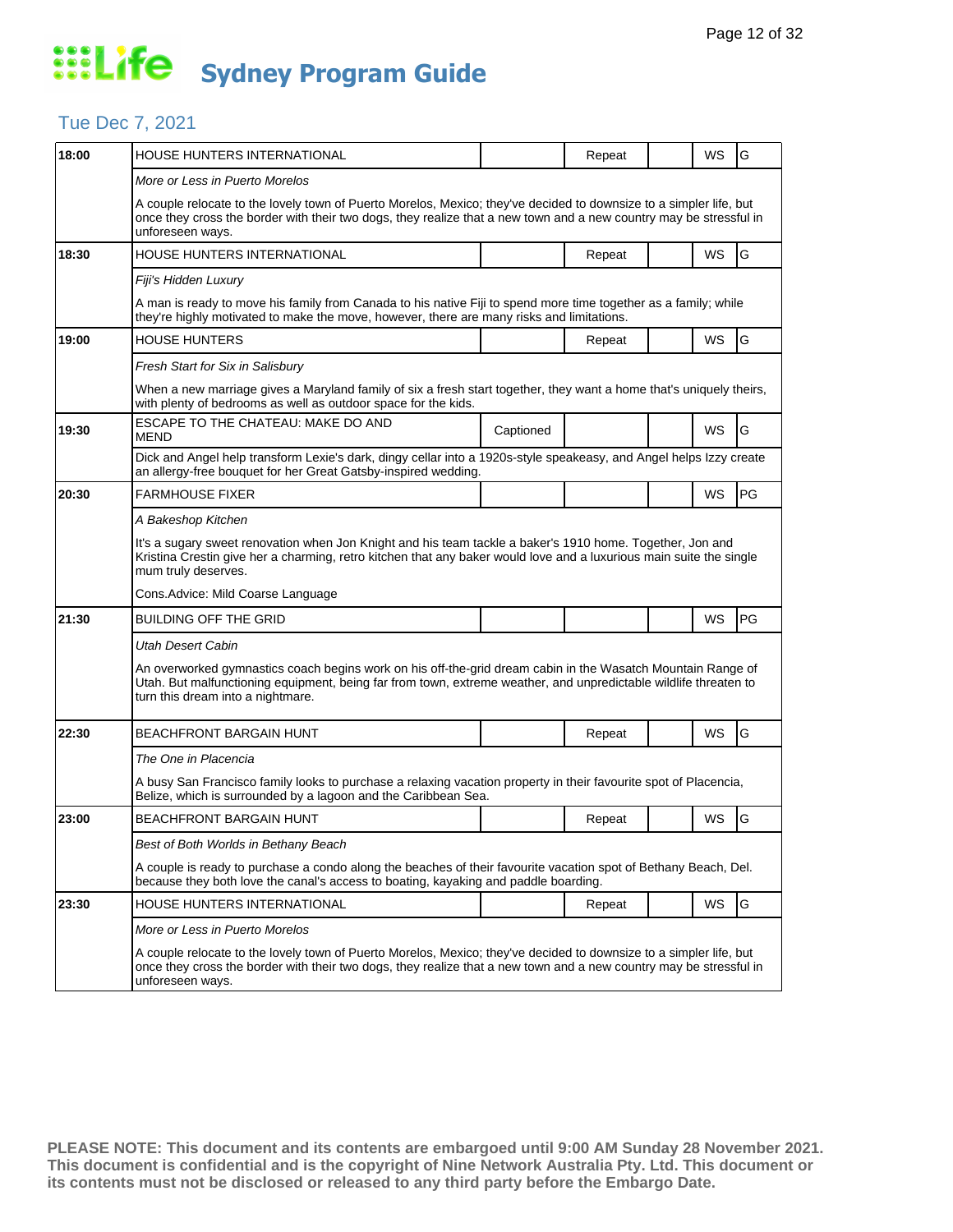## Tue Dec 7, 2021

| 00:00 | HOUSE HUNTERS INTERNATIONAL                                                                                                                                                                                                                                          |           | Repeat |  | WS        | G         |  |  |  |
|-------|----------------------------------------------------------------------------------------------------------------------------------------------------------------------------------------------------------------------------------------------------------------------|-----------|--------|--|-----------|-----------|--|--|--|
|       | Fiji's Hidden Luxury                                                                                                                                                                                                                                                 |           |        |  |           |           |  |  |  |
|       | A man is ready to move his family from Canada to his native Fiji to spend more time together as a family; while<br>they're highly motivated to make the move, however, there are many risks and limitations.                                                         |           |        |  |           |           |  |  |  |
| 00:30 | <b>HOUSE HUNTERS</b>                                                                                                                                                                                                                                                 |           | Repeat |  | WS        | G         |  |  |  |
|       | Fresh Start for Six in Salisbury                                                                                                                                                                                                                                     |           |        |  |           |           |  |  |  |
|       | When a new marriage gives a Maryland family of six a fresh start together, they want a home that's uniquely theirs,<br>with plenty of bedrooms as well as outdoor space for the kids.                                                                                |           |        |  |           |           |  |  |  |
| 01:00 | CHEAP OLD HOUSES                                                                                                                                                                                                                                                     |           | Repeat |  | WS        | G         |  |  |  |
|       | Peoria: Cheap Old House Heaven                                                                                                                                                                                                                                       |           |        |  |           |           |  |  |  |
|       | Ethan and Elizabeth head to historic Peoria, III., to explore an 1890s Queen Anne revival hiding original woodwork<br>and windows; they check out a 1900s Dutch Colonial revival with pocket doors and visit a 1908 Tudor restored with<br>modern design.            |           |        |  |           |           |  |  |  |
| 01:30 | CHEAP OLD HOUSES                                                                                                                                                                                                                                                     |           | Repeat |  | WS        | G         |  |  |  |
|       | <b>Monster Midwest Mansions</b>                                                                                                                                                                                                                                      |           |        |  |           |           |  |  |  |
|       | Bigger is better in the Midwest as Ethan and Elizabeth fall for the ornate ceilings and rich woodwork in an 1800s<br>mansion; they visit a 1902 schoolhouse with limitless possibilities and save the best for last with a lovingly saved<br>1800s manor.            |           |        |  |           |           |  |  |  |
| 02:00 | BUILDING OFF THE GRID                                                                                                                                                                                                                                                |           | Repeat |  | WS        | PG        |  |  |  |
|       | Utah Desert Cabin                                                                                                                                                                                                                                                    |           |        |  |           |           |  |  |  |
|       | An overworked gymnastics coach begins work on his off-the-grid dream cabin in the Wasatch Mountain Range of<br>Utah. But malfunctioning equipment, being far from town, extreme weather, and unpredictable wildlife threaten to<br>turn this dream into a nightmare. |           |        |  |           |           |  |  |  |
| 03:00 | POSTCARDS SUMMER                                                                                                                                                                                                                                                     | Captioned | Repeat |  | WS        | PG        |  |  |  |
|       | This week on Postcards Shane Crawford visits his spiritual home in Hawthorn, Madeline checks out Melbourne's<br>Quincy Hotel, Sam visits the artisan paradise of Castlemaine and Brodie explores her backyard of Frankston.                                          |           |        |  |           |           |  |  |  |
| 03:30 | GETAWAY                                                                                                                                                                                                                                                              | Captioned | Repeat |  | WS        | <b>PG</b> |  |  |  |
|       | Scenic - Japan Part 1                                                                                                                                                                                                                                                |           |        |  |           |           |  |  |  |
|       | This week on Getaway Livinia Nixon starts her three week journey through Japan. Kicking off in the bright lights of<br>Tokyo before heading out in to the Japanese countryside and visiting Lake Ashi.                                                               |           |        |  |           |           |  |  |  |
| 04:00 | BEACHFRONT BARGAIN HUNT                                                                                                                                                                                                                                              |           | Repeat |  | <b>WS</b> | G         |  |  |  |
|       | The One in Placencia                                                                                                                                                                                                                                                 |           |        |  |           |           |  |  |  |
|       | A busy San Francisco family looks to purchase a relaxing vacation property in their favourite spot of Placencia<br>Belize, which is surrounded by a lagoon and the Caribbean Sea.                                                                                    |           |        |  |           |           |  |  |  |
| 04:30 | BEACHFRONT BARGAIN HUNT                                                                                                                                                                                                                                              |           | Repeat |  | WS        | G         |  |  |  |
|       | Best of Both Worlds in Bethany Beach                                                                                                                                                                                                                                 |           |        |  |           |           |  |  |  |
|       | A couple is ready to purchase a condo along the beaches of their favourite vacation spot of Bethany Beach, Del.<br>because they both love the canal's access to boating, kayaking and paddle boarding.                                                               |           |        |  |           |           |  |  |  |
| 05:00 | BEST HOUSE ON THE BLOCK                                                                                                                                                                                                                                              |           | Repeat |  | WS        | G         |  |  |  |
|       | Rockin' Ranch House                                                                                                                                                                                                                                                  |           |        |  |           |           |  |  |  |
|       | Lauren and David Liess transform a closed-off, 1950s ranch with a stone exterior into a modern gem with rustic<br>touches and an open floor plan. Lauren uses live-edge shelving to store firewood and add a focal point to the living<br>room.                      |           |        |  |           |           |  |  |  |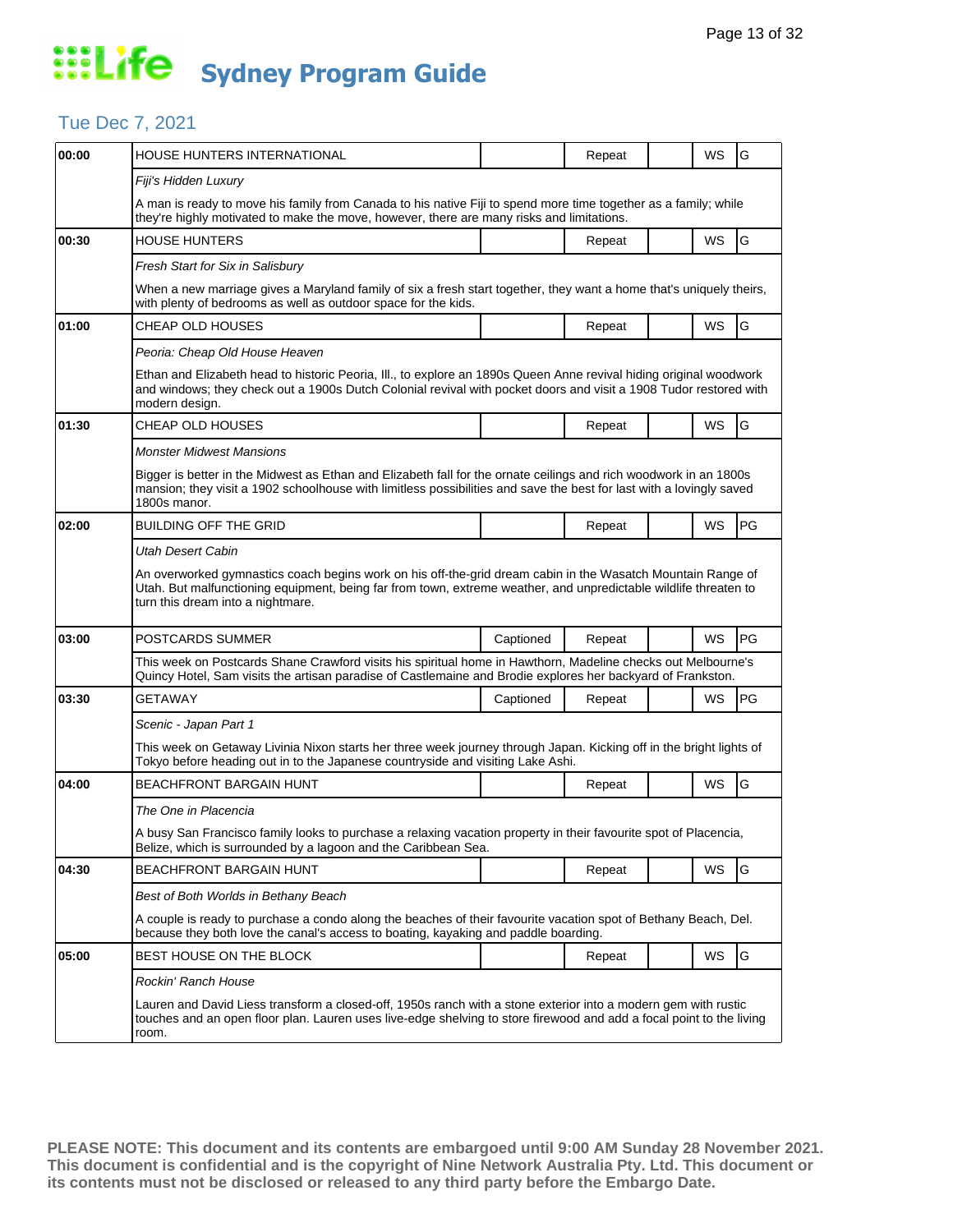## Tue Dec 7, 2021

| 05:30 | <b>IDESERT FLIPPERS</b>                                                                                                                                                                                                                 | Repeat | <b>WS</b> | - IG |
|-------|-----------------------------------------------------------------------------------------------------------------------------------------------------------------------------------------------------------------------------------------|--------|-----------|------|
|       | All a Facade                                                                                                                                                                                                                            |        |           |      |
|       | Eric and Lindsey overpay to get a foot in the door of a rundown property in a highly desirable neighbourhood; this<br>If lip will be worth the high cost if they can change the home's 1970s style into a desirable mid-century design. |        |           |      |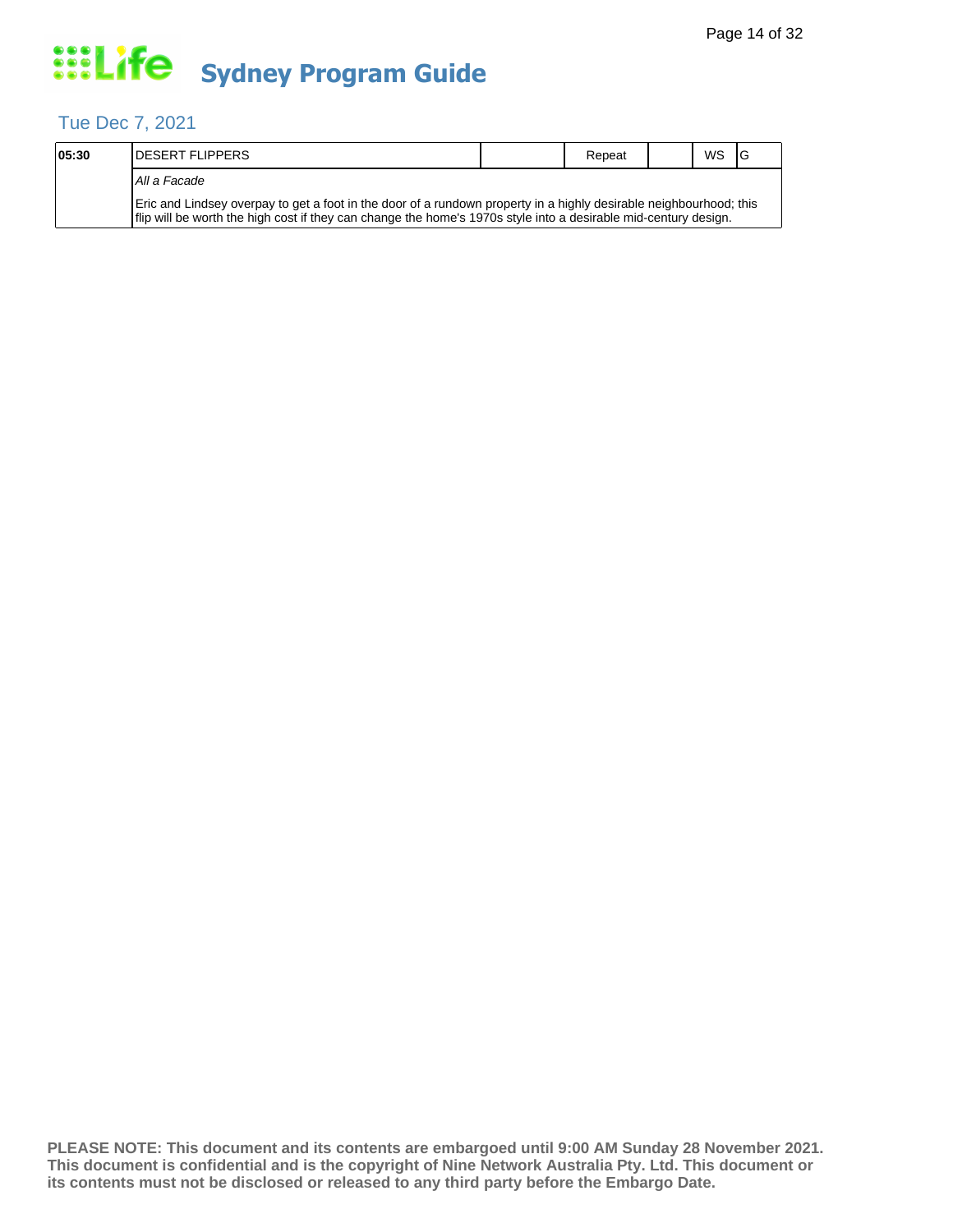## Wed Dec 8, 2021

| 06:00 | <b>HOUSE HUNTERS INTERNATIONAL</b>                                                                                                                                                                                                                                   |           | Repeat |  | WS | G         |  |  |
|-------|----------------------------------------------------------------------------------------------------------------------------------------------------------------------------------------------------------------------------------------------------------------------|-----------|--------|--|----|-----------|--|--|
|       | Fiji's Hidden Luxury                                                                                                                                                                                                                                                 |           |        |  |    |           |  |  |
|       | A man is ready to move his family from Canada to his native Fiji to spend more time together as a family; while<br>they're highly motivated to make the move, however, there are many risks and limitations.                                                         |           |        |  |    |           |  |  |
| 06:30 | <b>HOUSE HUNTERS</b>                                                                                                                                                                                                                                                 |           | Repeat |  | WS | G         |  |  |
|       | Fresh Start for Six in Salisbury                                                                                                                                                                                                                                     |           |        |  |    |           |  |  |
|       | When a new marriage gives a Maryland family of six a fresh start together, they want a home that's uniquely theirs,<br>with plenty of bedrooms as well as outdoor space for the kids.                                                                                |           |        |  |    |           |  |  |
| 07:00 | <b>BEACHFRONT BARGAIN HUNT</b>                                                                                                                                                                                                                                       |           | Repeat |  | WS | G         |  |  |
|       | The One in Placencia                                                                                                                                                                                                                                                 |           |        |  |    |           |  |  |
|       | A busy San Francisco family looks to purchase a relaxing vacation property in their favourite spot of Placencia,<br>Belize, which is surrounded by a lagoon and the Caribbean Sea.                                                                                   |           |        |  |    |           |  |  |
| 07:30 | <b>BEACHFRONT BARGAIN HUNT</b>                                                                                                                                                                                                                                       |           | Repeat |  | WS | G         |  |  |
|       | Best of Both Worlds in Bethany Beach                                                                                                                                                                                                                                 |           |        |  |    |           |  |  |
|       | A couple is ready to purchase a condo along the beaches of their favourite vacation spot of Bethany Beach, Del.<br>because they both love the canal's access to boating, kayaking and paddle boarding.                                                               |           |        |  |    |           |  |  |
| 08:00 | THE BLOCK: ALL STARS                                                                                                                                                                                                                                                 | Captioned | Repeat |  | WS | <b>PG</b> |  |  |
|       | One team is hit with some devastating family news, while another comes up with a potential game changing plan for<br>the back of their house. Shelley has a creative repurposing challenge for the teams where the prize is valued at over<br>\$20,000.              |           |        |  |    |           |  |  |
| 09:30 | POSTCARDS SUMMER                                                                                                                                                                                                                                                     | Captioned | Repeat |  | WS | l PG      |  |  |
|       | This week on Postcards Shane Crawford visits his spiritual home in Hawthorn, Madeline checks out Melbourne's<br>Quincy Hotel, Sam visits the artisan paradise of Castlemaine and Brodie explores her backyard of Frankston.                                          |           |        |  |    |           |  |  |
| 10:00 | HOUSE HUNTERS INTERNATIONAL                                                                                                                                                                                                                                          |           | Repeat |  | WS | G         |  |  |
|       | More or Less in Puerto Morelos                                                                                                                                                                                                                                       |           |        |  |    |           |  |  |
|       | A couple relocate to the lovely town of Puerto Morelos, Mexico; they've decided to downsize to a simpler life, but<br>once they cross the border with their two dogs, they realize that a new town and a new country may be stressful in<br>unforeseen ways.         |           |        |  |    |           |  |  |
| 10:30 | HOUSE HUNTERS INTERNATIONAL                                                                                                                                                                                                                                          |           | Repeat |  | WS | G         |  |  |
|       | Fiji's Hidden Luxury                                                                                                                                                                                                                                                 |           |        |  |    |           |  |  |
|       | A man is ready to move his family from Canada to his native Fiji to spend more time together as a family; while<br>they're highly motivated to make the move, however, there are many risks and limitations.                                                         |           |        |  |    |           |  |  |
| 11:00 | <b>HOUSE HUNTERS</b>                                                                                                                                                                                                                                                 |           | Repeat |  | WS | G         |  |  |
|       | Fresh Start for Six in Salisbury                                                                                                                                                                                                                                     |           |        |  |    |           |  |  |
|       | When a new marriage gives a Maryland family of six a fresh start together, they want a home that's uniquely theirs,<br>with plenty of bedrooms as well as outdoor space for the kids.                                                                                |           |        |  |    |           |  |  |
| 11:30 | <b>BUILDING OFF THE GRID</b>                                                                                                                                                                                                                                         |           | Repeat |  | WS | PG        |  |  |
|       | <b>Utah Desert Cabin</b>                                                                                                                                                                                                                                             |           |        |  |    |           |  |  |
|       | An overworked gymnastics coach begins work on his off-the-grid dream cabin in the Wasatch Mountain Range of<br>Utah. But malfunctioning equipment, being far from town, extreme weather, and unpredictable wildlife threaten to<br>turn this dream into a nightmare. |           |        |  |    |           |  |  |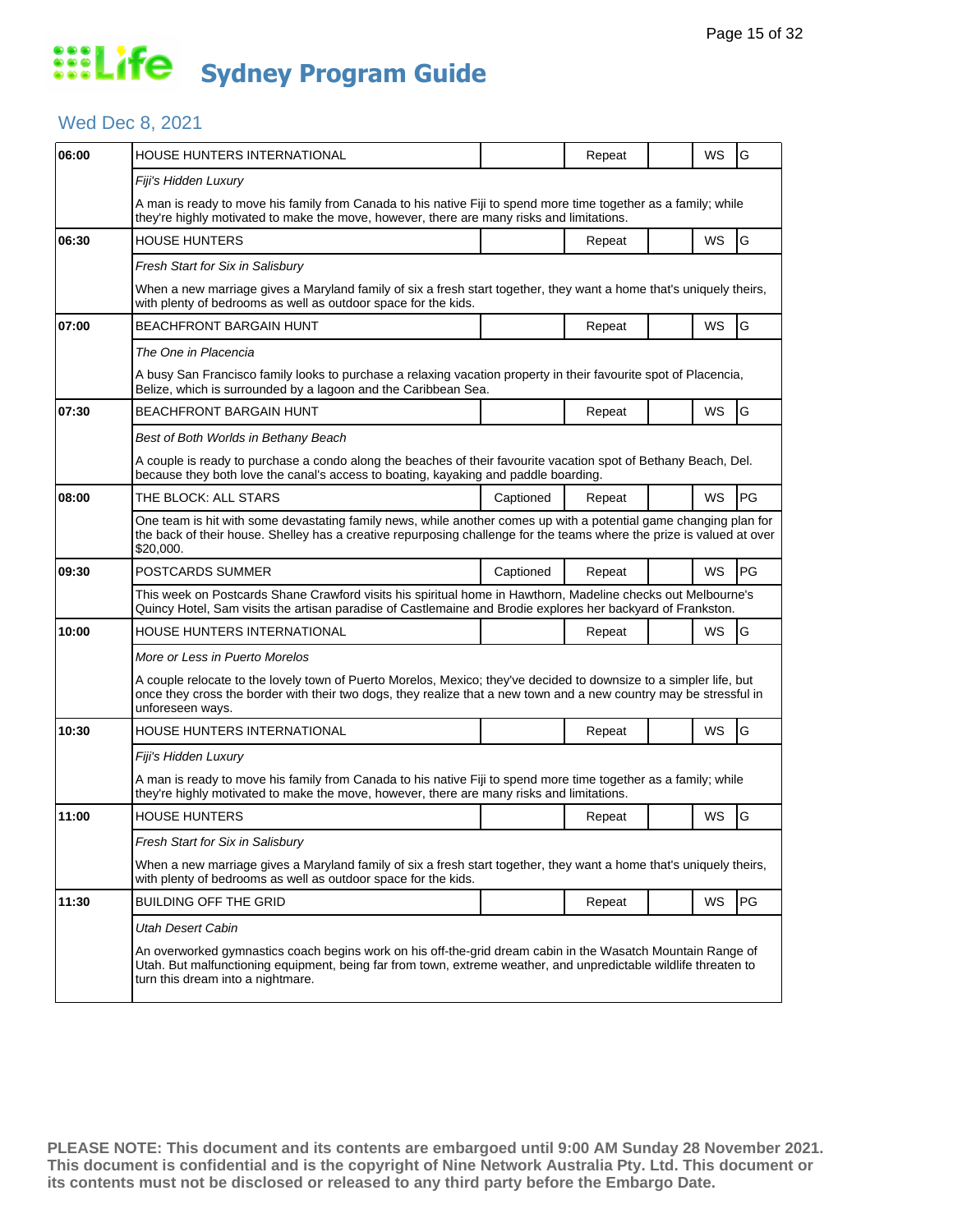## Wed Dec 8, 2021

| 12:30 | WINDY CITY REHAB                                                                                                                                                                                                                                        |           | Repeat |  | WS        | G         |  |  |  |
|-------|---------------------------------------------------------------------------------------------------------------------------------------------------------------------------------------------------------------------------------------------------------|-----------|--------|--|-----------|-----------|--|--|--|
|       | Wabansia Made Wonderful                                                                                                                                                                                                                                 |           |        |  |           |           |  |  |  |
|       | Alison and Donovan take a huge risk when they buy an oddball, boxlike house from the '90s; a flooded basement is<br>just the beginning of a myriad of problems they encounter.                                                                          |           |        |  |           |           |  |  |  |
| 13:30 | GETAWAY                                                                                                                                                                                                                                                 | Captioned | Repeat |  | <b>WS</b> | PG        |  |  |  |
|       | Scenic - Japan Part 1                                                                                                                                                                                                                                   |           |        |  |           |           |  |  |  |
|       | This week on Getaway Livinia Nixon starts her three week journey through Japan. Kicking off in the bright lights of<br>Tokyo before heading out in to the Japanese countryside and visiting Lake Ashi.                                                  |           |        |  |           |           |  |  |  |
| 14:00 | <b>FARMHOUSE FIXER</b>                                                                                                                                                                                                                                  |           | Repeat |  | <b>WS</b> | PG        |  |  |  |
|       | A Bakeshop Kitchen                                                                                                                                                                                                                                      |           |        |  |           |           |  |  |  |
|       | It's a sugary sweet renovation when Jon Knight and his team tackle a baker's 1910 home. Together, Jon and<br>Kristina Crestin give her a charming, retro kitchen that any baker would love and a luxurious main suite the single<br>mum truly deserves. |           |        |  |           |           |  |  |  |
|       | Cons.Advice: Mild Coarse Language                                                                                                                                                                                                                       |           |        |  |           |           |  |  |  |
| 15:00 | THE BLOCK: ALL STARS                                                                                                                                                                                                                                    | Captioned | Repeat |  | <b>WS</b> | <b>PG</b> |  |  |  |
|       | Scott gets one team closer to opening another Suzuki safe. All the teams race to finish their second bedrooms but<br>for one team member, the pressure of being an All Star weighs heavily and becomes all too much.                                    |           |        |  |           |           |  |  |  |
| 16:00 | SALVAGE DAWGS                                                                                                                                                                                                                                           |           | Repeat |  | <b>WS</b> | G         |  |  |  |
|       | Downtown Kannapolis                                                                                                                                                                                                                                     |           |        |  |           |           |  |  |  |
|       | Mike and Tay have a consultation for a project from a brewery; first, they have to head to a salvage job in<br>Kannapolis, N.C., where the Dawgs salvage a cupola, doors, bathrooms, and porticos, but time is not on their side.                       |           |        |  |           |           |  |  |  |
| 16:30 | LOG CABIN LIVING                                                                                                                                                                                                                                        |           | Repeat |  | <b>WS</b> | G         |  |  |  |
|       | Minnesota Great Plains Cabin                                                                                                                                                                                                                            |           |        |  |           |           |  |  |  |
|       | A young Minnesota family gets ready to settle down and grow in a small-town cabin; they hope to find a home with<br>enough bedrooms for them to expand into and enough acreage for their kids to ditch technology and explore nature.                   |           |        |  |           |           |  |  |  |
| 17:00 | ESCAPE TO THE CHATEAU: MAKE DO AND<br><b>MEND</b>                                                                                                                                                                                                       | Captioned | Repeat |  | <b>WS</b> | G         |  |  |  |
|       | Dick and Angel help transform Lexie's dark, dingy cellar into a 1920s-style speakeasy, and Angel helps Izzy create<br>an allergy-free bouquet for her Great Gatsby-inspired wedding.                                                                    |           |        |  |           |           |  |  |  |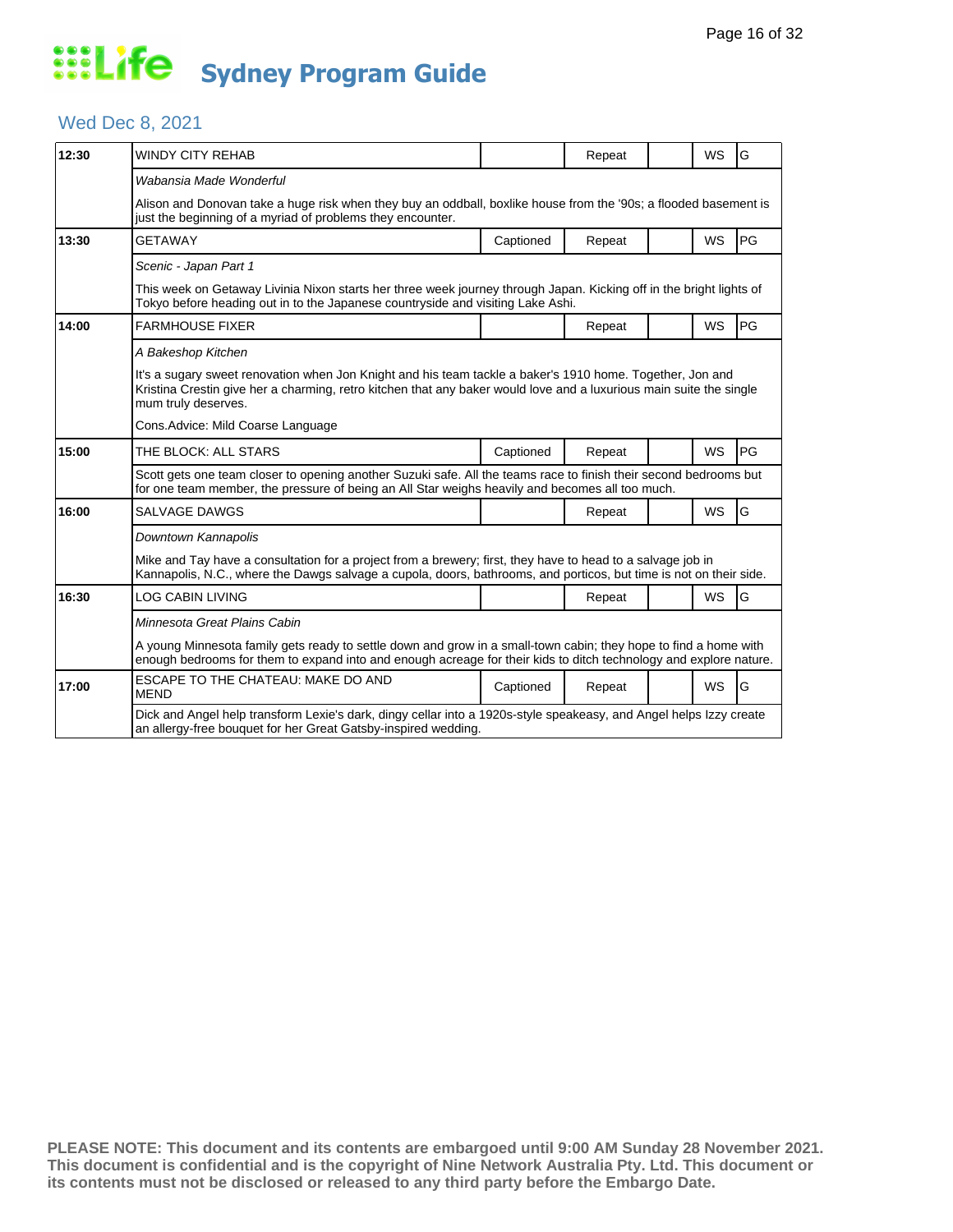## Wed Dec 8, 2021

| 18:00 | HOUSE HUNTERS INTERNATIONAL                                                                                                                                                                                                                                      |  | Repeat |  | WS | G |  |  |  |
|-------|------------------------------------------------------------------------------------------------------------------------------------------------------------------------------------------------------------------------------------------------------------------|--|--------|--|----|---|--|--|--|
|       | From German Class to Marriage to Munich                                                                                                                                                                                                                          |  |        |  |    |   |  |  |  |
|       | Nicole and Tim met in high school in Michigan and fell in love with each other and with Germany during an<br>exchange program near Munich; after a marriage proposal and a job offer in Munich for Nicole, the lovebirds are<br>returning to where it all began. |  |        |  |    |   |  |  |  |
| 18:30 | HOUSE HUNTERS INTERNATIONAL                                                                                                                                                                                                                                      |  | Repeat |  | WS | G |  |  |  |
|       | Hitting the Links in Aalborg                                                                                                                                                                                                                                     |  |        |  |    |   |  |  |  |
|       | After a golfer from Denmark fell in love with a Texas college student, the pair began a long-distance relationship that<br>eventually turned into marriage; now with a baby on the way, the couple is ready to settle in his hometown of<br>Aalborg, Denmark.    |  |        |  |    |   |  |  |  |
| 19:00 | HOUSE HUNTERS                                                                                                                                                                                                                                                    |  | Repeat |  | WS | G |  |  |  |
|       | Beachy Bachelor Pad in CA                                                                                                                                                                                                                                        |  |        |  |    |   |  |  |  |
|       | A bachelor is on the hunt for his first home in San Clemente, Calif. and wants to be within walking distance of the<br>ocean, and have outdoor space to entertain friends and family.                                                                            |  |        |  |    |   |  |  |  |
| 19:30 | <b>MASTERS OF FLIP</b>                                                                                                                                                                                                                                           |  | Repeat |  | WS | G |  |  |  |
|       | <b>Think Pink</b>                                                                                                                                                                                                                                                |  |        |  |    |   |  |  |  |
|       | Kortney and Dave flip a gutted house in a sought-after neighbourhood. Kortney tries to find balance between<br>masculine and feminine when pink is her inspiration.                                                                                              |  |        |  |    |   |  |  |  |
| 20:30 | <b>HOME TOWN</b>                                                                                                                                                                                                                                                 |  | Repeat |  | WS | G |  |  |  |
|       | Small Town Life for a Growing Family                                                                                                                                                                                                                             |  |        |  |    |   |  |  |  |
|       | A Chicago woman moves her family from the big city to a small town in Mississippi. She's looking for a family-<br>friendly house for her kids and future grandchild with room to entertain and a private oasis for herself.                                      |  |        |  |    |   |  |  |  |
| 21:30 | <b>BEACHFRONT BARGAIN HUNT:</b><br><b>RENOVATION</b>                                                                                                                                                                                                             |  | Repeat |  | WS | G |  |  |  |
|       | Outer Banks Overhaul                                                                                                                                                                                                                                             |  |        |  |    |   |  |  |  |
|       | After years of renting in North Carolina's Outer Banks for years, a couple wants to find their dream home.                                                                                                                                                       |  |        |  |    |   |  |  |  |
| 22:30 | CARIBBEAN LIFE                                                                                                                                                                                                                                                   |  |        |  | WS | G |  |  |  |
|       | Newlyweds in St. Croix                                                                                                                                                                                                                                           |  |        |  |    |   |  |  |  |
|       | A newlywed couple move to St. Croix. He wants privacy far from other people, but working for the island's National<br>Guard, she wants a home close to the armory.                                                                                               |  |        |  |    |   |  |  |  |
| 23:30 | HOUSE HUNTERS INTERNATIONAL                                                                                                                                                                                                                                      |  | Repeat |  | WS | G |  |  |  |
|       | From German Class to Marriage to Munich                                                                                                                                                                                                                          |  |        |  |    |   |  |  |  |
|       | Nicole and Tim met in high school in Michigan and fell in love with each other and with Germany during an<br>exchange program near Munich; after a marriage proposal and a job offer in Munich for Nicole, the lovebirds are<br>returning to where it all began. |  |        |  |    |   |  |  |  |
| 00:00 | HOUSE HUNTERS INTERNATIONAL                                                                                                                                                                                                                                      |  | Repeat |  | WS | G |  |  |  |
|       | Hitting the Links in Aalborg                                                                                                                                                                                                                                     |  |        |  |    |   |  |  |  |
|       | After a golfer from Denmark fell in love with a Texas college student, the pair began a long-distance relationship that<br>eventually turned into marriage; now with a baby on the way, the couple is ready to settle in his hometown of<br>Aalborg, Denmark.    |  |        |  |    |   |  |  |  |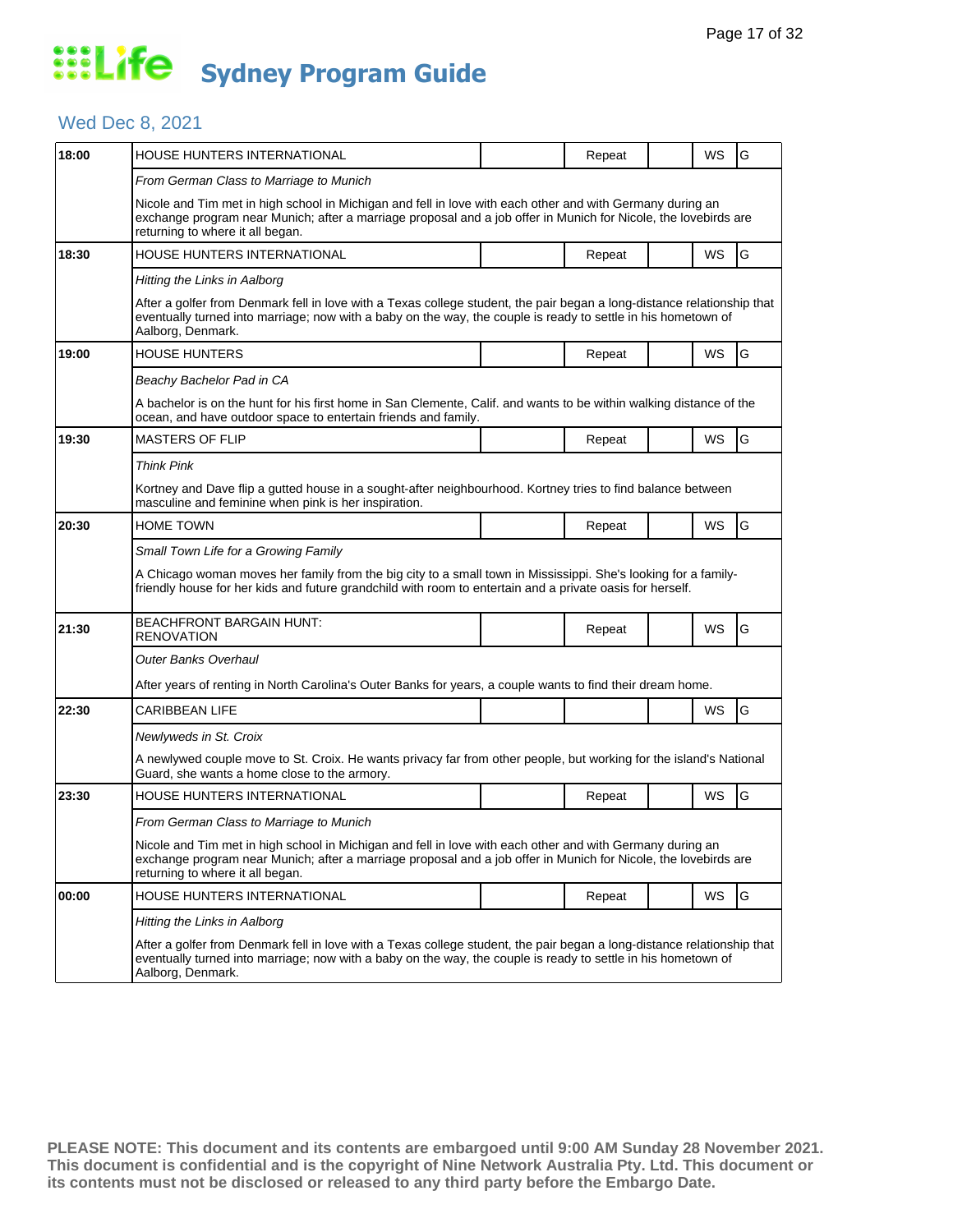## Wed Dec 8, 2021

| 00:30 | <b>HOUSE HUNTERS</b>                                                                                                                                                                                                                  |  | Repeat |  | WS        | G |  |  |
|-------|---------------------------------------------------------------------------------------------------------------------------------------------------------------------------------------------------------------------------------------|--|--------|--|-----------|---|--|--|
|       | Beachy Bachelor Pad in CA                                                                                                                                                                                                             |  |        |  |           |   |  |  |
|       | A bachelor is on the hunt for his first home in San Clemente, Calif. and wants to be within walking distance of the<br>ocean, and have outdoor space to entertain friends and family.                                                 |  |        |  |           |   |  |  |
| 01:00 | <b>MASTERS OF FLIP</b>                                                                                                                                                                                                                |  | Repeat |  | <b>WS</b> | G |  |  |
|       | <b>Think Pink</b>                                                                                                                                                                                                                     |  |        |  |           |   |  |  |
|       | Kortney and Dave flip a gutted house in a sought-after neighbourhood. Kortney tries to find balance between<br>masculine and feminine when pink is her inspiration.                                                                   |  |        |  |           |   |  |  |
| 02:00 | <b>HOME TOWN</b>                                                                                                                                                                                                                      |  | Repeat |  | WS        | G |  |  |
|       | Small Town Life for a Growing Family                                                                                                                                                                                                  |  |        |  |           |   |  |  |
|       | A Chicago woman moves her family from the big city to a small town in Mississippi. She's looking for a family-<br>friendly house for her kids and future grandchild with room to entertain and a private oasis for herself.           |  |        |  |           |   |  |  |
| 03:00 | <b>BEACHFRONT BARGAIN HUNT:</b><br><b>RENOVATION</b>                                                                                                                                                                                  |  | Repeat |  | WS        | G |  |  |
|       | <b>Outer Banks Overhaul</b>                                                                                                                                                                                                           |  |        |  |           |   |  |  |
|       | After years of renting in North Carolina's Outer Banks for years, a couple wants to find their dream home.                                                                                                                            |  |        |  |           |   |  |  |
| 04:00 | <b>CARIBBEAN LIFE</b>                                                                                                                                                                                                                 |  | Repeat |  | <b>WS</b> | G |  |  |
|       | Newlyweds in St. Croix                                                                                                                                                                                                                |  |        |  |           |   |  |  |
|       | A newlywed couple move to St. Croix. He wants privacy far from other people, but working for the island's National<br>Guard, she wants a home close to the armory.                                                                    |  |        |  |           |   |  |  |
| 04:30 | <b>CARIBBEAN LIFE</b>                                                                                                                                                                                                                 |  | Repeat |  | WS        | G |  |  |
|       | From Canada to Roatan                                                                                                                                                                                                                 |  |        |  |           |   |  |  |
|       | A family move to Roatan. Leaving their snow covered Canadian hobby farm behind, they now want a smaller home<br>in the sunshine, but are unsure if it should be move in ready or a remodel project.                                   |  |        |  |           |   |  |  |
| 05:00 | <b>SALVAGE DAWGS</b>                                                                                                                                                                                                                  |  | Repeat |  | <b>WS</b> | G |  |  |
|       | Downtown Kannapolis                                                                                                                                                                                                                   |  |        |  |           |   |  |  |
|       | Mike and Tay have a consultation for a project from a brewery; first, they have to head to a salvage job in<br>Kannapolis, N.C., where the Dawgs salvage a cupola, doors, bathrooms, and porticos, but time is not on their side.     |  |        |  |           |   |  |  |
| 05:30 | LOG CABIN LIVING                                                                                                                                                                                                                      |  | Repeat |  | WS        | G |  |  |
|       | Minnesota Great Plains Cabin                                                                                                                                                                                                          |  |        |  |           |   |  |  |
|       | A young Minnesota family gets ready to settle down and grow in a small-town cabin; they hope to find a home with<br>enough bedrooms for them to expand into and enough acreage for their kids to ditch technology and explore nature. |  |        |  |           |   |  |  |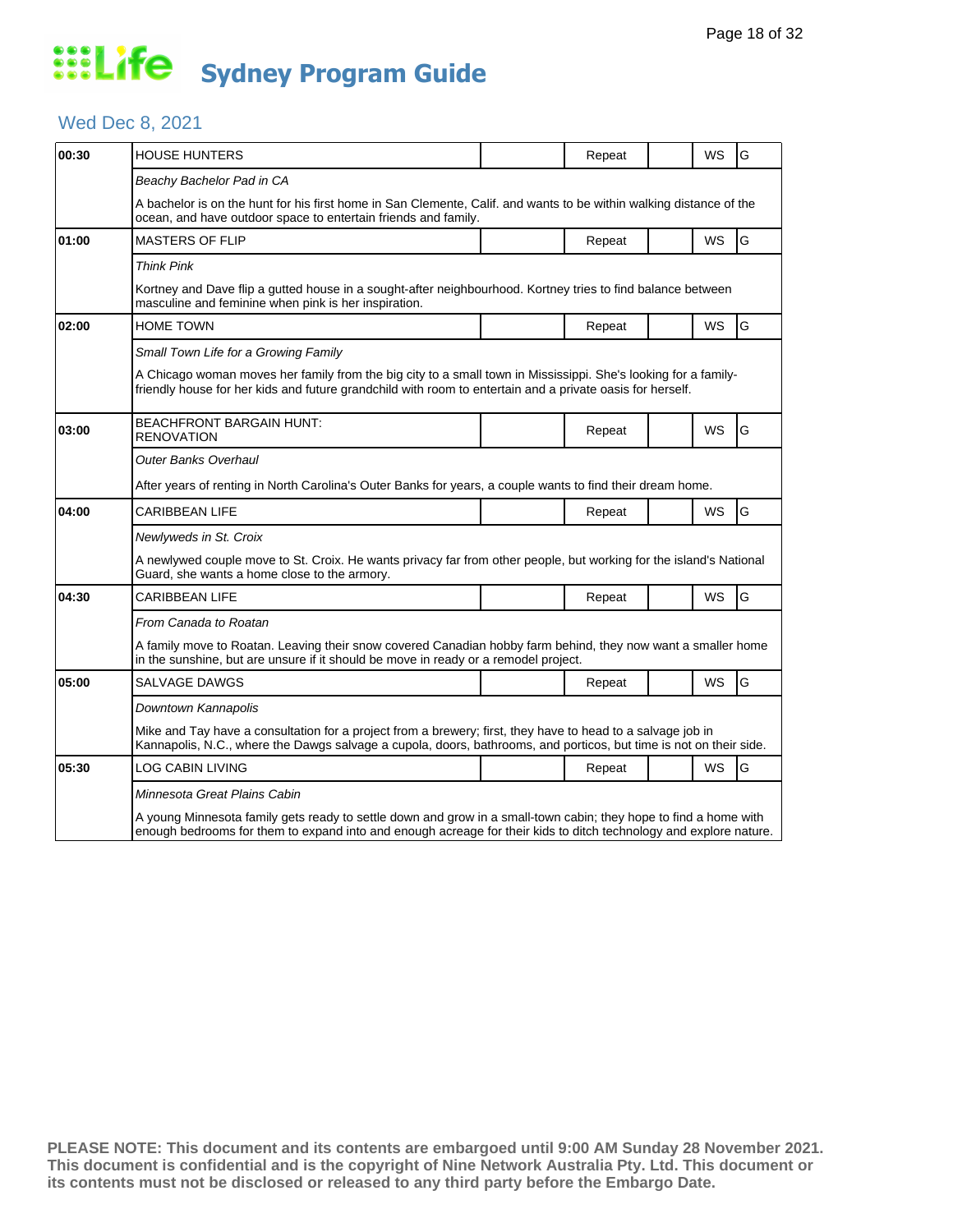### Thu Dec 9, 2021

| 06:00 | HOUSE HUNTERS INTERNATIONAL                                                                                                                                                                                                                                                                             |           | Repeat |  | WS | G  |  |  |  |
|-------|---------------------------------------------------------------------------------------------------------------------------------------------------------------------------------------------------------------------------------------------------------------------------------------------------------|-----------|--------|--|----|----|--|--|--|
|       | Hitting the Links in Aalborg                                                                                                                                                                                                                                                                            |           |        |  |    |    |  |  |  |
|       | After a golfer from Denmark fell in love with a Texas college student, the pair began a long-distance relationship that<br>eventually turned into marriage; now with a baby on the way, the couple is ready to settle in his hometown of<br>Aalborg, Denmark.                                           |           |        |  |    |    |  |  |  |
| 06:30 | <b>HOUSE HUNTERS</b>                                                                                                                                                                                                                                                                                    |           | Repeat |  | WS | G  |  |  |  |
|       | Beachy Bachelor Pad in CA                                                                                                                                                                                                                                                                               |           |        |  |    |    |  |  |  |
|       | A bachelor is on the hunt for his first home in San Clemente, Calif. and wants to be within walking distance of the<br>ocean, and have outdoor space to entertain friends and family.                                                                                                                   |           |        |  |    |    |  |  |  |
| 07:00 | <b>HOME TOWN</b>                                                                                                                                                                                                                                                                                        |           | Repeat |  | WS | G  |  |  |  |
|       | Small Town Life for a Growing Family                                                                                                                                                                                                                                                                    |           |        |  |    |    |  |  |  |
|       | A Chicago woman moves her family from the big city to a small town in Mississippi. She's looking for a family-<br>friendly house for her kids and future grandchild with room to entertain and a private oasis for herself.                                                                             |           |        |  |    |    |  |  |  |
| 08:00 | THE BLOCK: ALL STARS                                                                                                                                                                                                                                                                                    | Captioned | Repeat |  | WS | PG |  |  |  |
|       | Scott gets one team closer to opening another Suzuki safe. All the teams race to finish their second bedrooms but<br>for one team member, the pressure of being an All Star weighs heavily and becomes all too much.                                                                                    |           |        |  |    |    |  |  |  |
| 09:00 | THE GARDEN GURUS                                                                                                                                                                                                                                                                                        | Captioned | Repeat |  | WS | G  |  |  |  |
|       | The Gurus are back this week with a look at how to perfect your garden design, plus they've got a fun weekend<br>activity for the kids and a wattle for every situation. They also give you tips on the best way to revive your sick or<br>stressed plants and take a look at an amazing bonsai garden. |           |        |  |    |    |  |  |  |
| 09:30 | HOUSE HUNTERS INTERNATIONAL                                                                                                                                                                                                                                                                             |           | Repeat |  | WS | G  |  |  |  |
|       | From German Class to Marriage to Munich                                                                                                                                                                                                                                                                 |           |        |  |    |    |  |  |  |
|       | Nicole and Tim met in high school in Michigan and fell in love with each other and with Germany during an<br>exchange program near Munich; after a marriage proposal and a job offer in Munich for Nicole, the lovebirds are<br>returning to where it all began.                                        |           |        |  |    |    |  |  |  |
| 10:00 | HOUSE HUNTERS INTERNATIONAL                                                                                                                                                                                                                                                                             |           | Repeat |  | WS | G  |  |  |  |
|       | Hitting the Links in Aalborg                                                                                                                                                                                                                                                                            |           |        |  |    |    |  |  |  |
|       | After a golfer from Denmark fell in love with a Texas college student, the pair began a long-distance relationship that<br>eventually turned into marriage; now with a baby on the way, the couple is ready to settle in his hometown of<br>Aalborg, Denmark.                                           |           |        |  |    |    |  |  |  |
| 10:30 | <b>HOUSE HUNTERS</b>                                                                                                                                                                                                                                                                                    |           | Repeat |  | WS | G  |  |  |  |
|       | Beachy Bachelor Pad in CA                                                                                                                                                                                                                                                                               |           |        |  |    |    |  |  |  |
|       | A bachelor is on the hunt for his first home in San Clemente, Calif. and wants to be within walking distance of the<br>ocean, and have outdoor space to entertain friends and family.                                                                                                                   |           |        |  |    |    |  |  |  |
| 11:00 | <b>MASTERS OF FLIP</b>                                                                                                                                                                                                                                                                                  |           | Repeat |  | WS | G  |  |  |  |
|       | <b>Think Pink</b>                                                                                                                                                                                                                                                                                       |           |        |  |    |    |  |  |  |
|       | Kortney and Dave flip a gutted house in a sought-after neighbourhood. Kortney tries to find balance between<br>masculine and feminine when pink is her inspiration.                                                                                                                                     |           |        |  |    |    |  |  |  |
| 12:00 | <b>HOME TOWN</b>                                                                                                                                                                                                                                                                                        |           | Repeat |  | WS | G  |  |  |  |
|       | Small Town Life for a Growing Family                                                                                                                                                                                                                                                                    |           |        |  |    |    |  |  |  |
|       | A Chicago woman moves her family from the big city to a small town in Mississippi. She's looking for a family-<br>friendly house for her kids and future grandchild with room to entertain and a private oasis for herself.                                                                             |           |        |  |    |    |  |  |  |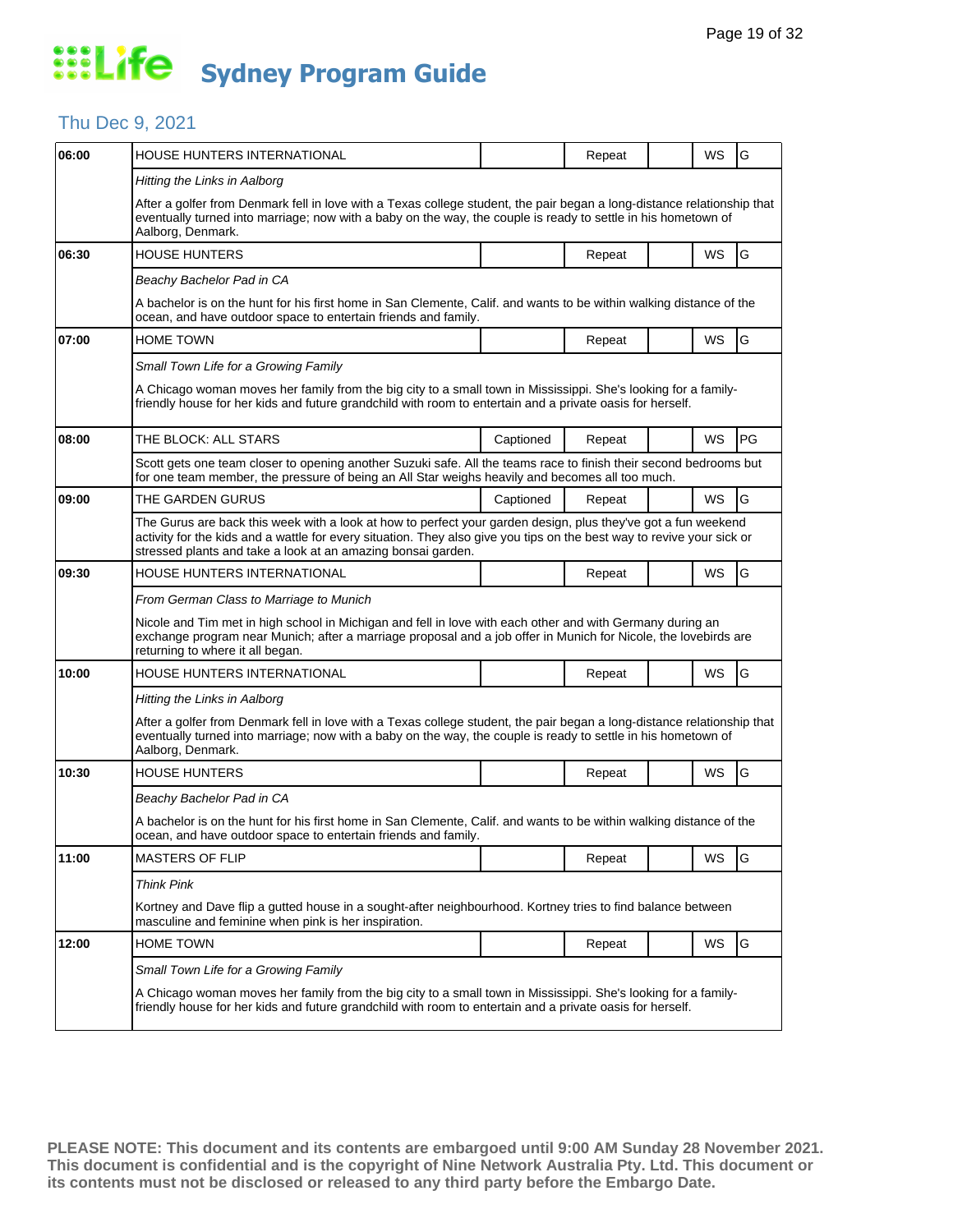#### Thu Dec 9, 2021

| 13:00 | AUSTRALIA'S BEST HOUSE                                                                                                                                                                                                                            | Captioned | Repeat |  | WS        | G  |  |  |  |
|-------|---------------------------------------------------------------------------------------------------------------------------------------------------------------------------------------------------------------------------------------------------|-----------|--------|--|-----------|----|--|--|--|
|       | Home Construction Cost over \$1 Million Dollars                                                                                                                                                                                                   |           |        |  |           |    |  |  |  |
|       | Today we are looking for Australia's best home with a construction cost over \$1 million. Featuring a modern home<br>nestled in Melbourne's Eastern Suburbs, a stunning waterside home on the Gold Coast and a bold riverside home.               |           |        |  |           |    |  |  |  |
| 13:30 | AUSTRALIA'S BEST HOUSE                                                                                                                                                                                                                            | Captioned | Repeat |  | WS        | G  |  |  |  |
|       | <b>Character Homes</b>                                                                                                                                                                                                                            |           |        |  |           |    |  |  |  |
|       | Megan & the judges are looking for character homes that can go into the running to be titled Australia's Best House.<br>Featuring a Melbourne French Provincial, a Hampton's inspired country house and a project home with a character<br>theme. |           |        |  |           |    |  |  |  |
| 14:00 | CARIBBEAN LIFE                                                                                                                                                                                                                                    |           | Repeat |  | WS        | G  |  |  |  |
|       | Newlyweds in St. Croix                                                                                                                                                                                                                            |           |        |  |           |    |  |  |  |
|       | A newlywed couple move to St. Croix. He wants privacy far from other people, but working for the island's National<br>Guard, she wants a home close to the armory.                                                                                |           |        |  |           |    |  |  |  |
| 14:30 | CARIBBEAN LIFE                                                                                                                                                                                                                                    |           | Repeat |  | <b>WS</b> | G  |  |  |  |
|       | From Canada to Roatan                                                                                                                                                                                                                             |           |        |  |           |    |  |  |  |
|       | A family move to Roatan. Leaving their snow covered Canadian hobby farm behind, they now want a smaller home<br>in the sunshine, but are unsure if it should be move in ready or a remodel project.                                               |           |        |  |           |    |  |  |  |
| 15:00 | THE BLOCK: ALL STARS                                                                                                                                                                                                                              | Captioned | Repeat |  | <b>WS</b> | PG |  |  |  |
|       | Room Reveal                                                                                                                                                                                                                                       |           |        |  |           |    |  |  |  |
|       | With only a day before delivery of their second bedrooms, the teams struggle to finish ahead of judging. There's<br>another \$5000 up for grabs but the judges are so impressed with the standard they have trouble choosing a winner.            |           |        |  |           |    |  |  |  |
| 16:00 | SALVAGE DAWGS                                                                                                                                                                                                                                     |           | Repeat |  | <b>WS</b> | G  |  |  |  |
|       | Laverock Hill Estate                                                                                                                                                                                                                              |           |        |  |           |    |  |  |  |
|       | In Glenside, Pa., a sprawling 1918 mansion gives the Dawgs a run for their money as they try to save columns,<br>doors, mantles, bathtubs, and more; Mike and Tay visit Rural Retreat to find a piece for a custom coffee table.                  |           |        |  |           |    |  |  |  |
| 16:30 | LOG CABIN LIVING                                                                                                                                                                                                                                  |           | Repeat |  | WS        | G  |  |  |  |
|       | Fannin County Cabin Hunt                                                                                                                                                                                                                          |           |        |  |           |    |  |  |  |
|       | Florida empty nesters decide to escape the city life and head into the heart of the Blue Ridge Mountains of Northern<br>Georgia; they look forward to exploring the town, meeting new people and introducing their children to the<br>mountains.  |           |        |  |           |    |  |  |  |
| 17:00 | <b>BEACHFRONT BARGAIN HUNT:</b><br><b>RENOVATION</b>                                                                                                                                                                                              |           | Repeat |  | WS        | G  |  |  |  |
|       | <b>Outer Banks Overhaul</b>                                                                                                                                                                                                                       |           |        |  |           |    |  |  |  |
|       | After years of renting in North Carolina's Outer Banks for years, a couple wants to find their dream home.                                                                                                                                        |           |        |  |           |    |  |  |  |
|       |                                                                                                                                                                                                                                                   |           |        |  |           |    |  |  |  |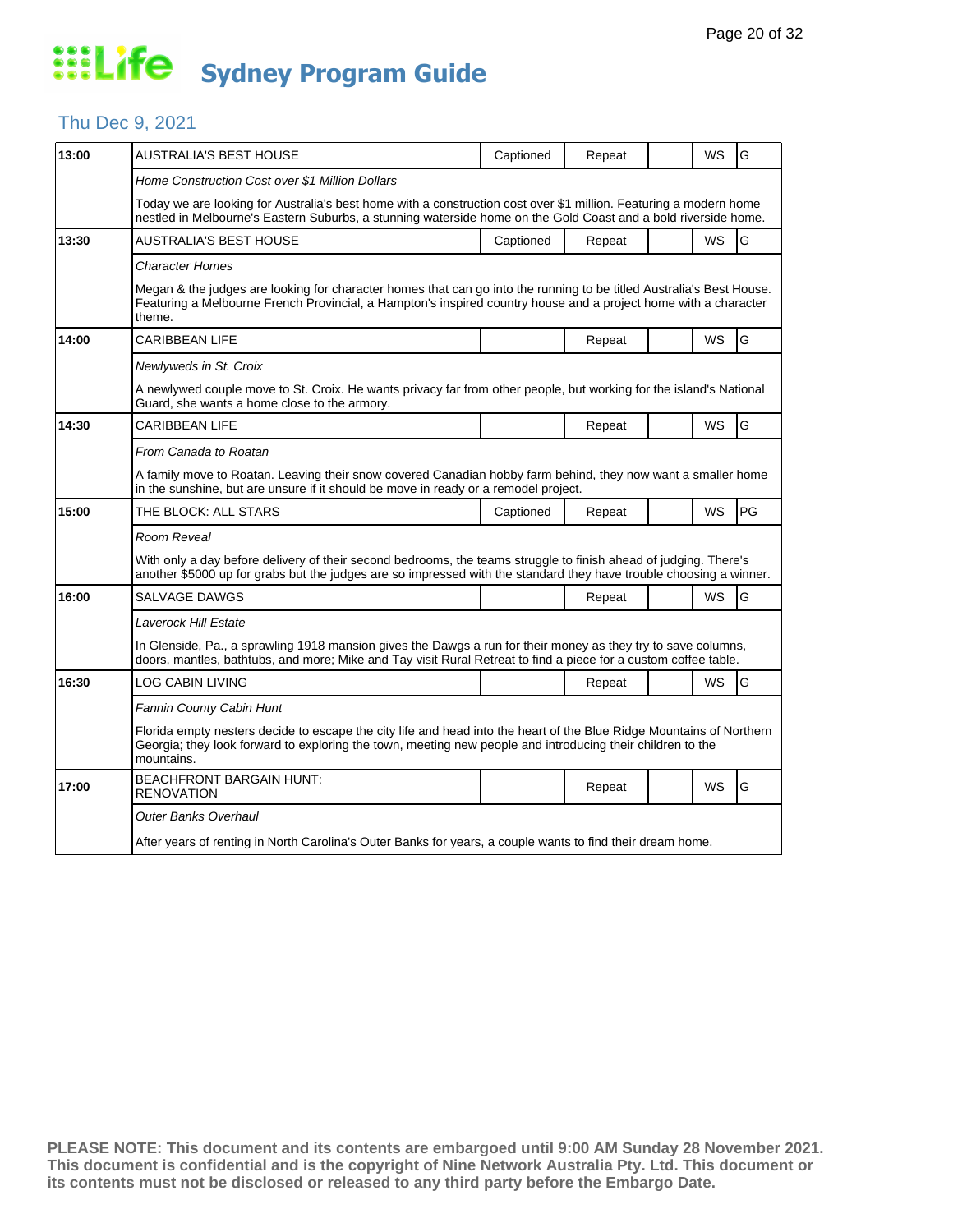### Thu Dec 9, 2021

| 18:00 | HOUSE HUNTERS INTERNATIONAL                                                                                                                                                                                                                                                    |  | Repeat |  | WS | G  |  |  |
|-------|--------------------------------------------------------------------------------------------------------------------------------------------------------------------------------------------------------------------------------------------------------------------------------|--|--------|--|----|----|--|--|
|       | Finding Balance on the Cooloola Coast                                                                                                                                                                                                                                          |  |        |  |    |    |  |  |
|       | A newly engaged couple looks for their next adventure on his home turf on the Cooloola Coast of Australia; while<br>he's focused on living on the shore, she is more intrigued with his stories of growing up in the bush.                                                     |  |        |  |    |    |  |  |
| 18:30 | HOUSE HUNTERS INTERNATIONAL                                                                                                                                                                                                                                                    |  | Repeat |  | WS | G  |  |  |
|       | Baby Girl Meets Orvieto                                                                                                                                                                                                                                                        |  |        |  |    |    |  |  |
|       | An entrepreneur and new mum returns to the small town of Orvieto, Italy, where she studied abroad; she hopes to<br>start a travel club for American girls, but living with a toddler in medieval Italy isn't the same as visiting as a<br>freewheeling student.                |  |        |  |    |    |  |  |
| 19:00 | <b>HOUSE HUNTERS</b>                                                                                                                                                                                                                                                           |  | Repeat |  | WS | G  |  |  |
|       | Seeking a Home in Sioux Falls                                                                                                                                                                                                                                                  |  |        |  |    |    |  |  |
|       | A young couple looks for a bigger and better forever home in Sioux Falls, S.D.; he's hoping for a three-stall garage<br>and a finished basement, and she wants a fresh, white kitchen and room for their family to grow.                                                       |  |        |  |    |    |  |  |
| 19:30 | HOUSE HUNTERS INTERNATIONAL                                                                                                                                                                                                                                                    |  |        |  | WS | G  |  |  |
|       | Traveling Solo to Madrid                                                                                                                                                                                                                                                       |  |        |  |    |    |  |  |
|       | A newly divorced woman looks to challenge herself and seeks adventure in Madrid, Spain. She's looking for a<br>traditional Spanish neighbourhood with easy access to public transportation, but on her budget, there will need to be<br>some compromises.                      |  |        |  |    |    |  |  |
| 20:30 | <b>FIXER UPPER</b>                                                                                                                                                                                                                                                             |  | Repeat |  | WS | PG |  |  |
|       | Home In The Heart Of Waco                                                                                                                                                                                                                                                      |  |        |  |    |    |  |  |
|       | Cody and Katie Messerall are raising a young family and are ready to move back to the home of their alma mater in<br>Waco Texas. With a total budget of \$185,000 they are hoping to find a house with 3-4 bedrooms and a large<br>backyard.                                   |  |        |  |    |    |  |  |
| 21:30 | MY LOTTERY DREAM HOME                                                                                                                                                                                                                                                          |  | Repeat |  | WS | G  |  |  |
|       | A Little Piece of Quiet in Indiana                                                                                                                                                                                                                                             |  |        |  |    |    |  |  |
|       | Craig was living paycheck to paycheck when he was given the second chance of a lifetime, a million dollar prize for<br>winning the Lottery.                                                                                                                                    |  |        |  |    |    |  |  |
| 22:30 | <b>FLIP OR FLOP</b>                                                                                                                                                                                                                                                            |  | Repeat |  | WS | G  |  |  |
|       | Mid-Century Flip                                                                                                                                                                                                                                                               |  |        |  |    |    |  |  |
|       | Tarek and Christina get a lead on a home in Long Beach, California that sounds like the kind of project that has<br>become their standard. But soon after walking the property and visiting a neighbourhood comp, it becomes clear<br>that this flip is anything but standard. |  |        |  |    |    |  |  |
| 23:30 | HOUSE HUNTERS INTERNATIONAL                                                                                                                                                                                                                                                    |  | Repeat |  | WS | G  |  |  |
|       | Finding Balance on the Cooloola Coast                                                                                                                                                                                                                                          |  |        |  |    |    |  |  |
|       | A newly engaged couple looks for their next adventure on his home turf on the Cooloola Coast of Australia; while<br>he's focused on living on the shore, she is more intrigued with his stories of growing up in the bush.                                                     |  |        |  |    |    |  |  |
| 00:00 | BELOW DECK SAILING YACHT                                                                                                                                                                                                                                                       |  |        |  | WS | M  |  |  |
|       | Cake Shock                                                                                                                                                                                                                                                                     |  |        |  |    |    |  |  |
|       |                                                                                                                                                                                                                                                                                |  |        |  |    |    |  |  |
|       | Natasha is frustrated with Daisy's constructive criticism, so she whips up a show-stopping dessert that has the<br>guests raving and leaves Daisy speechless.                                                                                                                  |  |        |  |    |    |  |  |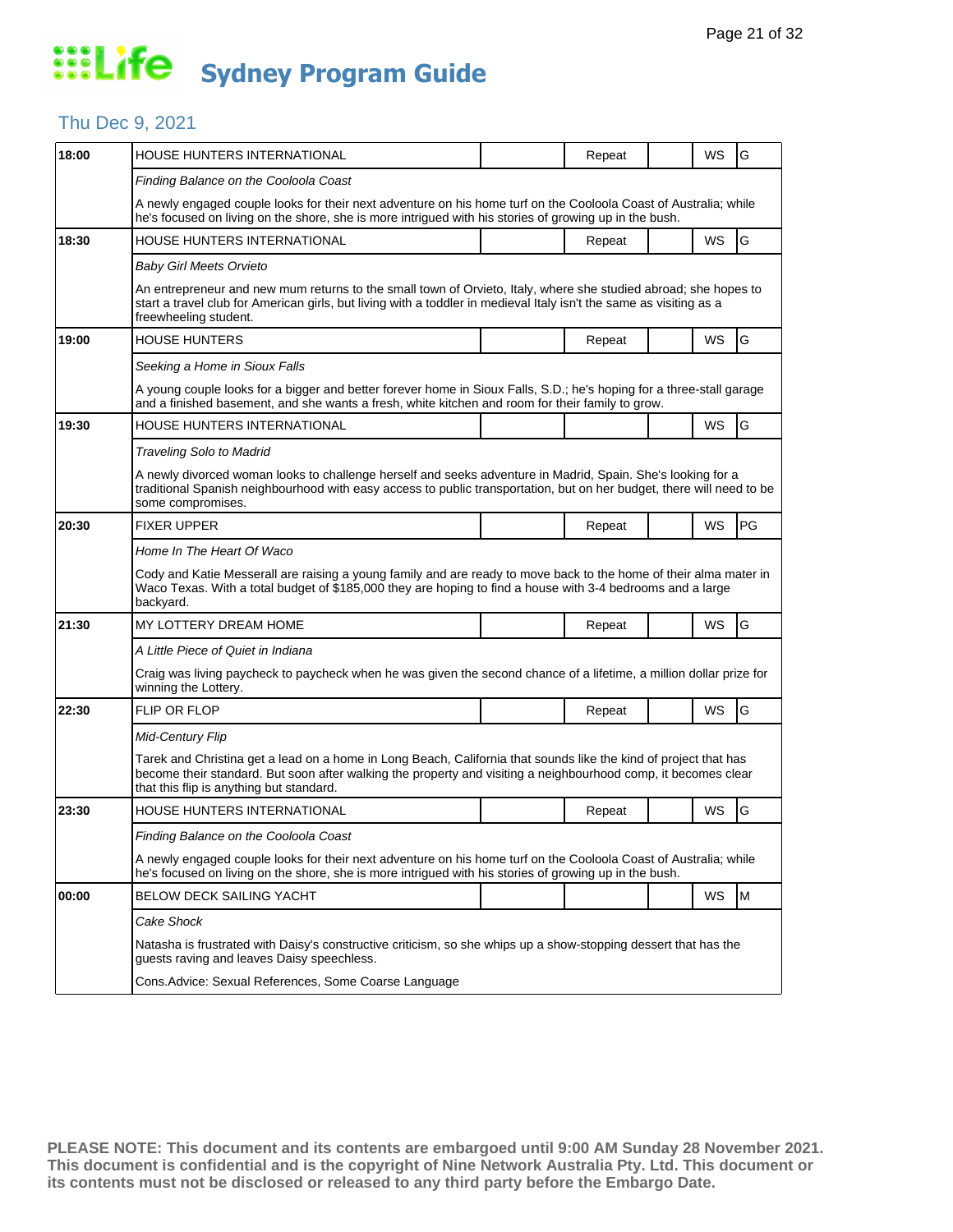### Thu Dec 9, 2021

| 01:00 | SOUTHERN CHARM NEW ORLEANS                                                                                                                                                                                                                                                                         |  |        |  | <b>WS</b> | M |  |  |
|-------|----------------------------------------------------------------------------------------------------------------------------------------------------------------------------------------------------------------------------------------------------------------------------------------------------|--|--------|--|-----------|---|--|--|
|       | Housewarming Gone Cold                                                                                                                                                                                                                                                                             |  |        |  |           |   |  |  |
|       | As the group works to process Reagan's announcement, she drops yet another bombshell; Barry shares his plans to<br>expand his fitness empire; Jeff tries to move on from Reagan; Tamica and Kelsey go head-to-head at Kelsey and<br>Justin's housewarming party.                                   |  |        |  |           |   |  |  |
|       | Cons.Advice: Some Coarse Language, Sexual References                                                                                                                                                                                                                                               |  |        |  |           |   |  |  |
| 02:00 | MY LOTTERY DREAM HOME                                                                                                                                                                                                                                                                              |  | Repeat |  | <b>WS</b> | G |  |  |
|       | A Little Piece of Quiet in Indiana                                                                                                                                                                                                                                                                 |  |        |  |           |   |  |  |
|       | Craig was living paycheck to paycheck when he was given the second chance of a lifetime, a million dollar prize for<br>winning the Lottery.                                                                                                                                                        |  |        |  |           |   |  |  |
| 02:30 | MY LOTTERY DREAM HOME                                                                                                                                                                                                                                                                              |  | Repeat |  | WS        | G |  |  |
|       | Lucky in Louisville                                                                                                                                                                                                                                                                                |  |        |  |           |   |  |  |
|       | Todd bought a lottery ticket on the way home from his daughter's baby shower, and now can provide a home to<br>raise her near family and friends.                                                                                                                                                  |  |        |  |           |   |  |  |
| 03:00 | FLIP OR FLOP                                                                                                                                                                                                                                                                                       |  | Repeat |  | <b>WS</b> | G |  |  |
|       | <b>Mid-Century Flip</b>                                                                                                                                                                                                                                                                            |  |        |  |           |   |  |  |
|       | Tarek and Christina get a lead on a home in Long Beach, California that sounds like the kind of project that has<br>become their standard. But soon after walking the property and visiting a neighbourhood comp, it becomes clear<br>that this flip is anything but standard.                     |  |        |  |           |   |  |  |
| 03:30 | <b>FLIP OR FLOP</b>                                                                                                                                                                                                                                                                                |  | Repeat |  | <b>WS</b> | G |  |  |
|       | Ranch House Of Ruin                                                                                                                                                                                                                                                                                |  |        |  |           |   |  |  |
|       | Tarek and Christina come across a trust sale listing in Buena Park, California that looks very well-priced in<br>comparison to recent sales in the area. After walking the home with their contractor and receiving a preliminary<br>budget estimate, they're excited by the potential for profit. |  |        |  |           |   |  |  |
| 04:00 | HOUSE HUNTERS INTERNATIONAL                                                                                                                                                                                                                                                                        |  | Repeat |  | <b>WS</b> | G |  |  |
|       | Traveling Solo to Madrid                                                                                                                                                                                                                                                                           |  |        |  |           |   |  |  |
|       | A newly divorced woman looks to challenge herself and seeks adventure in Madrid, Spain. She's looking for a<br>traditional Spanish neighbourhood with easy access to public transportation, but on her budget, there will need to be<br>some compromises.                                          |  |        |  |           |   |  |  |
| 04:30 | HOUSE HUNTERS INTERNATIONAL                                                                                                                                                                                                                                                                        |  | Repeat |  | WS        | G |  |  |
|       | Succeeding in Scotland                                                                                                                                                                                                                                                                             |  |        |  |           |   |  |  |
|       | A woman accepted to a prestigious university moves to St. Andrews, Scotland, with her two children. She has spina<br>bifida and needs an accessible, first floor residence with a stand-up shower, but finding the right place will be a<br>challenge on her budget.                               |  |        |  |           |   |  |  |
| 05:00 | SALVAGE DAWGS                                                                                                                                                                                                                                                                                      |  | Repeat |  | WS        | G |  |  |
|       | Laverock Hill Estate                                                                                                                                                                                                                                                                               |  |        |  |           |   |  |  |
|       | In Glenside, Pa., a sprawling 1918 mansion gives the Dawgs a run for their money as they try to save columns,<br>doors, mantles, bathtubs, and more; Mike and Tay visit Rural Retreat to find a piece for a custom coffee table.                                                                   |  |        |  |           |   |  |  |
|       |                                                                                                                                                                                                                                                                                                    |  |        |  |           |   |  |  |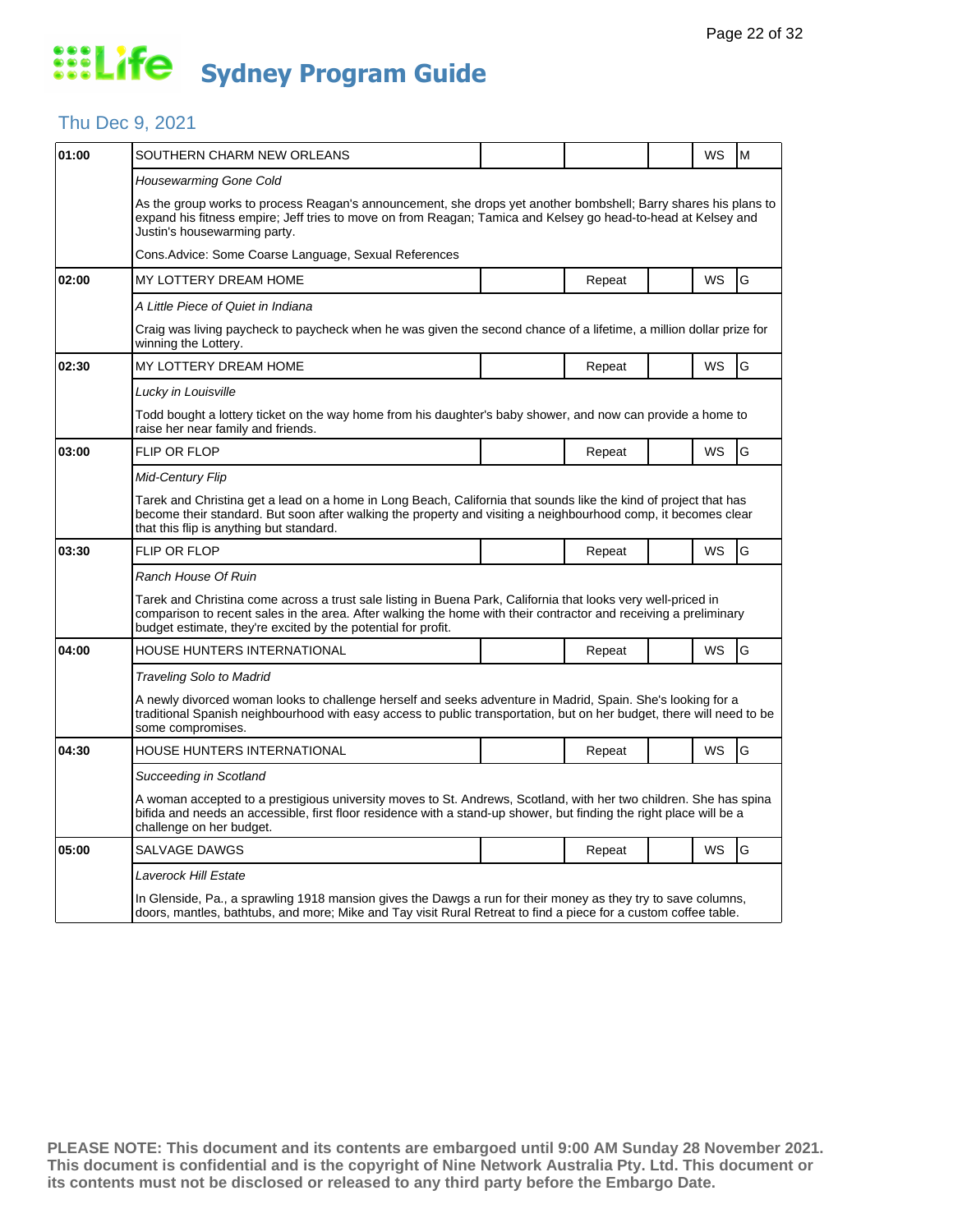## Thu Dec 9, 2021

| 05:30 | <b>ILOG CABIN LIVING</b>                                                                                                                                                                                                                            | Repeat | WS |  |
|-------|-----------------------------------------------------------------------------------------------------------------------------------------------------------------------------------------------------------------------------------------------------|--------|----|--|
|       | Fannin County Cabin Hunt                                                                                                                                                                                                                            |        |    |  |
|       | [Florida empty nesters decide to escape the city life and head into the heart of the Blue Ridge Mountains of Northern<br>Georgia; they look forward to exploring the town, meeting new people and introducing their children to the<br>I mountains. |        |    |  |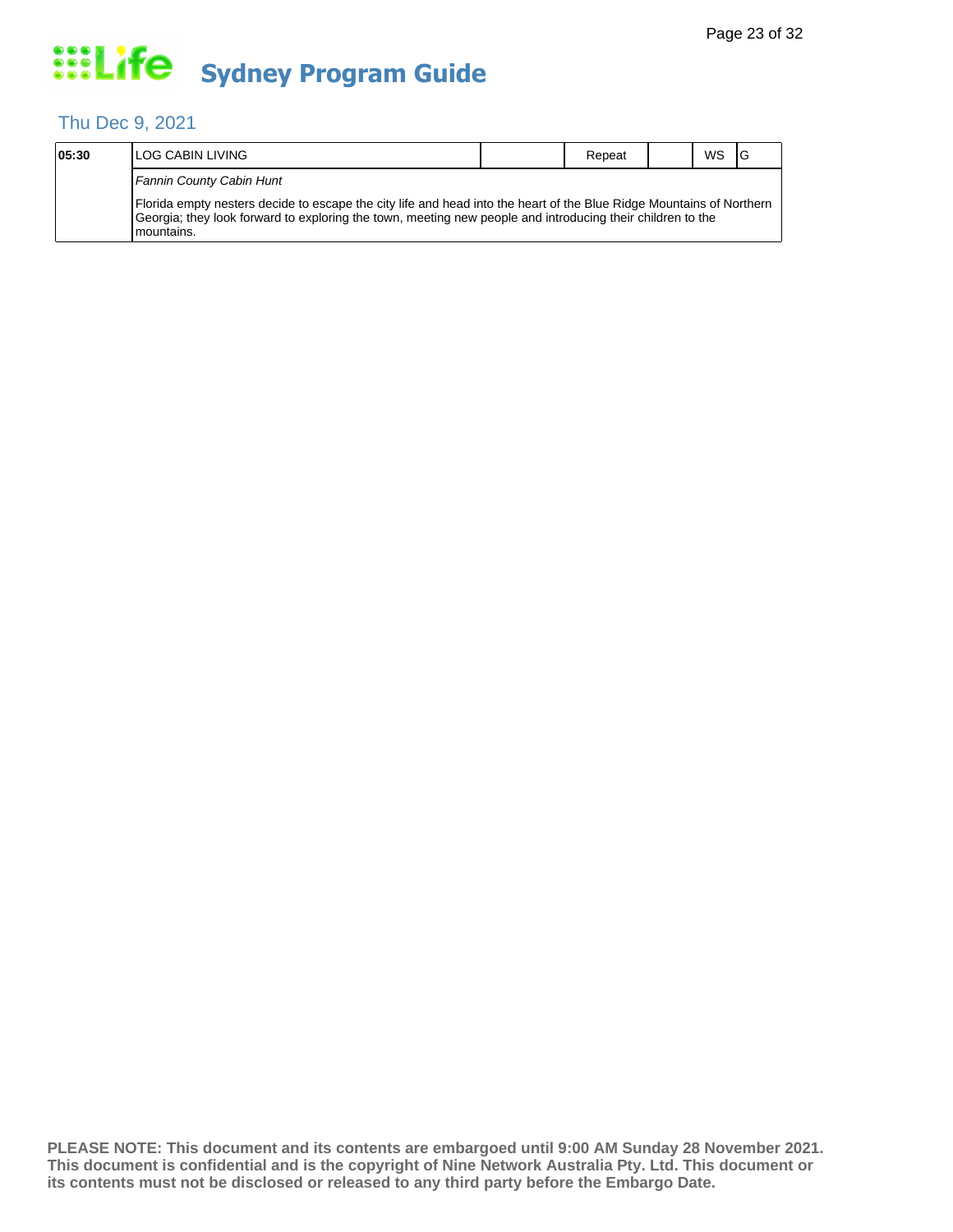### Fri Dec 10, 2021

| 06:00 | <b>HOUSE HUNTERS INTERNATIONAL</b>                                                                                                                                                                                                                                                                                                  |           | Repeat |  | <b>WS</b> | G  |  |  |  |
|-------|-------------------------------------------------------------------------------------------------------------------------------------------------------------------------------------------------------------------------------------------------------------------------------------------------------------------------------------|-----------|--------|--|-----------|----|--|--|--|
|       | Baby Girl Meets Orvieto                                                                                                                                                                                                                                                                                                             |           |        |  |           |    |  |  |  |
|       | An entrepreneur and new mum returns to the small town of Orvieto, Italy, where she studied abroad; she hopes to<br>start a travel club for American girls, but living with a toddler in medieval Italy isn't the same as visiting as a<br>freewheeling student.                                                                     |           |        |  |           |    |  |  |  |
| 06:30 | <b>HOUSE HUNTERS</b>                                                                                                                                                                                                                                                                                                                |           | Repeat |  | <b>WS</b> | G  |  |  |  |
|       | Seeking a Home in Sioux Falls                                                                                                                                                                                                                                                                                                       |           |        |  |           |    |  |  |  |
|       | A young couple looks for a bigger and better forever home in Sioux Falls, S.D.; he's hoping for a three-stall garage<br>and a finished basement, and she wants a fresh, white kitchen and room for their family to grow.                                                                                                            |           |        |  |           |    |  |  |  |
| 07:00 | GETAWAY                                                                                                                                                                                                                                                                                                                             | Captioned | Repeat |  | WS        | PG |  |  |  |
|       | Scenic - Japan Part 1                                                                                                                                                                                                                                                                                                               |           |        |  |           |    |  |  |  |
|       | This week on Getaway Livinia Nixon starts her three week journey through Japan. Kicking off in the bright lights of<br>Tokyo before heading out in to the Japanese countryside and visiting Lake Ashi.                                                                                                                              |           |        |  |           |    |  |  |  |
| 07:30 | LOG CABIN LIVING                                                                                                                                                                                                                                                                                                                    |           | Repeat |  | <b>WS</b> | G  |  |  |  |
|       | <b>Fannin County Cabin Hunt</b>                                                                                                                                                                                                                                                                                                     |           |        |  |           |    |  |  |  |
|       | Florida empty nesters decide to escape the city life and head into the heart of the Blue Ridge Mountains of Northern<br>Georgia; they look forward to exploring the town, meeting new people and introducing their children to the<br>mountains.                                                                                    |           |        |  |           |    |  |  |  |
| 08:00 | THE BLOCK: ALL STARS                                                                                                                                                                                                                                                                                                                | Captioned | Repeat |  | WS        | PG |  |  |  |
|       | Room Reveal                                                                                                                                                                                                                                                                                                                         |           |        |  |           |    |  |  |  |
|       | With only a day before delivery of their second bedrooms, the teams struggle to finish ahead of judging. There's<br>another \$5000 up for grabs but the judges are so impressed with the standard they have trouble choosing a winner.                                                                                              |           |        |  |           |    |  |  |  |
| 09:00 | THE GARDEN GURUS                                                                                                                                                                                                                                                                                                                    | Captioned | Repeat |  | WS        | G  |  |  |  |
|       | Nigel is busy this week creating an amazing mobile greenwall display, Mel picks out the perfect letterbox for any<br>garden, Calinda shows you the easiest way to set up an aquaponics system in your own backyard, Chloe is up-<br>cycling and recycling in the garden and Bethany has another beautiful garden design on display. |           |        |  |           |    |  |  |  |
| 09:30 | HOUSE HUNTERS INTERNATIONAL                                                                                                                                                                                                                                                                                                         |           | Repeat |  | WS        | G  |  |  |  |
|       | Finding Balance on the Cooloola Coast                                                                                                                                                                                                                                                                                               |           |        |  |           |    |  |  |  |
|       | A newly engaged couple looks for their next adventure on his home turf on the Cooloola Coast of Australia; while<br>he's focused on living on the shore, she is more intrigued with his stories of growing up in the bush.                                                                                                          |           |        |  |           |    |  |  |  |
| 10:00 | HOUSE HUNTERS INTERNATIONAL                                                                                                                                                                                                                                                                                                         |           | Repeat |  | <b>WS</b> | G  |  |  |  |
|       | <b>Baby Girl Meets Orvieto</b>                                                                                                                                                                                                                                                                                                      |           |        |  |           |    |  |  |  |
|       | An entrepreneur and new mum returns to the small town of Orvieto, Italy, where she studied abroad; she hopes to<br>start a travel club for American girls, but living with a toddler in medieval Italy isn't the same as visiting as a<br>freewheeling student.                                                                     |           |        |  |           |    |  |  |  |
| 10:30 | <b>HOUSE HUNTERS</b>                                                                                                                                                                                                                                                                                                                |           | Repeat |  | <b>WS</b> | G  |  |  |  |
|       | Seeking a Home in Sioux Falls                                                                                                                                                                                                                                                                                                       |           |        |  |           |    |  |  |  |
|       | A young couple looks for a bigger and better forever home in Sioux Falls, S.D.; he's hoping for a three-stall garage<br>and a finished basement, and she wants a fresh, white kitchen and room for their family to grow.                                                                                                            |           |        |  |           |    |  |  |  |
| 11:00 | <b>EXPLORE TV-VIKING</b>                                                                                                                                                                                                                                                                                                            | Captioned | Repeat |  | WS        | G  |  |  |  |
|       | Grand European 2                                                                                                                                                                                                                                                                                                                    |           |        |  |           |    |  |  |  |
|       | Trevor continues his journey on Viking from Budapest and lands in picturesque Vienna. In this iconic city, Trevor<br>indulges in Mozart, roams the Schonbrunn Palace, joins the wine harvest, and travels to Wachau and Melk aboard<br>the Viking Tir.                                                                              |           |        |  |           |    |  |  |  |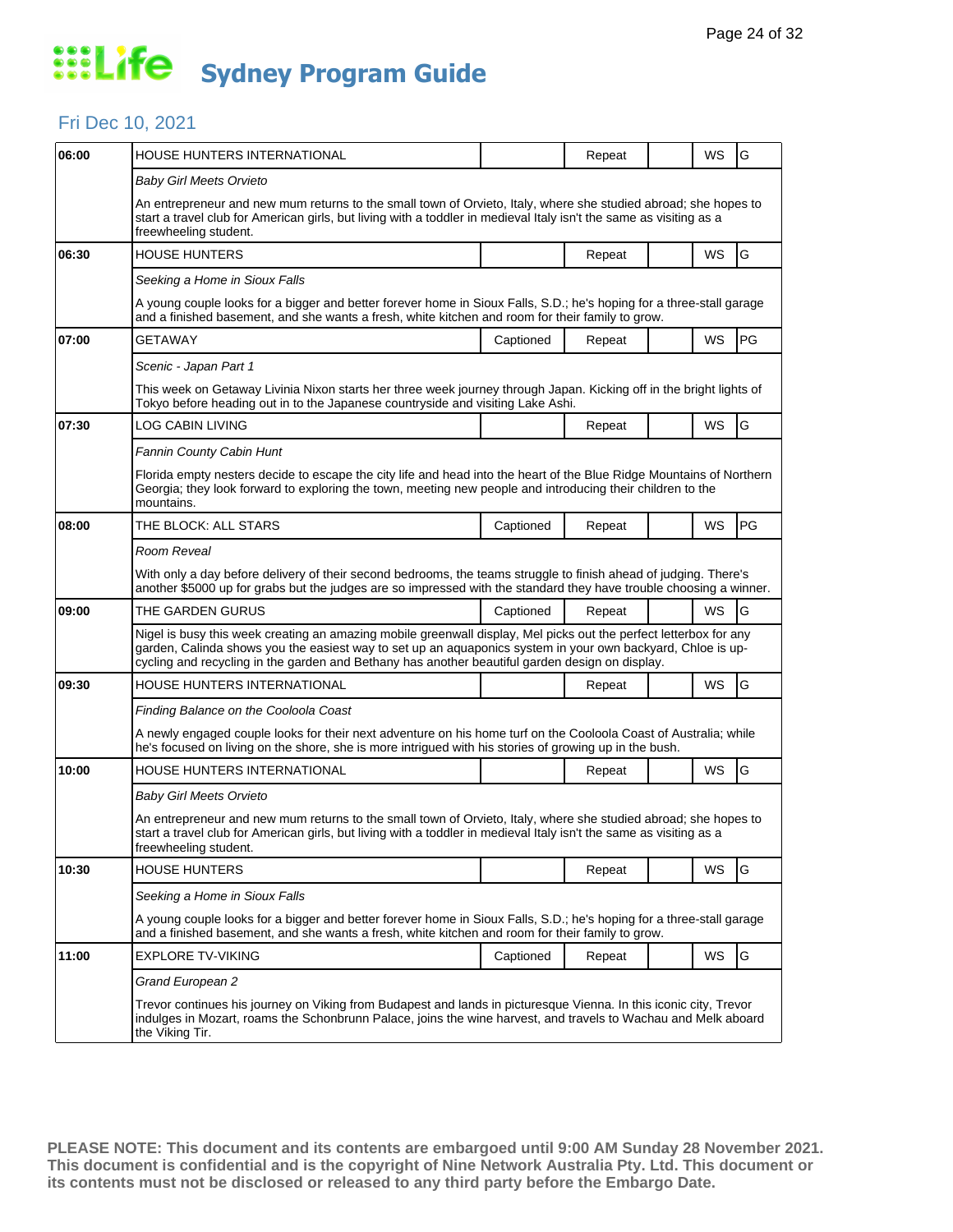## Fri Dec 10, 2021

| FIND ME A DREAM HOME AUSTRALIA                                                                                                                                                                                                                                                                     | Captioned                                | Repeat |  | WS        | G                                                                                                                                                                                                                                                                                                                                                                                                                                                                                                                                                                                   |  |  |  |
|----------------------------------------------------------------------------------------------------------------------------------------------------------------------------------------------------------------------------------------------------------------------------------------------------|------------------------------------------|--------|--|-----------|-------------------------------------------------------------------------------------------------------------------------------------------------------------------------------------------------------------------------------------------------------------------------------------------------------------------------------------------------------------------------------------------------------------------------------------------------------------------------------------------------------------------------------------------------------------------------------------|--|--|--|
|                                                                                                                                                                                                                                                                                                    |                                          |        |  |           |                                                                                                                                                                                                                                                                                                                                                                                                                                                                                                                                                                                     |  |  |  |
| HOUSE HUNTERS INTERNATIONAL                                                                                                                                                                                                                                                                        |                                          | Repeat |  | WS        | G                                                                                                                                                                                                                                                                                                                                                                                                                                                                                                                                                                                   |  |  |  |
| <b>Traveling Solo to Madrid</b>                                                                                                                                                                                                                                                                    |                                          |        |  |           |                                                                                                                                                                                                                                                                                                                                                                                                                                                                                                                                                                                     |  |  |  |
| some compromises.                                                                                                                                                                                                                                                                                  |                                          |        |  |           |                                                                                                                                                                                                                                                                                                                                                                                                                                                                                                                                                                                     |  |  |  |
| HOUSE HUNTERS INTERNATIONAL                                                                                                                                                                                                                                                                        |                                          | Repeat |  | WS        | G                                                                                                                                                                                                                                                                                                                                                                                                                                                                                                                                                                                   |  |  |  |
| Succeeding in Scotland                                                                                                                                                                                                                                                                             |                                          |        |  |           |                                                                                                                                                                                                                                                                                                                                                                                                                                                                                                                                                                                     |  |  |  |
| A woman accepted to a prestigious university moves to St. Andrews, Scotland, with her two children. She has spina<br>bifida and needs an accessible, first floor residence with a stand-up shower, but finding the right place will be a<br>challenge on her budget.                               |                                          |        |  |           |                                                                                                                                                                                                                                                                                                                                                                                                                                                                                                                                                                                     |  |  |  |
| <b>FIXER UPPER</b>                                                                                                                                                                                                                                                                                 |                                          | Repeat |  | WS        | PG                                                                                                                                                                                                                                                                                                                                                                                                                                                                                                                                                                                  |  |  |  |
| Home In The Heart Of Waco                                                                                                                                                                                                                                                                          |                                          |        |  |           |                                                                                                                                                                                                                                                                                                                                                                                                                                                                                                                                                                                     |  |  |  |
| Cody and Katie Messerall are raising a young family and are ready to move back to the home of their alma mater in<br>Waco Texas. With a total budget of \$185,000 they are hoping to find a house with 3-4 bedrooms and a large<br>backyard.                                                       |                                          |        |  |           |                                                                                                                                                                                                                                                                                                                                                                                                                                                                                                                                                                                     |  |  |  |
| MY LOTTERY DREAM HOME                                                                                                                                                                                                                                                                              |                                          | Repeat |  | WS        | G                                                                                                                                                                                                                                                                                                                                                                                                                                                                                                                                                                                   |  |  |  |
| A Little Piece of Quiet in Indiana                                                                                                                                                                                                                                                                 |                                          |        |  |           |                                                                                                                                                                                                                                                                                                                                                                                                                                                                                                                                                                                     |  |  |  |
| Craig was living paycheck to paycheck when he was given the second chance of a lifetime, a million dollar prize for<br>winning the Lottery.                                                                                                                                                        |                                          |        |  |           |                                                                                                                                                                                                                                                                                                                                                                                                                                                                                                                                                                                     |  |  |  |
| THE BLOCK: ALL STARS                                                                                                                                                                                                                                                                               | Captioned                                | Repeat |  | <b>WS</b> | PG                                                                                                                                                                                                                                                                                                                                                                                                                                                                                                                                                                                  |  |  |  |
| delays as foreman Keith keeps a close eye on construction.                                                                                                                                                                                                                                         |                                          |        |  |           |                                                                                                                                                                                                                                                                                                                                                                                                                                                                                                                                                                                     |  |  |  |
| SALVAGE DAWGS                                                                                                                                                                                                                                                                                      |                                          | Repeat |  | WS        | G                                                                                                                                                                                                                                                                                                                                                                                                                                                                                                                                                                                   |  |  |  |
| Price Filler Machine Shop                                                                                                                                                                                                                                                                          |                                          |        |  |           |                                                                                                                                                                                                                                                                                                                                                                                                                                                                                                                                                                                     |  |  |  |
| Mike, Robert, Grayson and Tay head over to the machine shop they bought to see what they can find; after sorting<br>and sifting, the team finds items for new builds while realizing that the space will be great for makers to create their<br>own builds.                                        |                                          |        |  |           |                                                                                                                                                                                                                                                                                                                                                                                                                                                                                                                                                                                     |  |  |  |
| LOG CABIN LIVING                                                                                                                                                                                                                                                                                   |                                          | Repeat |  | WS        | G                                                                                                                                                                                                                                                                                                                                                                                                                                                                                                                                                                                   |  |  |  |
| Upper Peninsula Log Cabin Retreat                                                                                                                                                                                                                                                                  |                                          |        |  |           |                                                                                                                                                                                                                                                                                                                                                                                                                                                                                                                                                                                     |  |  |  |
| A military woman loves the travelling aspect of her career, but misses her family and childhood spent in the Upper<br>Peninsula of Michigan, so she enlists her best friend from high school to help her search for a home base.                                                                   |                                          |        |  |           |                                                                                                                                                                                                                                                                                                                                                                                                                                                                                                                                                                                     |  |  |  |
| <b>FLIP OR FLOP</b>                                                                                                                                                                                                                                                                                |                                          | Repeat |  | WS        | IG                                                                                                                                                                                                                                                                                                                                                                                                                                                                                                                                                                                  |  |  |  |
| <b>Mid-Century Flip</b>                                                                                                                                                                                                                                                                            |                                          |        |  |           |                                                                                                                                                                                                                                                                                                                                                                                                                                                                                                                                                                                     |  |  |  |
| Tarek and Christina get a lead on a home in Long Beach, California that sounds like the kind of project that has<br>become their standard. But soon after walking the property and visiting a neighbourhood comp, it becomes clear                                                                 |                                          |        |  |           |                                                                                                                                                                                                                                                                                                                                                                                                                                                                                                                                                                                     |  |  |  |
| FLIP OR FLOP                                                                                                                                                                                                                                                                                       |                                          | Repeat |  | WS        | G                                                                                                                                                                                                                                                                                                                                                                                                                                                                                                                                                                                   |  |  |  |
| Ranch House Of Ruin                                                                                                                                                                                                                                                                                |                                          |        |  |           |                                                                                                                                                                                                                                                                                                                                                                                                                                                                                                                                                                                     |  |  |  |
| Tarek and Christina come across a trust sale listing in Buena Park, California that looks very well-priced in<br>comparison to recent sales in the area. After walking the home with their contractor and receiving a preliminary<br>budget estimate, they're excited by the potential for profit. |                                          |        |  |           |                                                                                                                                                                                                                                                                                                                                                                                                                                                                                                                                                                                     |  |  |  |
|                                                                                                                                                                                                                                                                                                    | that this flip is anything but standard. |        |  |           | Today, on Find Me A Dream Home we meet home seeker Stefan, a boxer who is looking for his dream home in<br>Noble Park, Melbourne with a man cave and a big enough backyard to play a game of cricket with his family.<br>A newly divorced woman looks to challenge herself and seeks adventure in Madrid, Spain. She's looking for a<br>traditional Spanish neighbourhood with easy access to public transportation, but on her budget, there will need to be<br>Bathrooms are next on the All Stars renovation list and all the teams are trying to impress. But some couples face |  |  |  |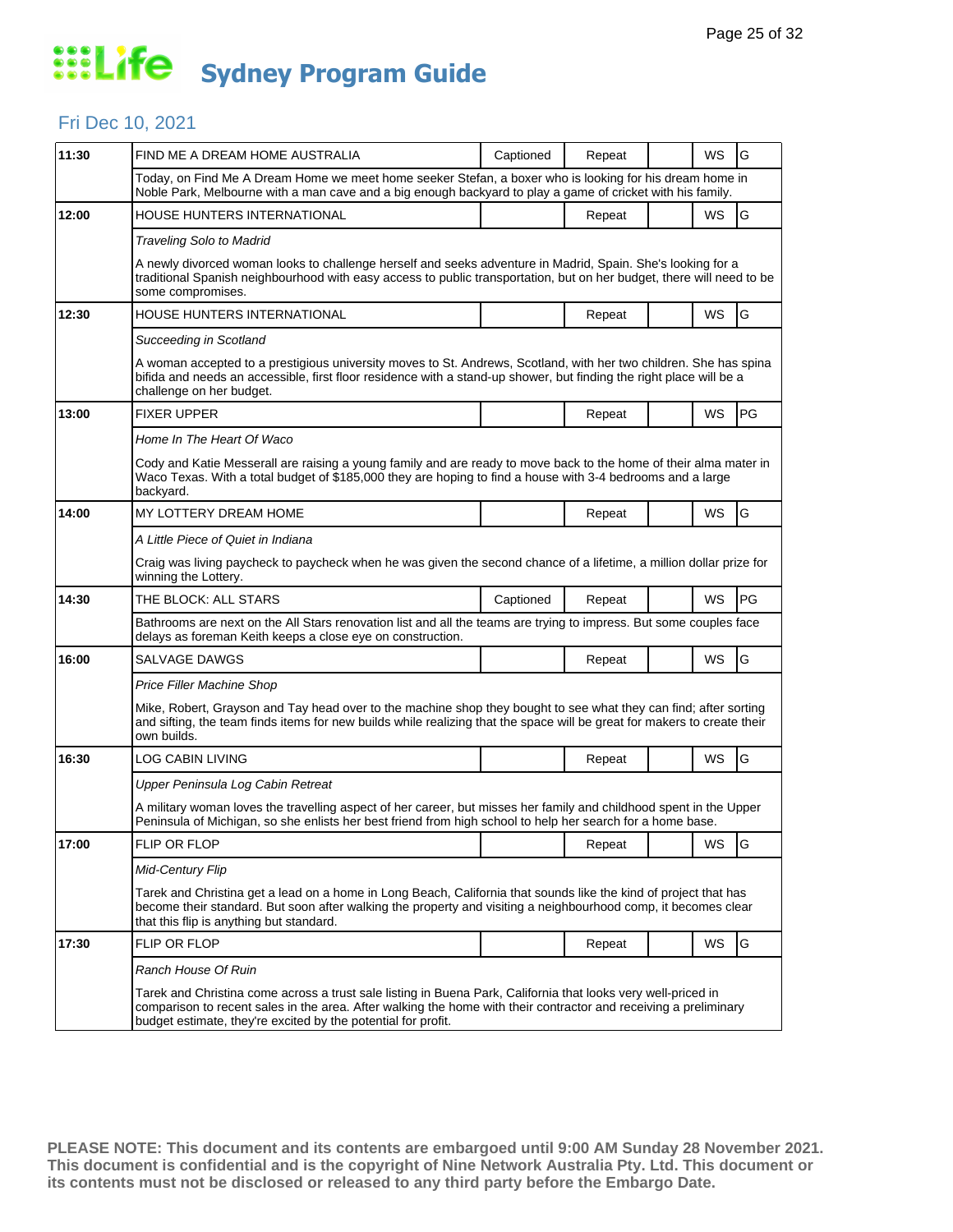### Fri Dec 10, 2021

| 18:00 | HOUSE HUNTERS INTERNATIONAL                                                                                                                                                                                                                                               |  | Repeat |  | WS | G  |  |  |  |
|-------|---------------------------------------------------------------------------------------------------------------------------------------------------------------------------------------------------------------------------------------------------------------------------|--|--------|--|----|----|--|--|--|
|       | Small Spaces and Big Expectations in Shenzhen, China                                                                                                                                                                                                                      |  |        |  |    |    |  |  |  |
|       | A recently laid off Arizona woman decides the time is right for a new adventure teaching English abroad; a job in<br>Shenzhen, China, fits the bill, but she struggles to come to terms with how small apartments are in her price range.                                 |  |        |  |    |    |  |  |  |
| 18:30 | <b>HOUSE HUNTERS INTERNATIONAL</b>                                                                                                                                                                                                                                        |  | Repeat |  | WS | G  |  |  |  |
|       | A Sea Queen in Sydney                                                                                                                                                                                                                                                     |  |        |  |    |    |  |  |  |
|       | South African natives are taking their young family to Sydney, Australia, to get a warmer climate and more time<br>together; since she's sacrificing everything she's ever known to make this move, she's hoping to live the life of a<br>housewife by the sea.           |  |        |  |    |    |  |  |  |
| 19:00 | <b>HOUSE HUNTERS</b>                                                                                                                                                                                                                                                      |  | Repeat |  | WS | G  |  |  |  |
|       | Spanish vs. Contemporary Ranch in Temecula, CA                                                                                                                                                                                                                            |  |        |  |    |    |  |  |  |
|       | First time home buyers in Temecula, Calif. are expecting their second child and want a new home to support their<br>growing family; she wants a Spanish-style home, but he wants to forego messy renovations by finding a ranch that's<br>move-in ready.                  |  |        |  |    |    |  |  |  |
| 19:30 | <b>MAINE CABIN MASTERS</b>                                                                                                                                                                                                                                                |  | Repeat |  | WS | PG |  |  |  |
|       | Cabin Overhaul                                                                                                                                                                                                                                                            |  |        |  |    |    |  |  |  |
|       | Chase and the team are challenged to take a garage and turn it into a home that will comfortably accommodate six<br>siblings and their 17 kids; they race to convert the cramped camp into a real cabin the family can enjoy for years to<br>come.                        |  |        |  |    |    |  |  |  |
| 20:30 | LIVING ALASKA                                                                                                                                                                                                                                                             |  |        |  | WS | G  |  |  |  |
|       | Frigid Fairbanks Adventure                                                                                                                                                                                                                                                |  |        |  |    |    |  |  |  |
|       | A Texas family that's ready for a fresh start follows Mom's job to Fairbanks. The couple wants acreage and plenty of<br>space for guests, but that's where the agreement ends. He has his heart set on a remote cabin while she wants to<br>be close to town and work.    |  |        |  |    |    |  |  |  |
| 21:00 | LIVING ALASKA                                                                                                                                                                                                                                                             |  |        |  | WS | G  |  |  |  |
|       | <b>Home Sweet Homer</b>                                                                                                                                                                                                                                                   |  |        |  |    |    |  |  |  |
|       | After taking a vacation through several states, a family that can't get Homer, Alaska, off their minds looks to find a<br>home with a view of Kachemak Bay. The couple hopes their budget can grant every wish on the list, including giving<br>the kids their own space. |  |        |  |    |    |  |  |  |
| 21:30 | <b>BUILDING OFF THE GRID</b>                                                                                                                                                                                                                                              |  | Repeat |  | WS | PG |  |  |  |
|       | Building Off the Grid: Montana Earth Home Special                                                                                                                                                                                                                         |  |        |  |    |    |  |  |  |
|       | Renegade architect and ultimate survivalist Michael Reynolds doesn't just live off the grid he builds off the grid<br>constructing totally self sufficient houses he calls Earthships.                                                                                    |  |        |  |    |    |  |  |  |
| 22:30 | LAKEFRONT BARGAIN HUNT                                                                                                                                                                                                                                                    |  | Repeat |  | WS | G  |  |  |  |
|       | Cashing in on Cherokee Village                                                                                                                                                                                                                                            |  |        |  |    |    |  |  |  |
|       | A family searches for a lakefront home in the rustic Arkansas community of Cherokee Village.                                                                                                                                                                              |  |        |  |    |    |  |  |  |
| 23:30 | HOUSE HUNTERS INTERNATIONAL                                                                                                                                                                                                                                               |  | Repeat |  | WS | G  |  |  |  |
|       | Small Spaces and Big Expectations in Shenzhen, China                                                                                                                                                                                                                      |  |        |  |    |    |  |  |  |
|       | A recently laid off Arizona woman decides the time is right for a new adventure teaching English abroad; a job in<br>Shenzhen, China, fits the bill, but she struggles to come to terms with how small apartments are in her price range.                                 |  |        |  |    |    |  |  |  |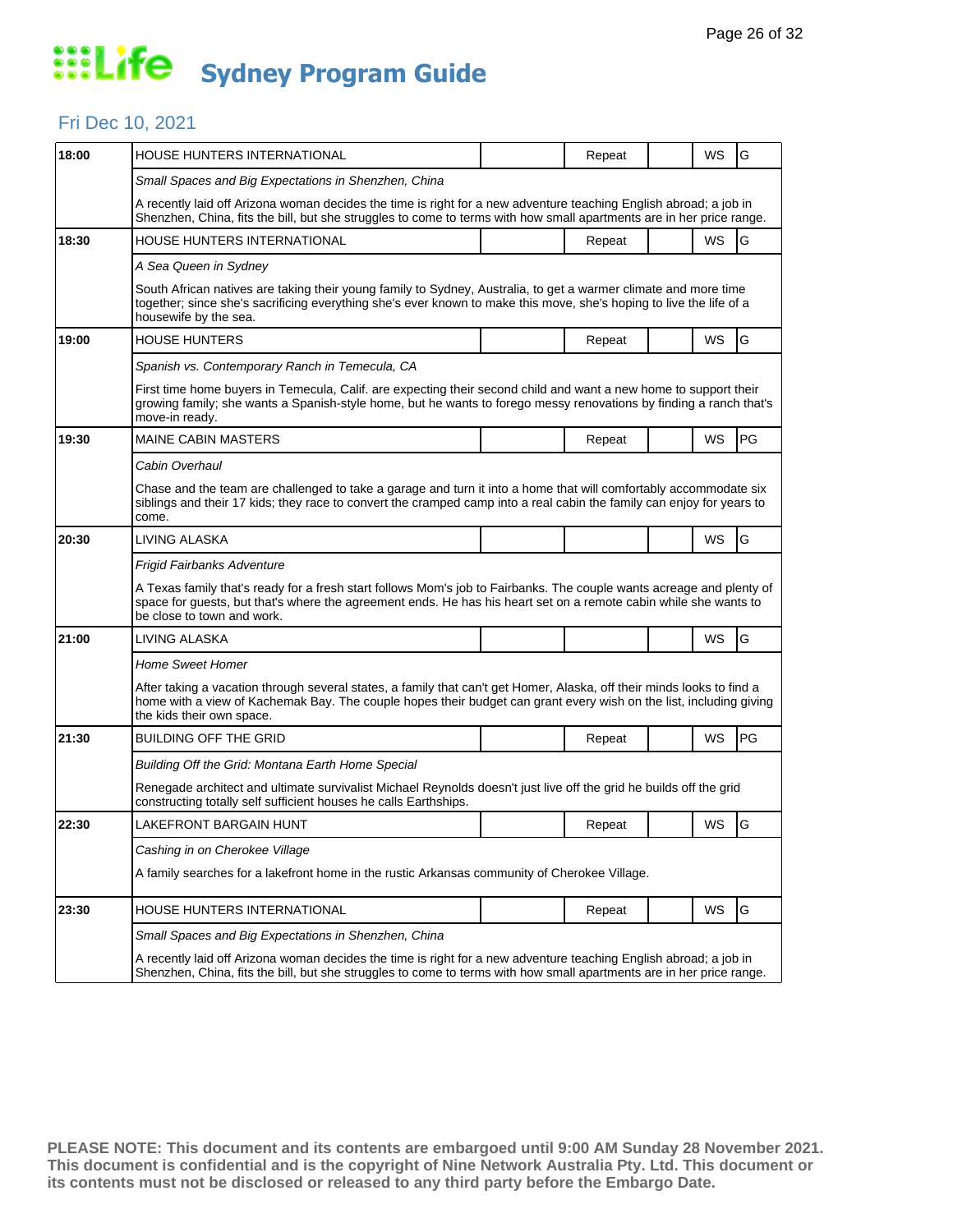### Fri Dec 10, 2021

| 00:00 | <b>BELOW DECK</b>                                                                                                                                                                                                                                                         |                                                                                                                                                                                                                                     |        |  | WS | M  |  |  |  |  |
|-------|---------------------------------------------------------------------------------------------------------------------------------------------------------------------------------------------------------------------------------------------------------------------------|-------------------------------------------------------------------------------------------------------------------------------------------------------------------------------------------------------------------------------------|--------|--|----|----|--|--|--|--|
|       | James' Big Cannoli                                                                                                                                                                                                                                                        |                                                                                                                                                                                                                                     |        |  |    |    |  |  |  |  |
|       | James plays games at Elizabeth's expense; Eddie presents Izzy with an interesting opportunity; Francesca finds out<br>that subordinates slept in a guest cabin without permission.                                                                                        |                                                                                                                                                                                                                                     |        |  |    |    |  |  |  |  |
|       | Cons. Advice: Some Coarse Language, Sexual References                                                                                                                                                                                                                     |                                                                                                                                                                                                                                     |        |  |    |    |  |  |  |  |
| 01:00 | BELOW DECK MEDITERRANEAN                                                                                                                                                                                                                                                  |                                                                                                                                                                                                                                     |        |  | WS | M  |  |  |  |  |
|       | A Real Handful                                                                                                                                                                                                                                                            |                                                                                                                                                                                                                                     |        |  |    |    |  |  |  |  |
|       | over the edge.                                                                                                                                                                                                                                                            | Tom becomes incensed over a provisioning mishap, while Malia and Bugsy struggle to manage the fallout. Rob and<br>Alex find themselves ogled by the final charter guests of the season. A group photo with Rob and Aesha sends Jess |        |  |    |    |  |  |  |  |
|       | Cons.Advice: Some Coarse Language, Sexual References                                                                                                                                                                                                                      |                                                                                                                                                                                                                                     |        |  |    |    |  |  |  |  |
| 02:00 | LIVING ALASKA                                                                                                                                                                                                                                                             |                                                                                                                                                                                                                                     | Repeat |  | WS | G  |  |  |  |  |
|       | Frigid Fairbanks Adventure                                                                                                                                                                                                                                                |                                                                                                                                                                                                                                     |        |  |    |    |  |  |  |  |
|       | A Texas family that's ready for a fresh start follows Mom's job to Fairbanks. The couple wants acreage and plenty of<br>space for guests, but that's where the agreement ends. He has his heart set on a remote cabin while she wants to<br>be close to town and work.    |                                                                                                                                                                                                                                     |        |  |    |    |  |  |  |  |
| 02:30 | LIVING ALASKA                                                                                                                                                                                                                                                             |                                                                                                                                                                                                                                     | Repeat |  | WS | G  |  |  |  |  |
|       | <b>Home Sweet Homer</b>                                                                                                                                                                                                                                                   |                                                                                                                                                                                                                                     |        |  |    |    |  |  |  |  |
|       | After taking a vacation through several states, a family that can't get Homer, Alaska, off their minds looks to find a<br>home with a view of Kachemak Bay. The couple hopes their budget can grant every wish on the list, including giving<br>the kids their own space. |                                                                                                                                                                                                                                     |        |  |    |    |  |  |  |  |
| 03:00 | BUILDING OFF THE GRID                                                                                                                                                                                                                                                     |                                                                                                                                                                                                                                     | Repeat |  | WS | PG |  |  |  |  |
|       | Building Off the Grid: Montana Earth Home Special                                                                                                                                                                                                                         |                                                                                                                                                                                                                                     |        |  |    |    |  |  |  |  |
|       | Renegade architect and ultimate survivalist Michael Reynolds doesn't just live off the grid he builds off the grid<br>constructing totally self sufficient houses he calls Earthships.                                                                                    |                                                                                                                                                                                                                                     |        |  |    |    |  |  |  |  |
| 04:00 | LAKEFRONT BARGAIN HUNT                                                                                                                                                                                                                                                    |                                                                                                                                                                                                                                     | Repeat |  | WS | G  |  |  |  |  |
|       | Cashing in on Cherokee Village                                                                                                                                                                                                                                            |                                                                                                                                                                                                                                     |        |  |    |    |  |  |  |  |
|       | A family searches for a lakefront home in the rustic Arkansas community of Cherokee Village.                                                                                                                                                                              |                                                                                                                                                                                                                                     |        |  |    |    |  |  |  |  |
| 04:30 | LAKEFRONT BARGAIN HUNT                                                                                                                                                                                                                                                    |                                                                                                                                                                                                                                     | Repeat |  | WS | G  |  |  |  |  |
|       | <b>Poking Around Polk County</b>                                                                                                                                                                                                                                          |                                                                                                                                                                                                                                     |        |  |    |    |  |  |  |  |
|       | A family hunts for a heck of a deal on a lakefront home in Polk County, Wisconsin.                                                                                                                                                                                        |                                                                                                                                                                                                                                     |        |  |    |    |  |  |  |  |
| 05:00 | <b>SALVAGE DAWGS</b>                                                                                                                                                                                                                                                      |                                                                                                                                                                                                                                     | Repeat |  | WS | G  |  |  |  |  |
|       | Price Filler Machine Shop                                                                                                                                                                                                                                                 |                                                                                                                                                                                                                                     |        |  |    |    |  |  |  |  |
|       | Mike, Robert, Grayson and Tay head over to the machine shop they bought to see what they can find; after sorting<br>and sifting, the team finds items for new builds while realizing that the space will be great for makers to create their<br>own builds.               |                                                                                                                                                                                                                                     |        |  |    |    |  |  |  |  |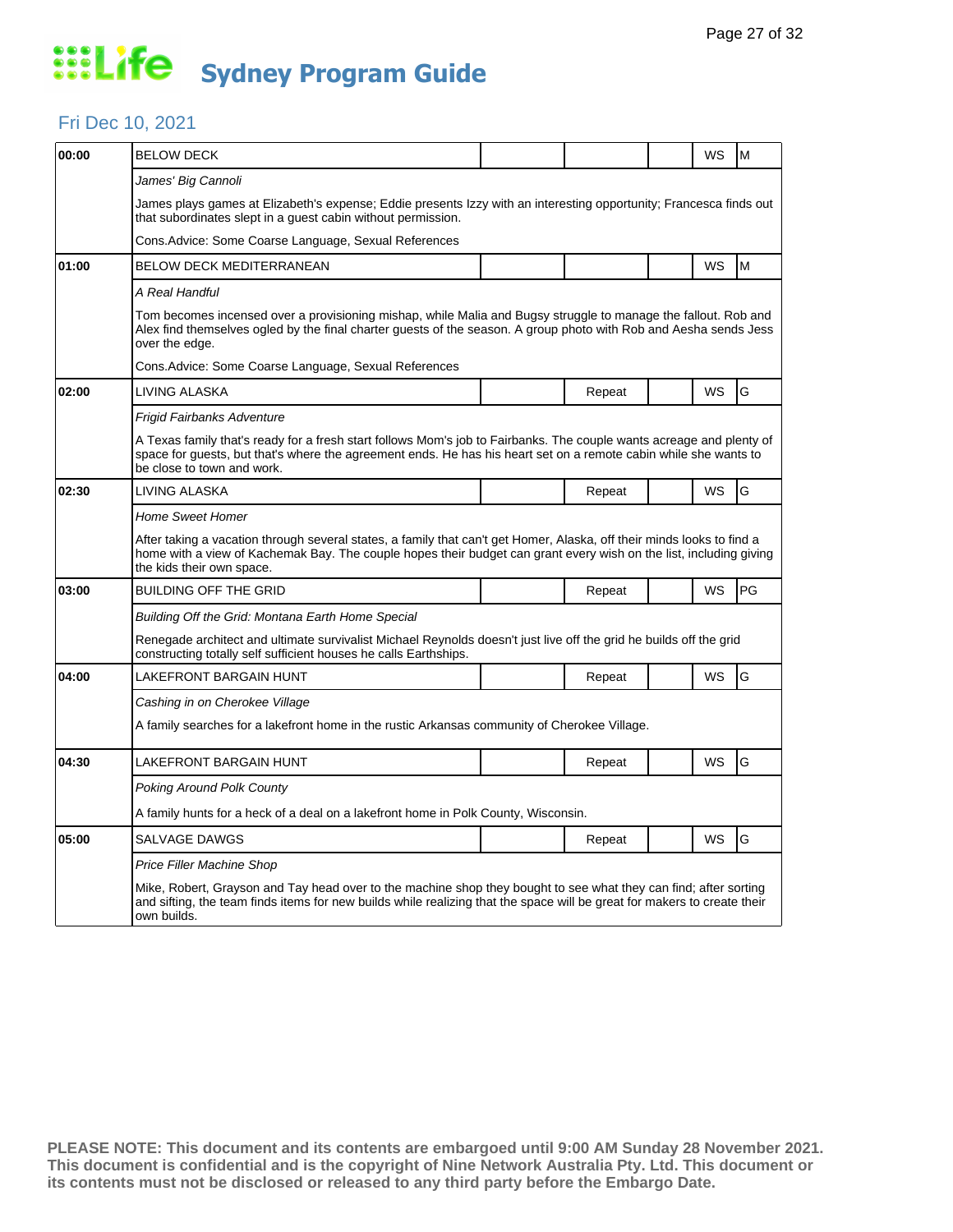## Fri Dec 10, 2021

| 05:30 | <b>ILOG CABIN LIVING</b>                                                                                                                                                                                                         | Repeat | <b>WS</b> | 1G |
|-------|----------------------------------------------------------------------------------------------------------------------------------------------------------------------------------------------------------------------------------|--------|-----------|----|
|       | Upper Peninsula Log Cabin Retreat                                                                                                                                                                                                |        |           |    |
|       | A military woman loves the travelling aspect of her career, but misses her family and childhood spent in the Upper<br>Peninsula of Michigan, so she enlists her best friend from high school to help her search for a home base. |        |           |    |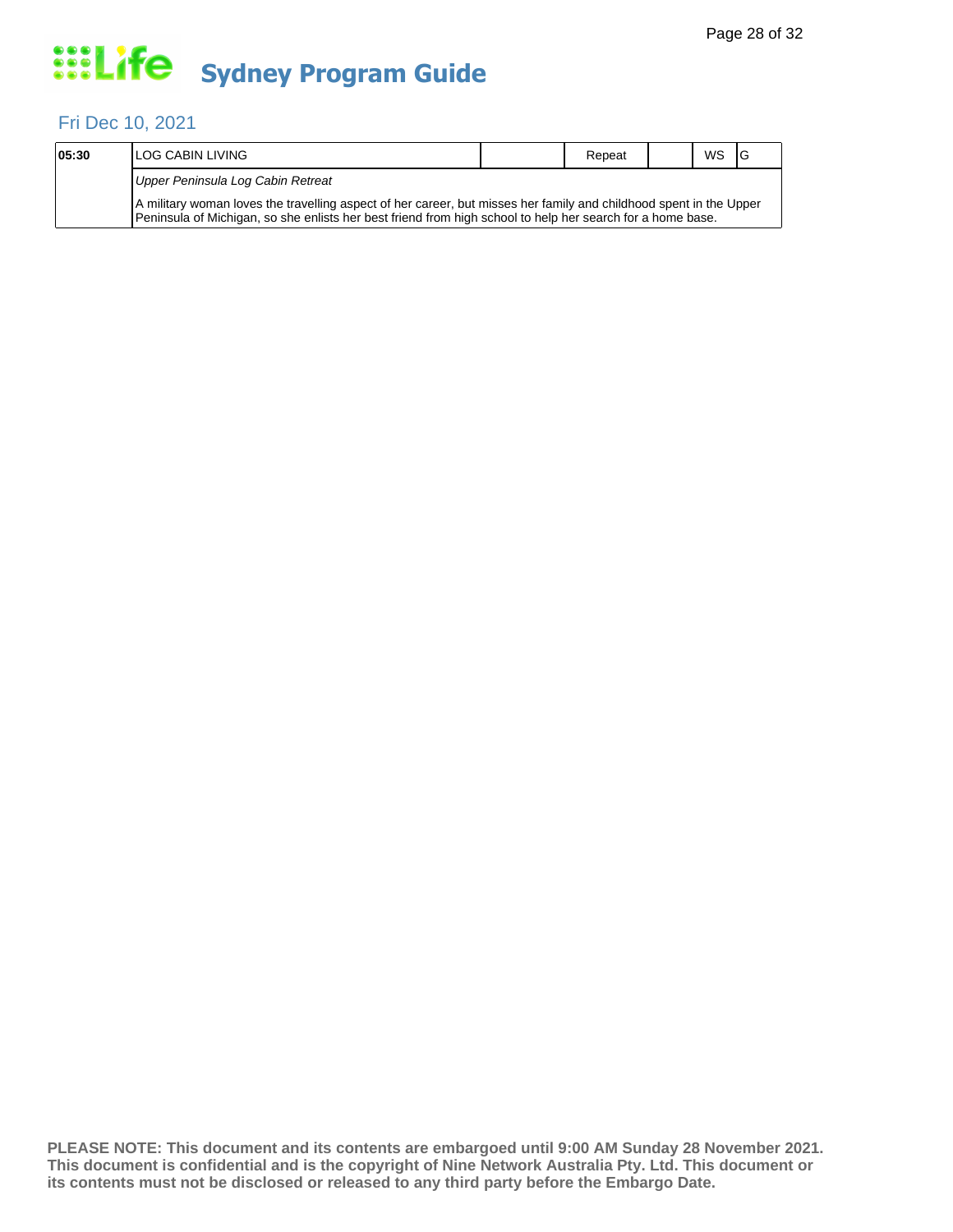## Sat Dec 11, 2021

| 06:00 | HOUSE HUNTERS INTERNATIONAL                                                                                                                                                                                                                                     |           | Repeat |  | WS | G         |  |  |  |
|-------|-----------------------------------------------------------------------------------------------------------------------------------------------------------------------------------------------------------------------------------------------------------------|-----------|--------|--|----|-----------|--|--|--|
|       | A Sea Queen in Sydney                                                                                                                                                                                                                                           |           |        |  |    |           |  |  |  |
|       | South African natives are taking their young family to Sydney, Australia, to get a warmer climate and more time<br>together; since she's sacrificing everything she's ever known to make this move, she's hoping to live the life of a<br>housewife by the sea. |           |        |  |    |           |  |  |  |
| 06:30 | <b>HOUSE HUNTERS</b>                                                                                                                                                                                                                                            |           | Repeat |  | WS | G         |  |  |  |
|       | Spanish vs. Contemporary Ranch in Temecula, CA                                                                                                                                                                                                                  |           |        |  |    |           |  |  |  |
|       | First time home buyers in Temecula, Calif. are expecting their second child and want a new home to support their<br>growing family; she wants a Spanish-style home, but he wants to forego messy renovations by finding a ranch that's<br>move-in ready.        |           |        |  |    |           |  |  |  |
| 07:00 | <b>BUILDING ALASKA</b>                                                                                                                                                                                                                                          |           | Repeat |  | WS | <b>PG</b> |  |  |  |
|       | Progress Is Messy                                                                                                                                                                                                                                               |           |        |  |    |           |  |  |  |
|       | A helicopter delivers a whopping 7700kgs of materials for Chris' cabin kit; Jeff fights the pouring rain and cold<br>temperatures to stay on schedule; Chappie's crew struggles to lift 20-foot balloon walls without heavy equipment.                          |           |        |  |    |           |  |  |  |
| 08:00 | THE BLOCK: ALL STARS                                                                                                                                                                                                                                            | Captioned | Repeat |  | WS | PG        |  |  |  |
|       | Bathrooms are next on the All Stars renovation list and all the teams are trying to impress. But some couples face<br>delays as foreman Keith keeps a close eye on construction.                                                                                |           |        |  |    |           |  |  |  |
| 09:30 | <b>SALVAGE DAWGS</b>                                                                                                                                                                                                                                            |           | Repeat |  | WS | G         |  |  |  |
|       | Price Filler Machine Shop                                                                                                                                                                                                                                       |           |        |  |    |           |  |  |  |
|       | Mike, Robert, Grayson and Tay head over to the machine shop they bought to see what they can find; after sorting<br>and sifting, the team finds items for new builds while realizing that the space will be great for makers to create their<br>own builds.     |           |        |  |    |           |  |  |  |
| 10:00 | LOG CABIN LIVING                                                                                                                                                                                                                                                |           | Repeat |  | WS | G         |  |  |  |
|       | Upper Peninsula Log Cabin Retreat                                                                                                                                                                                                                               |           |        |  |    |           |  |  |  |
|       | A military woman loves the travelling aspect of her career, but misses her family and childhood spent in the Upper<br>Peninsula of Michigan, so she enlists her best friend from high school to help her search for a home base.                                |           |        |  |    |           |  |  |  |
| 10:30 | LAKEFRONT BARGAIN HUNT                                                                                                                                                                                                                                          |           | Repeat |  | WS | G         |  |  |  |
|       | Cashing in on Cherokee Village                                                                                                                                                                                                                                  |           |        |  |    |           |  |  |  |
|       | A family searches for a lakefront home in the rustic Arkansas community of Cherokee Village.                                                                                                                                                                    |           |        |  |    |           |  |  |  |
| 11:00 | LAKEFRONT BARGAIN HUNT                                                                                                                                                                                                                                          |           | Repeat |  | WS | G         |  |  |  |
|       | <b>Poking Around Polk County</b>                                                                                                                                                                                                                                |           |        |  |    |           |  |  |  |
|       | A family hunts for a heck of a deal on a lakefront home in Polk County, Wisconsin.                                                                                                                                                                              |           |        |  |    |           |  |  |  |
| 11:30 | POSTCARDS SUMMER                                                                                                                                                                                                                                                | Captioned | Repeat |  | WS | PG        |  |  |  |
|       | This week on Postcards Shane Crawford visits his spiritual home in Hawthorn, Madeline checks out Melbourne's<br>Quincy Hotel, Sam visits the artisan paradise of Castlemaine and Brodie explores her backyard of Frankston.                                     |           |        |  |    |           |  |  |  |
| 12:00 | FIND ME A DREAM HOME AUSTRALIA                                                                                                                                                                                                                                  | Captioned | Repeat |  | WS | G         |  |  |  |
|       | Today, on Find Me A Dream Home we meet writer, Kirsty, a dream home hunter who is looking for the perfect pad in<br>Bundoora, Melbourne with a pool and a room she can dedicate to her writing.                                                                 |           |        |  |    |           |  |  |  |
| 12:30 | GETAWAY                                                                                                                                                                                                                                                         | Captioned | Repeat |  | WS | PG        |  |  |  |
|       | Scenic - Japan Part 1                                                                                                                                                                                                                                           |           |        |  |    |           |  |  |  |
|       | This week on Getaway Livinia Nixon starts her three week journey through Japan. Kicking off in the bright lights of<br>Tokyo before heading out in to the Japanese countryside and visiting Lake Ashi.                                                          |           |        |  |    |           |  |  |  |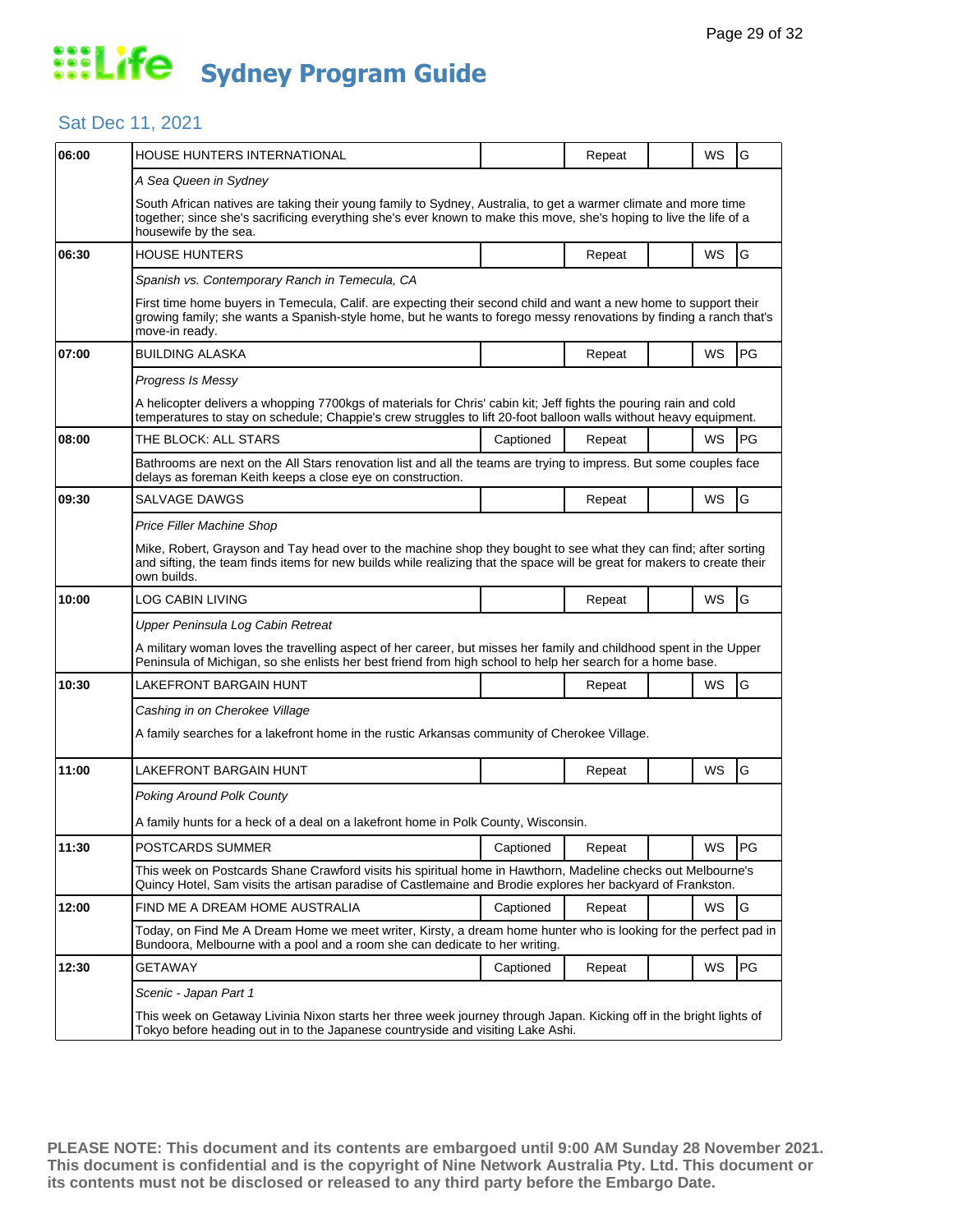### Sat Dec 11, 2021

| 13:00 | HOUSE HUNTERS INTERNATIONAL                                                                                                                                                                                                                                               |  | Repeat |  | WS | G  |  |  |  |
|-------|---------------------------------------------------------------------------------------------------------------------------------------------------------------------------------------------------------------------------------------------------------------------------|--|--------|--|----|----|--|--|--|
|       | Small Spaces and Big Expectations in Shenzhen, China                                                                                                                                                                                                                      |  |        |  |    |    |  |  |  |
|       | A recently laid off Arizona woman decides the time is right for a new adventure teaching English abroad; a job in<br>Shenzhen, China, fits the bill, but she struggles to come to terms with how small apartments are in her price range.                                 |  |        |  |    |    |  |  |  |
| 13:30 | HOUSE HUNTERS INTERNATIONAL                                                                                                                                                                                                                                               |  | Repeat |  | WS | G  |  |  |  |
|       | A Sea Queen in Sydney                                                                                                                                                                                                                                                     |  |        |  |    |    |  |  |  |
|       | South African natives are taking their young family to Sydney, Australia, to get a warmer climate and more time<br>together; since she's sacrificing everything she's ever known to make this move, she's hoping to live the life of a<br>housewife by the sea.           |  |        |  |    |    |  |  |  |
| 14:00 | <b>HOUSE HUNTERS</b>                                                                                                                                                                                                                                                      |  | Repeat |  | WS | G  |  |  |  |
|       | Spanish vs. Contemporary Ranch in Temecula, CA                                                                                                                                                                                                                            |  |        |  |    |    |  |  |  |
|       | First time home buyers in Temecula, Calif. are expecting their second child and want a new home to support their<br>growing family; she wants a Spanish-style home, but he wants to forego messy renovations by finding a ranch that's<br>move-in ready.                  |  |        |  |    |    |  |  |  |
| 14:30 | LIVING ALASKA                                                                                                                                                                                                                                                             |  | Repeat |  | WS | G  |  |  |  |
|       | Frigid Fairbanks Adventure                                                                                                                                                                                                                                                |  |        |  |    |    |  |  |  |
|       | A Texas family that's ready for a fresh start follows Mom's job to Fairbanks. The couple wants acreage and plenty of<br>space for guests, but that's where the agreement ends. He has his heart set on a remote cabin while she wants to<br>be close to town and work.    |  |        |  |    |    |  |  |  |
| 15:00 | LIVING ALASKA                                                                                                                                                                                                                                                             |  | Repeat |  | WS | G  |  |  |  |
|       | <b>Home Sweet Homer</b>                                                                                                                                                                                                                                                   |  |        |  |    |    |  |  |  |
|       | After taking a vacation through several states, a family that can't get Homer, Alaska, off their minds looks to find a<br>home with a view of Kachemak Bay. The couple hopes their budget can grant every wish on the list, including giving<br>the kids their own space. |  |        |  |    |    |  |  |  |
| 15:30 | <b>BUILDING ALASKA</b>                                                                                                                                                                                                                                                    |  | Repeat |  | WS | PG |  |  |  |
|       | Progress Is Messy                                                                                                                                                                                                                                                         |  |        |  |    |    |  |  |  |
|       | A helicopter delivers a whopping 7700kgs of materials for Chris' cabin kit; Jeff fights the pouring rain and cold<br>temperatures to stay on schedule; Chappie's crew struggles to lift 20-foot balloon walls without heavy equipment.                                    |  |        |  |    |    |  |  |  |
| 16:30 | <b>BUILDING OFF THE GRID</b>                                                                                                                                                                                                                                              |  | Repeat |  | WS | PG |  |  |  |
|       | Building Off the Grid: Montana Earth Home Special                                                                                                                                                                                                                         |  |        |  |    |    |  |  |  |
|       | Renegade architect and ultimate survivalist Michael Reynolds doesn't just live off the grid he builds off the grid<br>constructing totally self sufficient houses he calls Earthships.                                                                                    |  |        |  |    |    |  |  |  |
| 17:30 | <b>MAINE CABIN MASTERS</b>                                                                                                                                                                                                                                                |  | Repeat |  | WS | PG |  |  |  |
|       | Cabin Overhaul                                                                                                                                                                                                                                                            |  |        |  |    |    |  |  |  |
|       | Chase and the team are challenged to take a garage and turn it into a home that will comfortably accommodate six<br>siblings and their 17 kids; they race to convert the cramped camp into a real cabin the family can enjoy for years to<br>come.                        |  |        |  |    |    |  |  |  |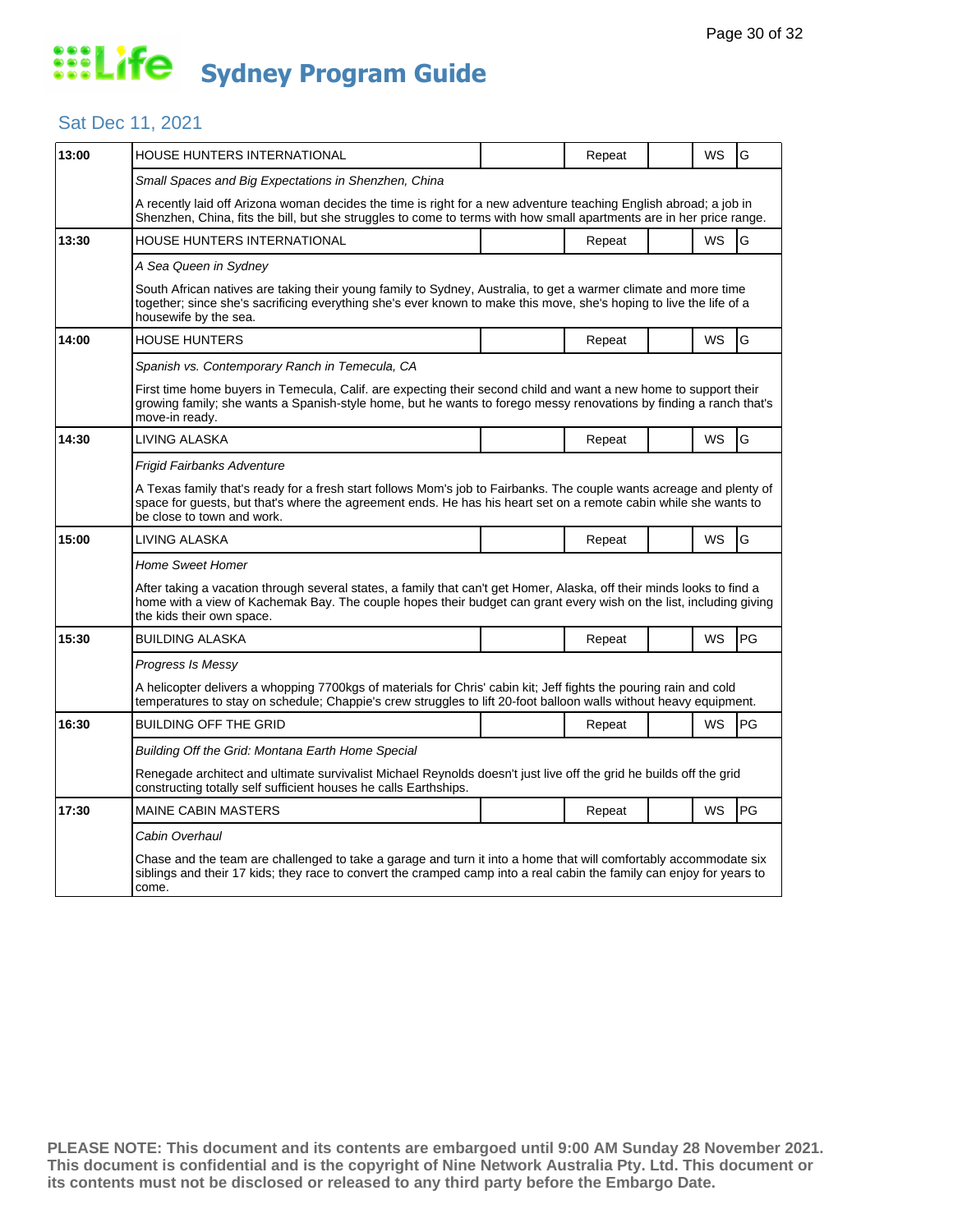### Sat Dec 11, 2021

| 18:30 | LOG CABIN LIVING                                                                                                                                                                                                                                |                                                               | Repeat |  | WS        | G  |  |  |  |
|-------|-------------------------------------------------------------------------------------------------------------------------------------------------------------------------------------------------------------------------------------------------|---------------------------------------------------------------|--------|--|-----------|----|--|--|--|
|       | Ohio Mountain Cabin                                                                                                                                                                                                                             |                                                               |        |  |           |    |  |  |  |
|       | A newly engaged couple is looking to purchase their first cabin together in the foothills of south eastern Ohio with<br>plenty of land for outdoor activities.                                                                                  |                                                               |        |  |           |    |  |  |  |
| 19:30 | <b>ESCAPE TO THE CHATEAU</b>                                                                                                                                                                                                                    | Captioned                                                     | Repeat |  | WS        | G  |  |  |  |
|       | Can Dick Strawbridge and his wife Angel bring an abandoned French chateau back to life?                                                                                                                                                         |                                                               |        |  |           |    |  |  |  |
| 20:30 | <b>HOUSE HUNTERS</b>                                                                                                                                                                                                                            |                                                               |        |  | <b>WS</b> | G  |  |  |  |
|       | Lest Ye Be Judged                                                                                                                                                                                                                               |                                                               |        |  |           |    |  |  |  |
|       | A Tampa judge with a real estate addiction is ready to buy another home, preferably in her dream neighborhood.<br>However, her boyfriend currently walks 10 minutes to see her and feels the new distance is inconvenient.                      |                                                               |        |  |           |    |  |  |  |
| 21:00 | <b>HOUSE HUNTERS</b>                                                                                                                                                                                                                            |                                                               | Repeat |  | WS        | G  |  |  |  |
|       | Valley Views in Tehachapi, CA                                                                                                                                                                                                                   |                                                               |        |  |           |    |  |  |  |
|       | A couple moves the family back from overseas and wants to find a home in the rural California mountainside<br>community of Tehachapi; for him, the property they choose must have a view, while she's looking for a house with<br>lots of land. |                                                               |        |  |           |    |  |  |  |
| 21:30 | HOUSE HUNTERS INTERNATIONAL                                                                                                                                                                                                                     |                                                               |        |  | WS        | G  |  |  |  |
|       | Homecoming in Apulia                                                                                                                                                                                                                            |                                                               |        |  |           |    |  |  |  |
|       | After meeting in the Middle East, a duo chooses to move to her small Italian hometown and make family their priority<br>and while he wants to keep busy with renovations, she wants to settle with no additional work.                          |                                                               |        |  |           |    |  |  |  |
| 22:00 | HOUSE HUNTERS INTERNATIONAL                                                                                                                                                                                                                     |                                                               |        |  | <b>WS</b> | G  |  |  |  |
|       | Hairstyling in Mexico City                                                                                                                                                                                                                      |                                                               |        |  |           |    |  |  |  |
|       | Two hairstylist sisters opt to relocate to Mexico City to begin their own business, and they're seeking an apartment<br>with two bedrooms. While one is budget-minded, the other doesn't mind spending more to get what she wants.              |                                                               |        |  |           |    |  |  |  |
| 22:30 | HOUSE HUNTERS RENOVATION                                                                                                                                                                                                                        |                                                               | Repeat |  | WS        | G  |  |  |  |
|       | <b>Big Reno for Little Brother</b>                                                                                                                                                                                                              |                                                               |        |  |           |    |  |  |  |
|       | A Los Angeles writer searches for a contemporary home with industrial farmhouse touches, and his older brother<br>joins the hunt to make sure he doesn't get too far over his head.                                                             |                                                               |        |  |           |    |  |  |  |
| 23:30 | HOUSE HUNTERS                                                                                                                                                                                                                                   |                                                               |        |  | WS        | G  |  |  |  |
|       | Lest Ye Be Judged                                                                                                                                                                                                                               |                                                               |        |  |           |    |  |  |  |
|       | A Tampa judge with a real estate addiction is ready to buy another home, preferably in her dream neighborhood.<br>However, her boyfriend currently walks 10 minutes to see her and feels the new distance is inconvenient.                      |                                                               |        |  |           |    |  |  |  |
| 00:00 | THE REAL HOUSEWIVES OF SALT LAKE<br>CITY                                                                                                                                                                                                        |                                                               |        |  | WS        | MA |  |  |  |
|       | Hip Hop and Heartbreak                                                                                                                                                                                                                          |                                                               |        |  |           |    |  |  |  |
|       | A peek inside the unconventional lives of six successful women navigating an exclusive social circle in a city where<br>religion, status and perfection are praised to the highest degree.                                                      |                                                               |        |  |           |    |  |  |  |
|       |                                                                                                                                                                                                                                                 | Cons. Advice: Themes, Some Coarse Language, Sexual References |        |  |           |    |  |  |  |
| 01:00 | THE REAL HOUSEWIVES OF JERSEY                                                                                                                                                                                                                   |                                                               |        |  | WS        | M  |  |  |  |
|       | Ladies Who Launch                                                                                                                                                                                                                               |                                                               |        |  |           |    |  |  |  |
|       | After weeks of hard work, Tessa's role as guest editor of a local magazine reaches its climax with copies hitting the<br>newsstands all over Jersey. But as some people celebrate, others are left waiting for an invite to the party.          |                                                               |        |  |           |    |  |  |  |
|       | Cons. Advice: Some Coarse Language, Sexual References                                                                                                                                                                                           |                                                               |        |  |           |    |  |  |  |